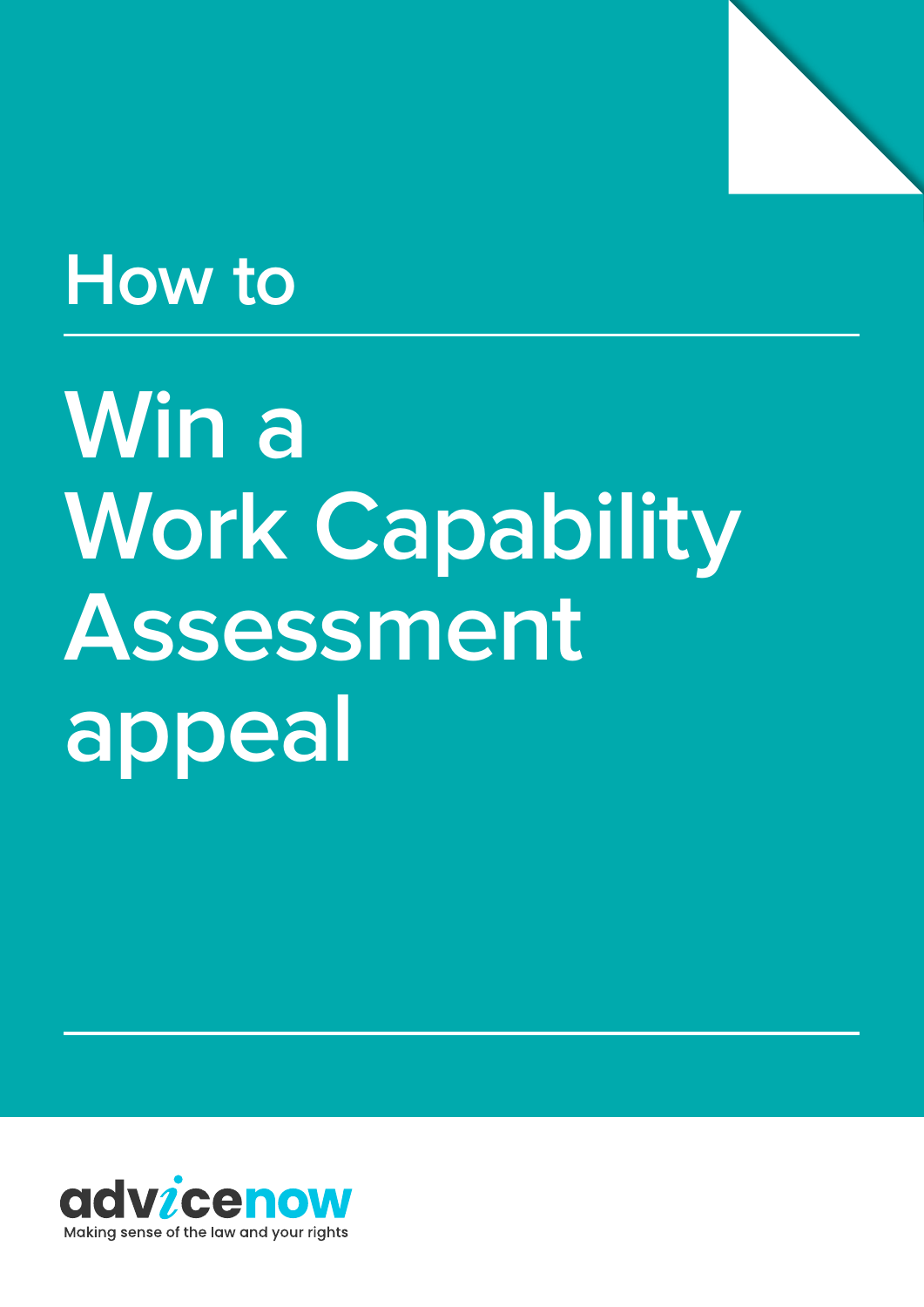### **Introduction**

If your claim for Employment Support Allowance or the Limited Capability for Work element of Universal Credit has been refused, stopped or reduced, don't give up. The DWP make incorrect and unfair decisions all the time.

This guide and accompanying [Work](https://www.advicenow.org.uk/wca-mr-tool)  [Capability Assessment Mandatory](https://www.advicenow.org.uk/wca-mr-tool)  [Reconsideration Tool](https://www.advicenow.org.uk/wca-mr-tool) will help you to challenge the decision by asking the DWP to look at their decision again (called a 'mandatory reconsideration') if you have to.

Most people must ask for a mandatory reconsideration before you can appeal.

Some Employment Support Allowance (ESA) claimants don't need to ask for a mandatory reconsideration before they ask for an appeal. You can go straight to appeal if this is the first time you have claimed ESA and you got no award, or if you have claimed for ESA again and you have received no award for the first time but have received an award previously.

All Universal Credit claimants and some ESA claimants must ask for a mandatory reconsideration before they can appeal.

This guide will help you work out what you have to do and show you how to do it really well.

If the DWP don't change the decision at the mandatory reconsideration stage, this guide shows you how to appeal the decision about your limited work capability and win.

An appeal is when an independent panel (who do not work for the DWP) will look at your claim to see if the right decision was made. Appeals take much longer, but they are much more likely to be successful. This guide will help you.

This guide will help you challenge a decision that:

- Closed your application because you didn't send back the work capability questionnaire in time without good reason.
- Closed your application because you didn't attend the assessment without good reason.
- Found you are not entitled because your disability or illness does not limit your ability to work enough (in DWP speak, you do not have limited capability for work).
- Gave you the wrong award by putting you in the wrong group. For example, if you claim Universal Credit, a decision that puts you in the limited capability for work (LCW) group when you believe you meet the criteria to be put in the limited capability for work-related activity (LCWRA) group. Or if you claim ESA, put you in the work-related activity group instead of the support group.

It won't help you to appeal a sanction. If you have been sanctioned, see [A survival guide to benefit sanctions.](https://www.advicenow.org.uk/guides/survival-guide-benefit-sanctions)

# **How this guide will help**

Unfortunately, most people find it hard to get all the help they would like to sort the problem out. We will explain where you might be able to get advice on [page 13.](#page-12-0) However, bear in mind many people have to do most or all of the work themselves, or with the help of their family and friends.

We have made this guide as helpful as possible. This guide will take you stepby-step through the whole process of getting the decision about your ESA or Universal Credit changed. We will show you what to do at each stage, how to stop it from getting too stressful, and how to give yourself the best chance of getting a good result. And we have created a [tool](https://www.advicenow.org.uk/links/work-capability-assessment-mandatory-reconsideration-request-tool) to help you write a really good mandatory reconsideration letter that sets out your case.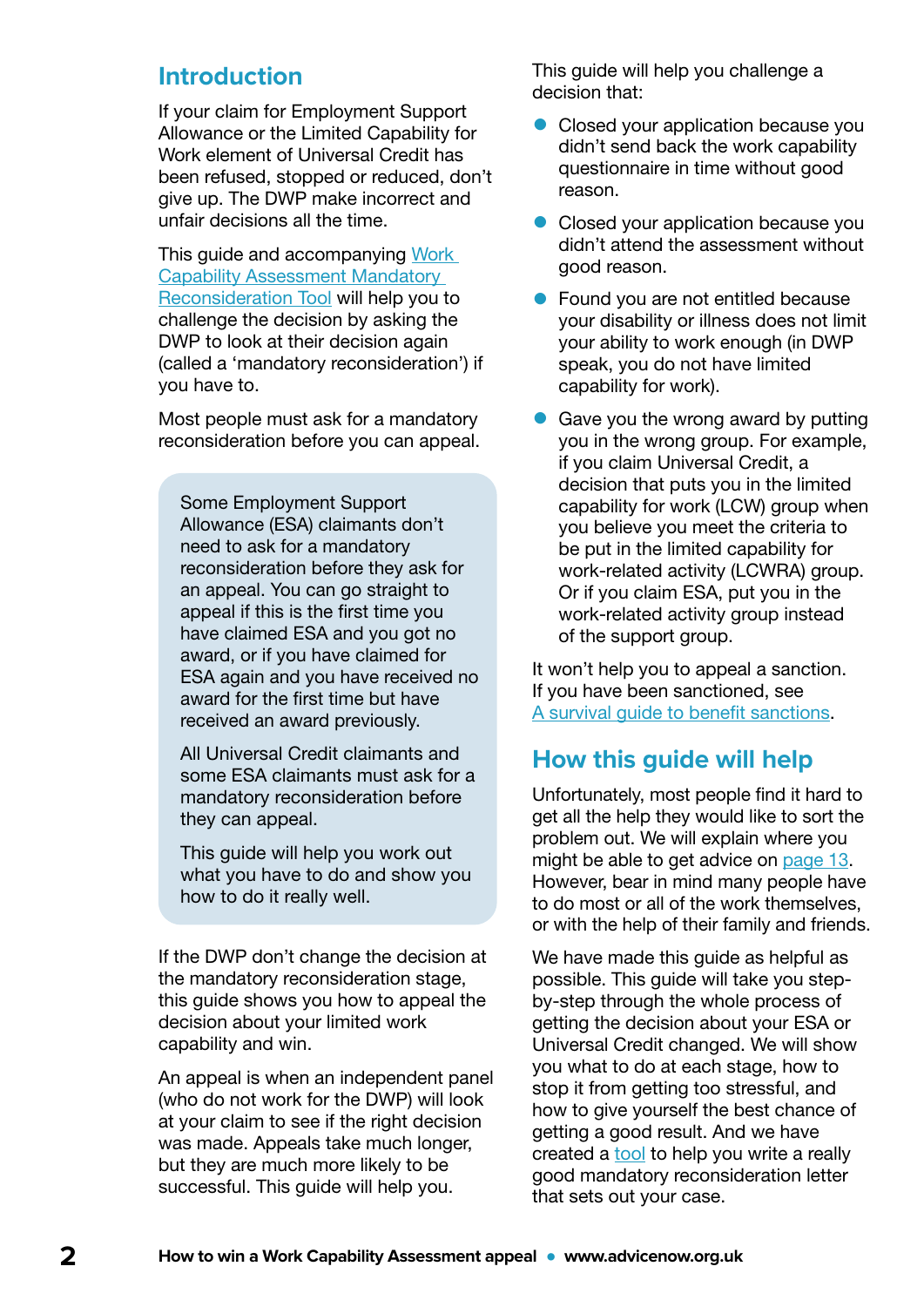This guide looks long, but don't be put off – you will only need to read a few pages at each stage. We have colourcoded the sections, so you know where you are and what you have to do next. If you are confused about where you are in the process or what might happen next, see [page 15.](#page-14-0)

### **Do you need help to appeal online**

If you need help to ask for an appeal online [We Are Digital](https://www.we-are-digital.co.uk/hmcts-user) will help.

They can help with access to a device, or data, or provide guidance and reassurance on how to use the online service. (They cannot tell you what to say on the appeal form – read this guide for our advice).

If you would like their help

- **•** phone the helpline on 03300 16 00 51, or
- text FORM to 60777, or
- email them at [support@we-are-digital.co.uk](mailto:support%40we-are-digital.co.uk?subject=)

They will respond within 2 working days.

You can find out more about the service [on their website.](https://www.we-are-digital.co.uk/hmcts-user)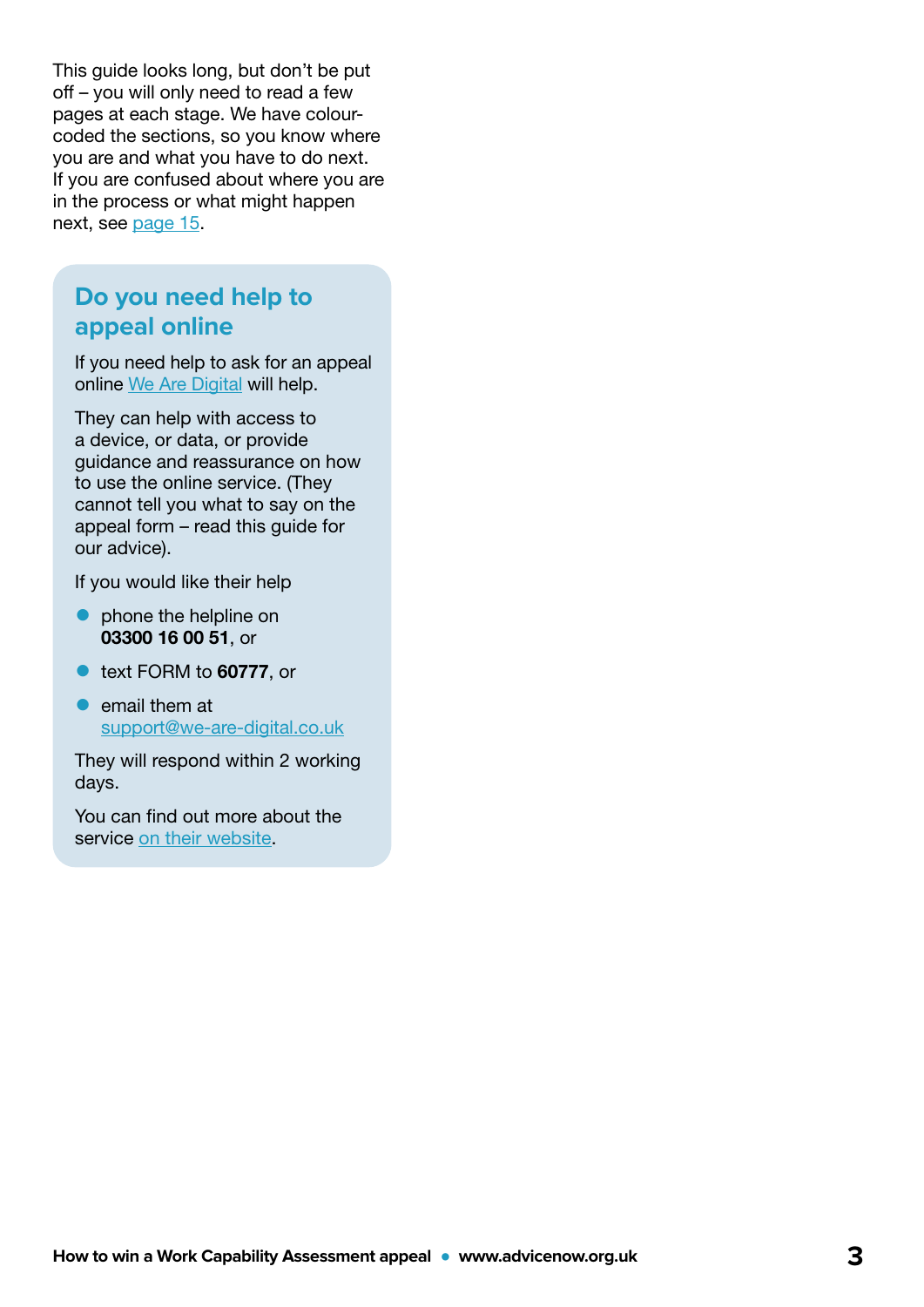| <b>Things to understand</b>                                                    | 5               |
|--------------------------------------------------------------------------------|-----------------|
| What are you going to live on?                                                 | 8               |
| <b>What is your situation?</b>                                                 | 9               |
| How to find an adviser                                                         | 13              |
| <b>The Process</b>                                                             | 15              |
| How to ask the DWP to look again<br>at their decision                          | 18              |
| How to ask for an appeal                                                       | 21              |
| What to prepare before the hearing                                             | $\overline{24}$ |
| What will happen at the hearing?                                               | 30              |
| What to do on the day                                                          | 33              |
| <b>After the hearing</b>                                                       | 36              |
| What does it mean?                                                             | 37              |
| <b>Further help</b>                                                            | 41              |
| How to write useful evidence for a<br><b>Work Capability Assessment appeal</b> | 42              |
| How to write a statement for<br>your appeal hearing                            | 49              |

### **What countries does this guide cover?**

The information in this guide applies to England, Wales and Scotland. It will also be useful for people in Northern Ireland where the rules are the same but the names of the relevant government departments and forms are different. Please bear in mind that if you are in Northern Ireland it is the Department for Communities (DfC) rather than the Department for Work and Pensions (DWP), the Northern Ireland Courts and Tribunal Service (NICTS) rather than Her Majesty's Courts and Tribunal Service (HMCTS), and the form NOA1(SS) rather than SSCS1.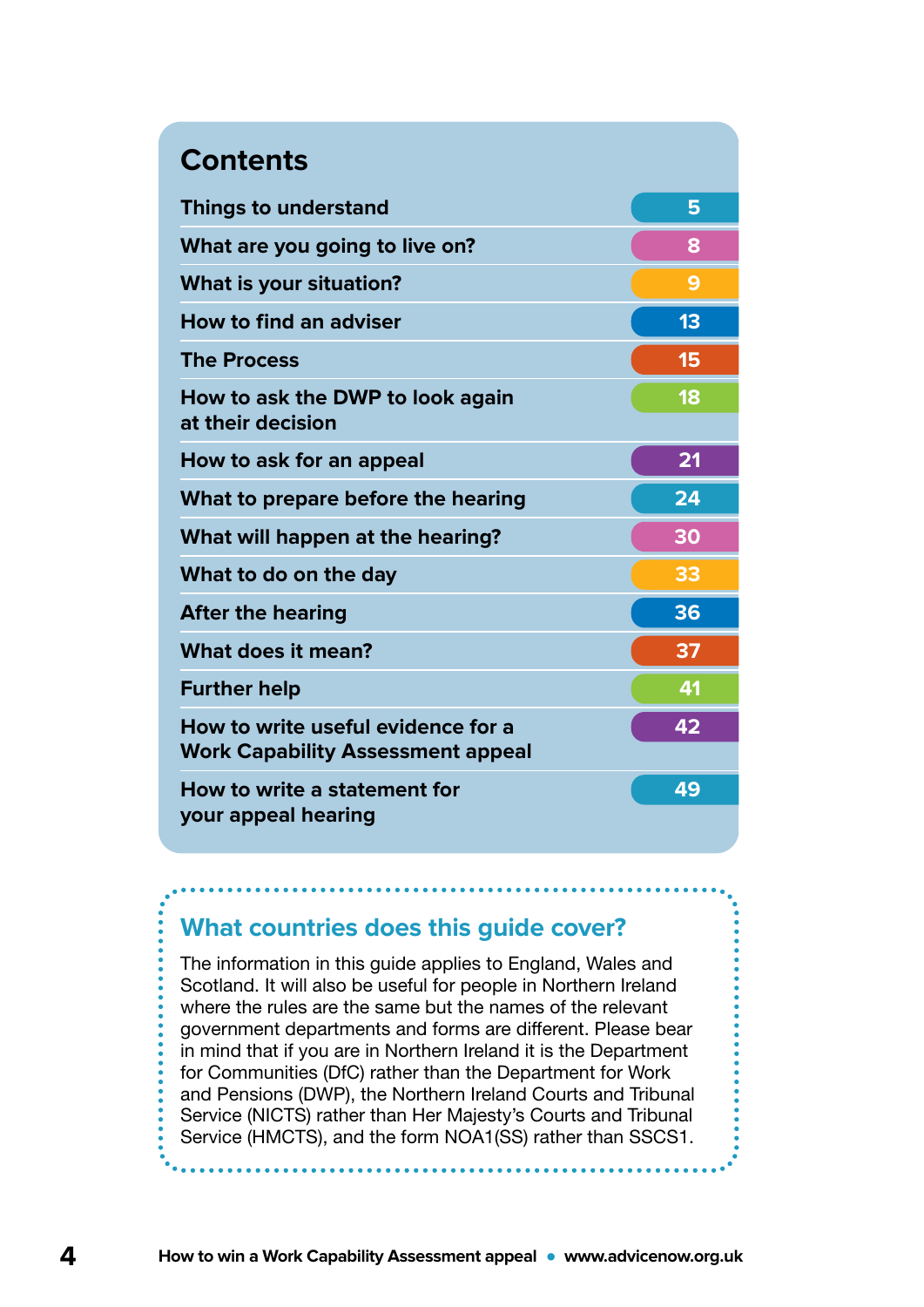# <span id="page-4-0"></span>**Things to understand Things to understand**



Universal credit was brought in to replace 6 means-tested benefits. The part of Universal credit that replaces Employment Support Allowance (ESA) is called the limited capability for work element. Your entitlement is worked out in exactly the same way as ESA – this is called the Work Capability Assessment. The Work Capability Assessment for each benefit uses the exact same activities, descriptors and points system. The appeal process is also exactly the same. This is why we have written this guide and our [Work Capability](https://www.advicenow.org.uk/wca-mr-tool)  [Assessment Mandatory Reconsideration](https://www.advicenow.org.uk/wca-mr-tool)  [Tool](https://www.advicenow.org.uk/wca-mr-tool) that covers them both.

The main difference is that they called the two groups in each benefit by different names (see below).

Your entitlement to ESA or Universal Credit on the basis of being unable to work is based on how your illness or impairment affects you, and what very specific things you are unable to do without assistance.

Whether or not you are found capable of work is decided using a points system. For example, if you cannot usually stay standing or sitting (or a combination of the two) at a desk for more than an hour because it makes you too tired or it hurts, you get 6 points. If you cannot usually go to even a familiar place on your own, you get 9 points, etc. You can see the activities, descriptors and points on [page 44-48](#page-43-0).

| <b>Employment Support Allowance</b> | <b>Limited capability for work element</b><br>of Universal Credit |
|-------------------------------------|-------------------------------------------------------------------|
| Support group                       | Limited capability for work-related<br>activity group (LCWRA)     |
| Work-related activity group         | Limited capability for work group (LCW)                           |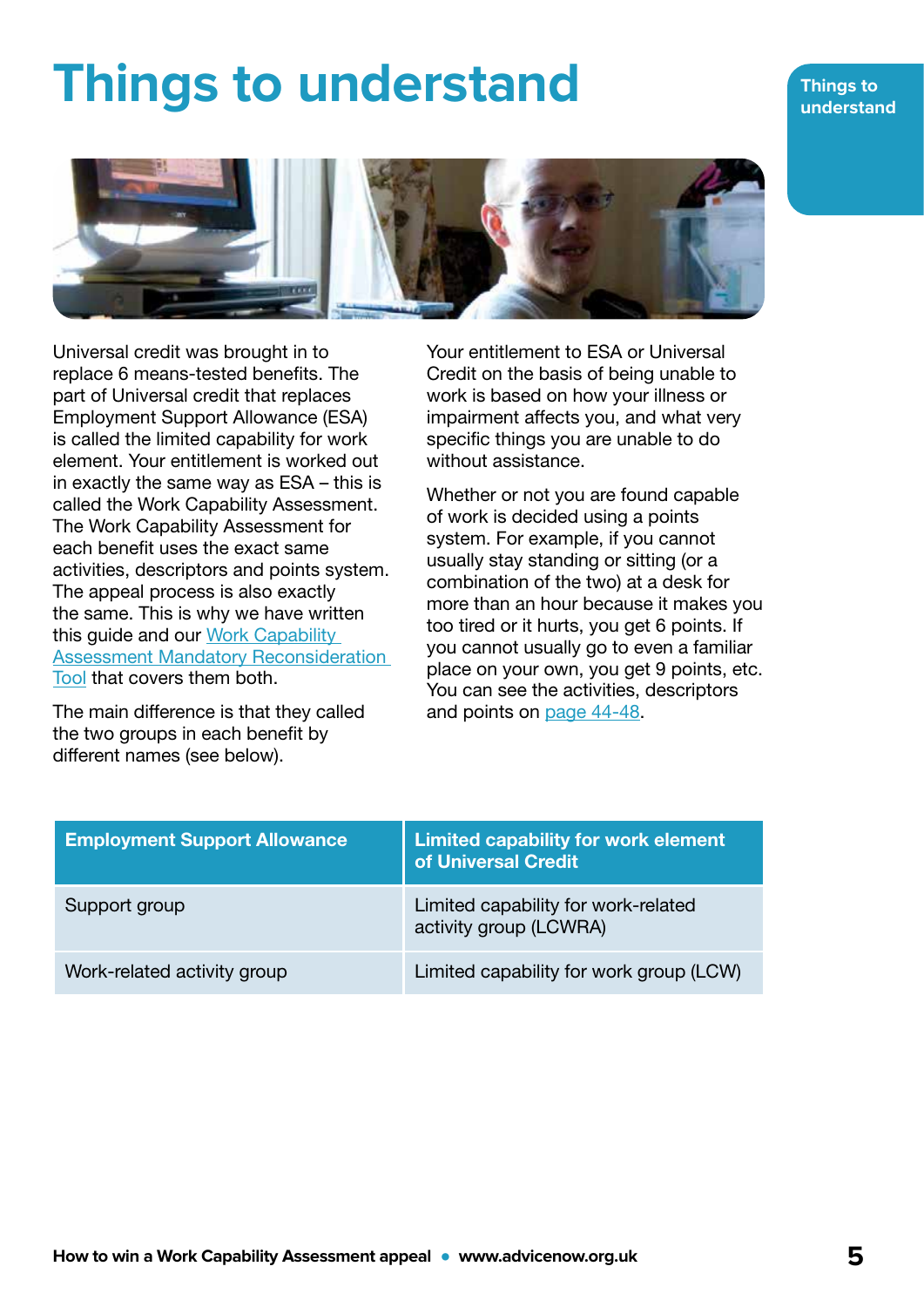<span id="page-5-0"></span>**Things to understand**

You only score one set of points from each activity (for example, getting about), so use the one that you meet that gives you the most points. In order to be found unable to work (and therefore receive ESA or Universal Credit on that basis) you need to score at least 15 points in total. *Or* there needs to be a 'substantial risk' to you or others if you were found not to have limited capability for work (see box).

### **Substantial risk**

If you do not get 15 points or more, you can still get the benefit if you can argue that there is a risk that you (or someone else) would be in danger if you were refused. For example, if you have seizures, violent outbursts, frequent falls, or need supervision to stay safe, you could argue it would be dangerous for you to work or have to travel to a job without help. Or if you have poor memory or confusion, and would be unable to meet the requirements to receive Jobseeker's Allowance (or Universal Credit on the basis that you are looking for work), you could argue that there was a substantial risk that you wouldn't be able to feed or care for yourself. If looking for a job or going to work is likely to make your condition worse or risk you having a relapse (for example, if you are a recovering addict, or have a condition like Chronic Fatigue Syndrome or Long Covid), then that too can be counted.

Similarly, if you have been put in the work-related activity group but it is fairly clear that you could not manage to reliably do the work-related activity you would have to do to keep receiving the benefit, you could argue that there is a substantial risk of harm to you if you were not put in the support group (in ESA) or limited capability for work-related activity group (in Universal Credit).

The risk counts as 'substantial' if it cannot reasonably be ignored. When judging if the risk is substantial, the DWP or appeal panel are supposed to judge both the likelihood of something happening and the potential seriousness if it does happen. So it is possible to argue that although the likelihood is not big, the consequences would be very bad and therefore the risk is 'substantial'.

Lots of people with mental health problems, cognitive difficulties, Chronic Fatigue Syndrome, or conditions that are much worse on some days than others, get ESA or Universal Credit this way.

Many advisers say it is always worth raising the argument of substantial risk if you can, as it allows the appeal panel to use their common sense.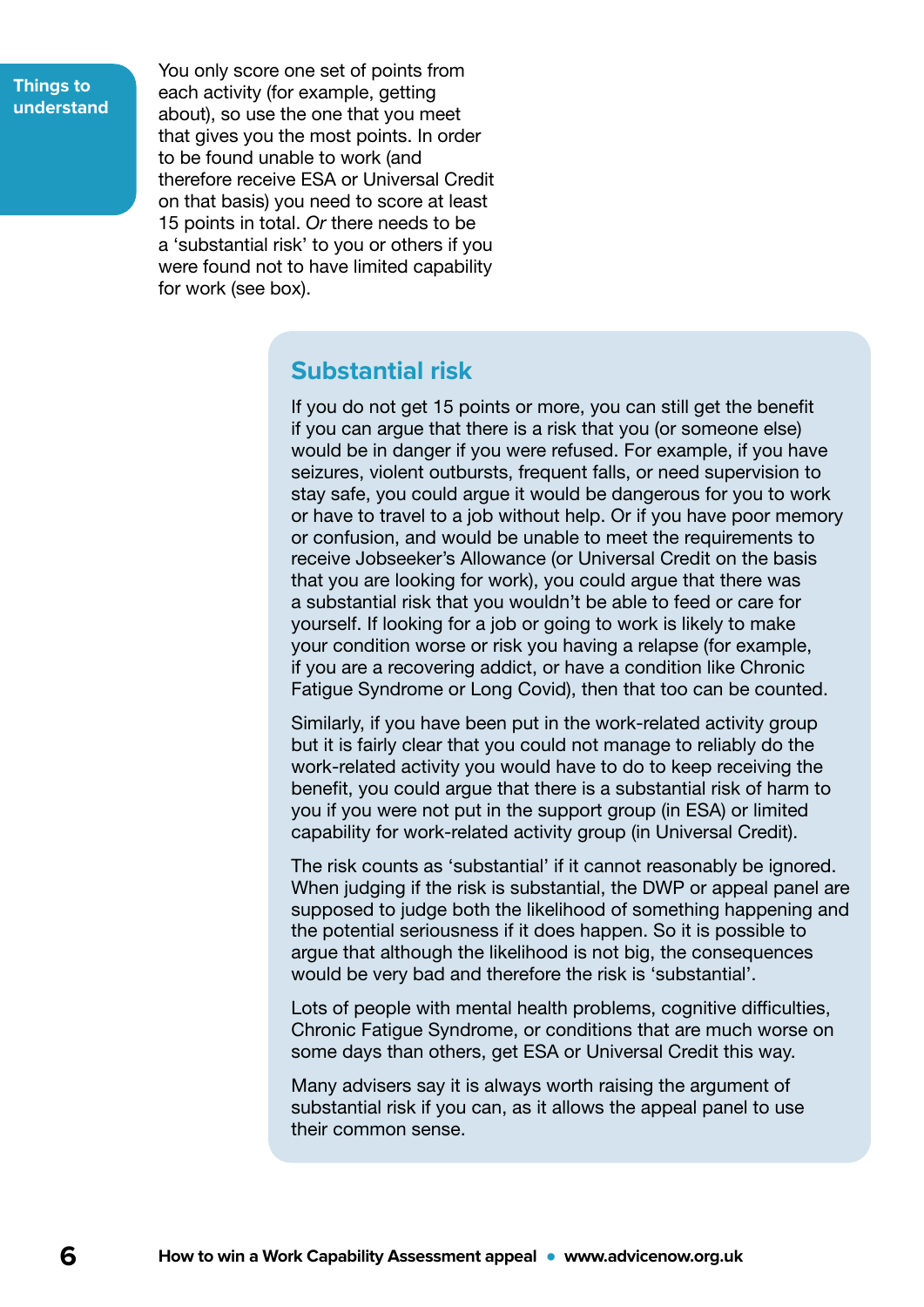If you get 15 points on any one indicator (except in activities 8, 10 and 15 – 'Finding your way and being safe', 'Consciousness during waking moments', and 'Getting about'), you will be put into the support group in ESA or the limited capability for work-related activity (LCWRA) group in Universal Credit. If you are in these groups, you get extra money to support your higher needs, and you don't need to do 'workrelated activity' (meet regularly with an adviser at the Jobcentre, go to occasional training courses, and do various tasks that the DWP say will make you better able to get a job later). If you are entitled to New Style ESA (because you have paid enough NI contributions) you can also receive it for more than a year.

If you haven't checked what rate you should be getting yet, use our [Work Capability Assessment](https://www.advicenow.org.uk/wca-mr-tool)  [Mandatory Reconsideration](https://www.advicenow.org.uk/wca-mr-tool) 

[Tool.](https://www.advicenow.org.uk/wca-mr-tool) It will help you work out if the DWP has made the right

decision. If they haven't, the tool helps you to write a really good letter that asks for a mandatory reconsideration (if you need to do that before you can appeal) and sets out your case.



**Things to understand**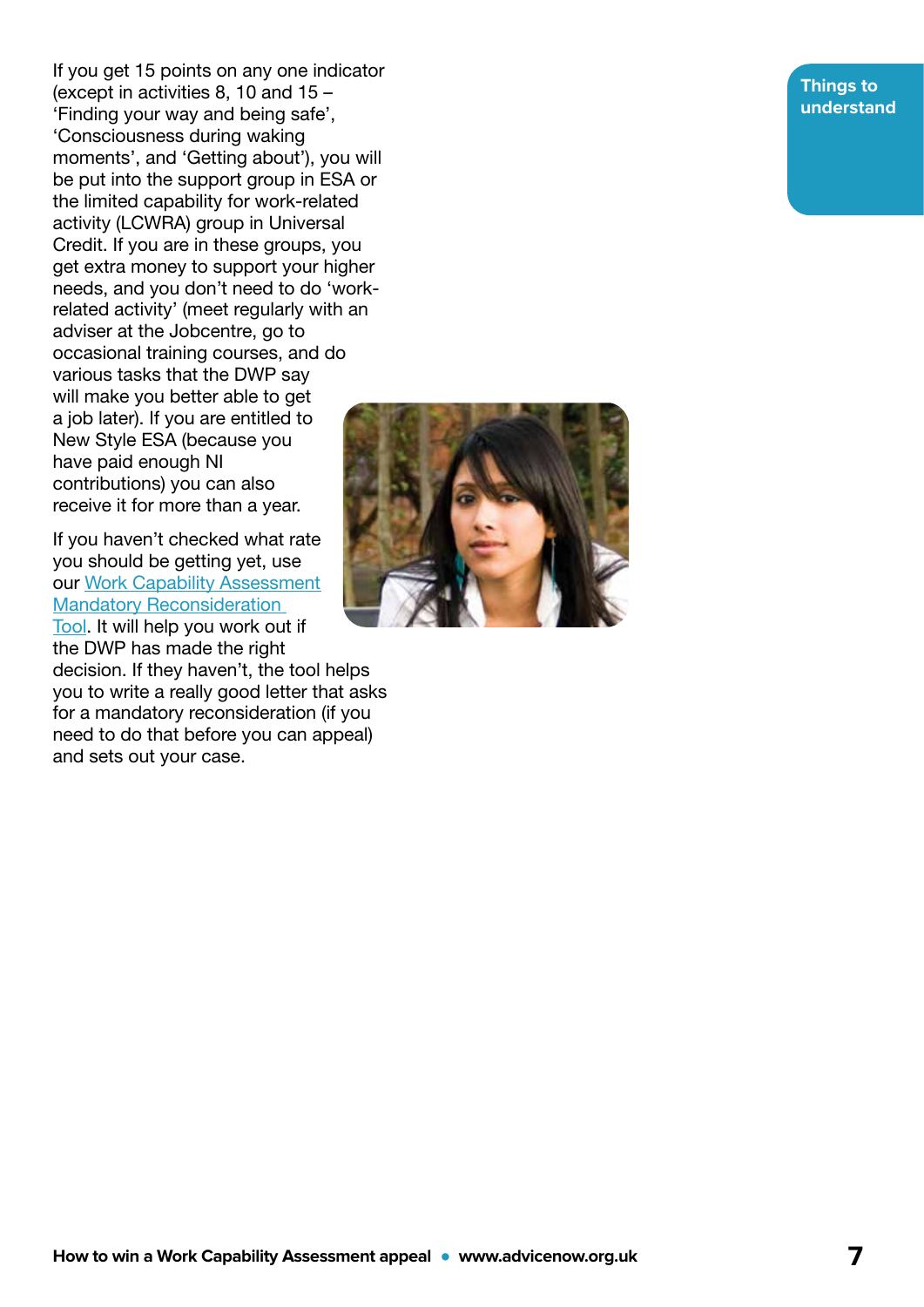# <span id="page-7-0"></span>**What are you going**  What are **to live on?**

**you going to live on?**

Following a court case in July 2020, some ESA claimants can appeal straight away and no longer have to ask for a mandatory reconsideration first. This is important because once you have lodged an appeal, you can ask ESA to pay you on the assessment rate while you are waiting for the hearing. You can go straight to appeal if this is the first time you claimed ESA and you were found not to have limited capability for work (you got no award), or if you were found not to have limited capability for work this time and the last time you claimed ESA you did receive an award.

If you claimed Universal Credit, you can receive Universal Credit while you wait for the reconsideration and appeal on the basis of looking for work. (Don't worry, it won't mean you can't argue that you are not able to work in the appeal).



Find out more about getting other benefits while you wait for a decision on your reconsideration on the [Citizens Advice website](https://www.citizensadvice.org.uk/benefits/sick-or-disabled-people-and-carers/employment-and-support-allowance/problems-with-esa/esa-appealing/).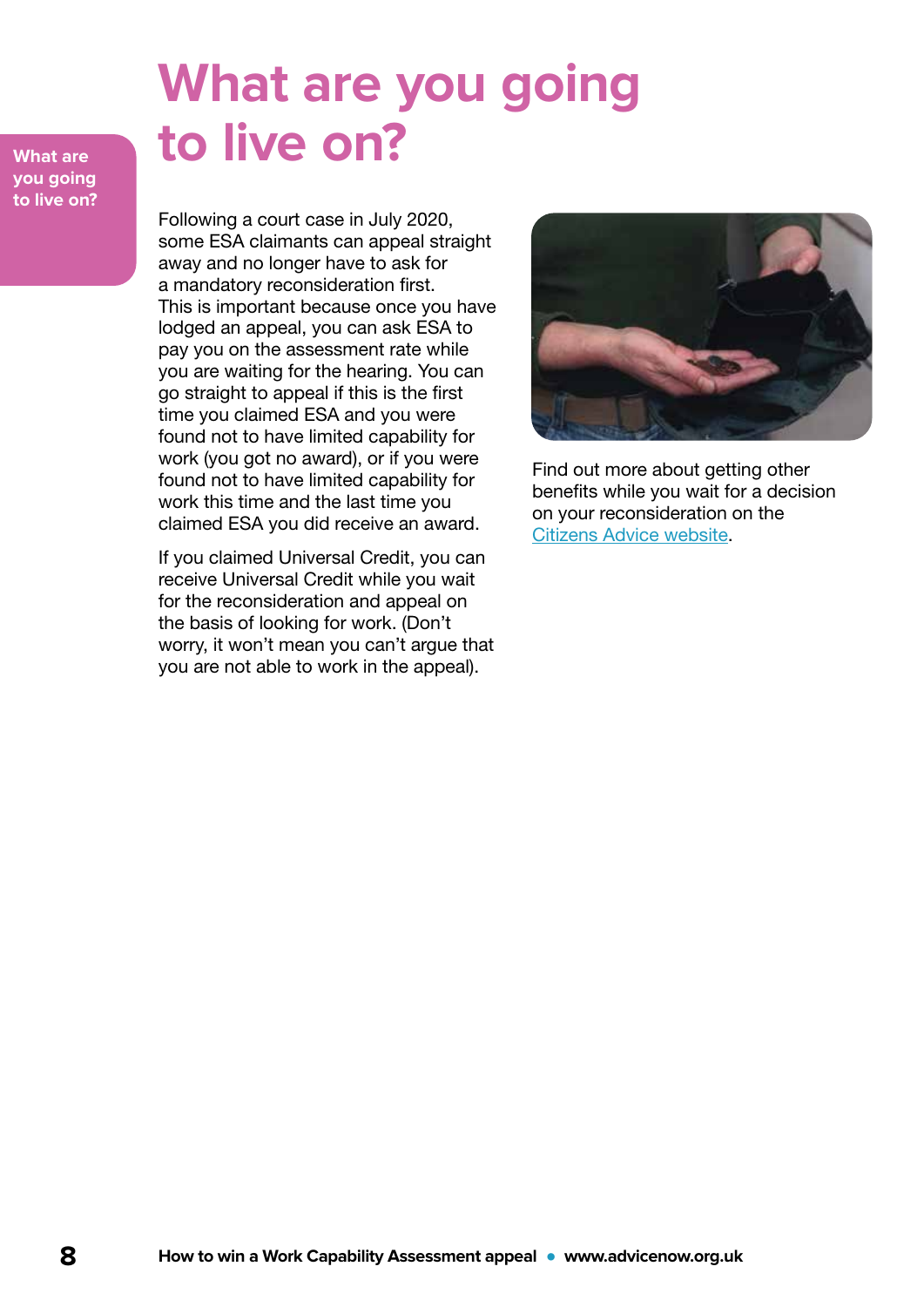# <span id="page-8-0"></span>**What is your situation?**

**What is your situation?**

# **They said I was well enough to work**

Some people in this situation feel like they should just give up, others feel absolutely furious. The DWP often don't apply the criteria correctly. Challenging the decision can take a long time, but everybody should get what the law says they are entitled to. Remember you have nothing to lose.

Most people in this situation have to start by asking for a mandatory reconsideration, but if you applied for ESA (rather than the limited capability for work element of Universal Credit) and it was either the first time you had claimed, or when you last claimed ESA you received an award, you can go straight to appeal. This is very useful as it means you can get the assessment rate of ESA while you wait for your appeal hearing and it means that if you win your appeal you will be able to stay on ESA rather than move to Universal Credit (which for most people pays a lower amount). See How to ask the DWP to look again at their decision on [page 18](#page-17-0) for more details.

If you claimed Universal Credit or have claimed ESA before and the last time you were not given an award (and either you didn't challenge it or you did not manage to get the decision changed) then you do need to ask for a mandatory reconsideration first. Start by using our [Work Capability Assessment](https://www.advicenow.org.uk/wca-mr-tool)  [Mandatory Reconsideration Tool.](https://www.advicenow.org.uk/wca-mr-tool)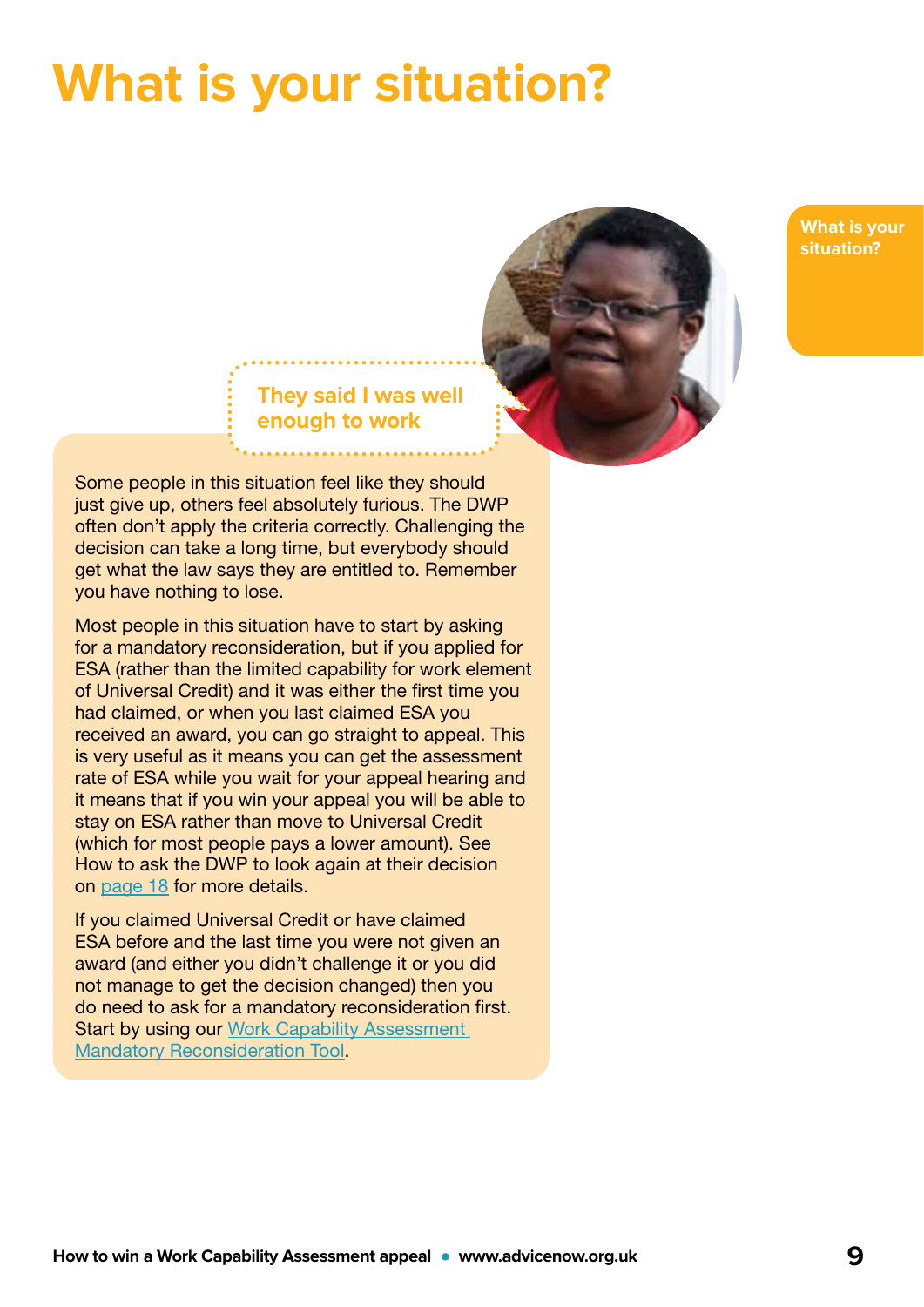**What is your** 

**situation?**

**They have put me in the wrong group! I should be in the limited capability for work-related activity (LCWRA) group, but they've put me in the limited capability for work (LCW) group**

This is the same as being put in the work-related activity group, rather than the support group in ESA. Some people in this situation feel like they should just be happy they got something. Others are concerned that if they ask for the decision to be looked at again, they might lose their award. This is technically true, but if the DWP have recognised you are entitled to at least 15 points, you are unlikely to lose your award completely. If you are concerned, try to see an adviser.

Remember, everybody should get what the law says they are entitled to, and the DWP often don't apply the criteria correctly. Use our [Work Capability Assessment Mandatory Reconsideration Tool](https://www.advicenow.org.uk/wca-mr-tool) to check what award you think you should have got. If it's not the same as you were awarded, use our tool to ask the DWP to look again at their decision. If they don't change their decision, you should appeal.

**I was on New Style ESA in the support group until I was reassessed. I got moved to the work-related activity group and now I don't get anything**



This is because you can only get New Style ESA for one year if you are in the work-related activity group. If you were in the support group you could stay on New Style ESA as long as necessary. Use our [Work Capability Assessment](https://www.advicenow.org.uk/wca-mr-tool)  [Mandatory Reconsideration Tool](https://www.advicenow.org.uk/wca-mr-tool) to check what award you think you should have got. If you might still be entitled to be in the support group, use our tool to request a mandatory reconsideration. If they don't change their decision you should appeal.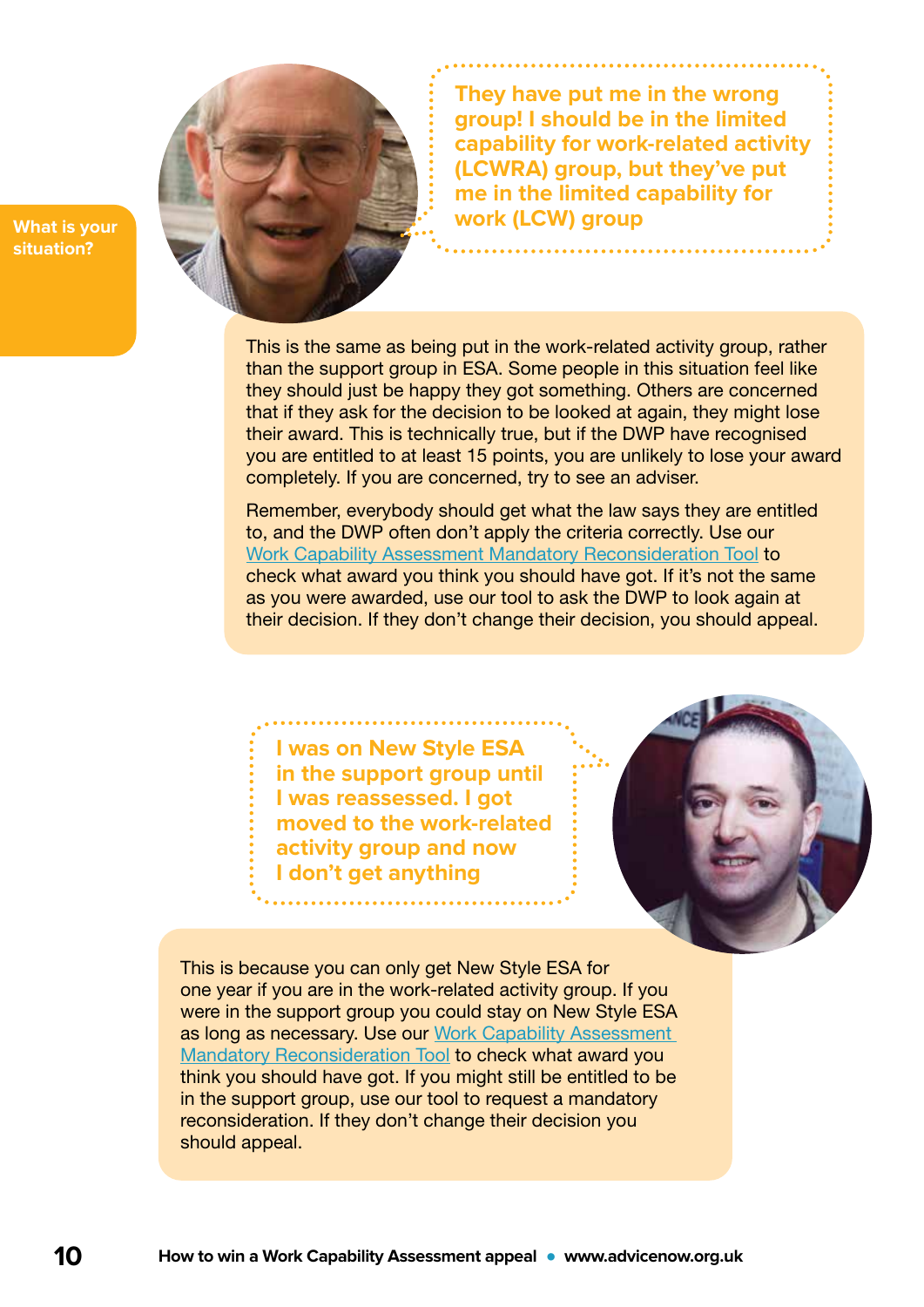**My condition has got worse since I was assessed**

If your illness or impairment has got



worse since the date of your decision, it cannot be taken into account in an appeal. Instead, if you now meet higher scoring descriptors you should make a new claim or ask for your current claim to be reassessed.

**What is your situation?**

**My claim was closed because they say I didn't send back the questionnaire on time**

You should ask for a mandatory reconsideration of the decision to close your claim and explain what happened. Maybe you did send the form back but it went missing, or maybe you failed to send the form back but you had a good reason. If the reason for your difficulties returning the form is connected to your condition (for example, if you were in hospital, if you are unable to deal with your post without help, or if you were too anxious or distressed to complete the form) you have a very good case for them to reinstate your claim.

If you don't think you ever received the form, bear in mind the DWP will have evidence of having posted it to you. So, you will need to explain either that you have had difficulties in general with post not being delivered to your address, or that you didn't know the form had arrived because you need help to manage your post, and you didn't receive that help. Use our [Work Capability](https://www.advicenow.org.uk/wca-mr-tool)  [Assessment Mandatory Reconsideration Tool](https://www.advicenow.org.uk/wca-mr-tool) to write the letter.

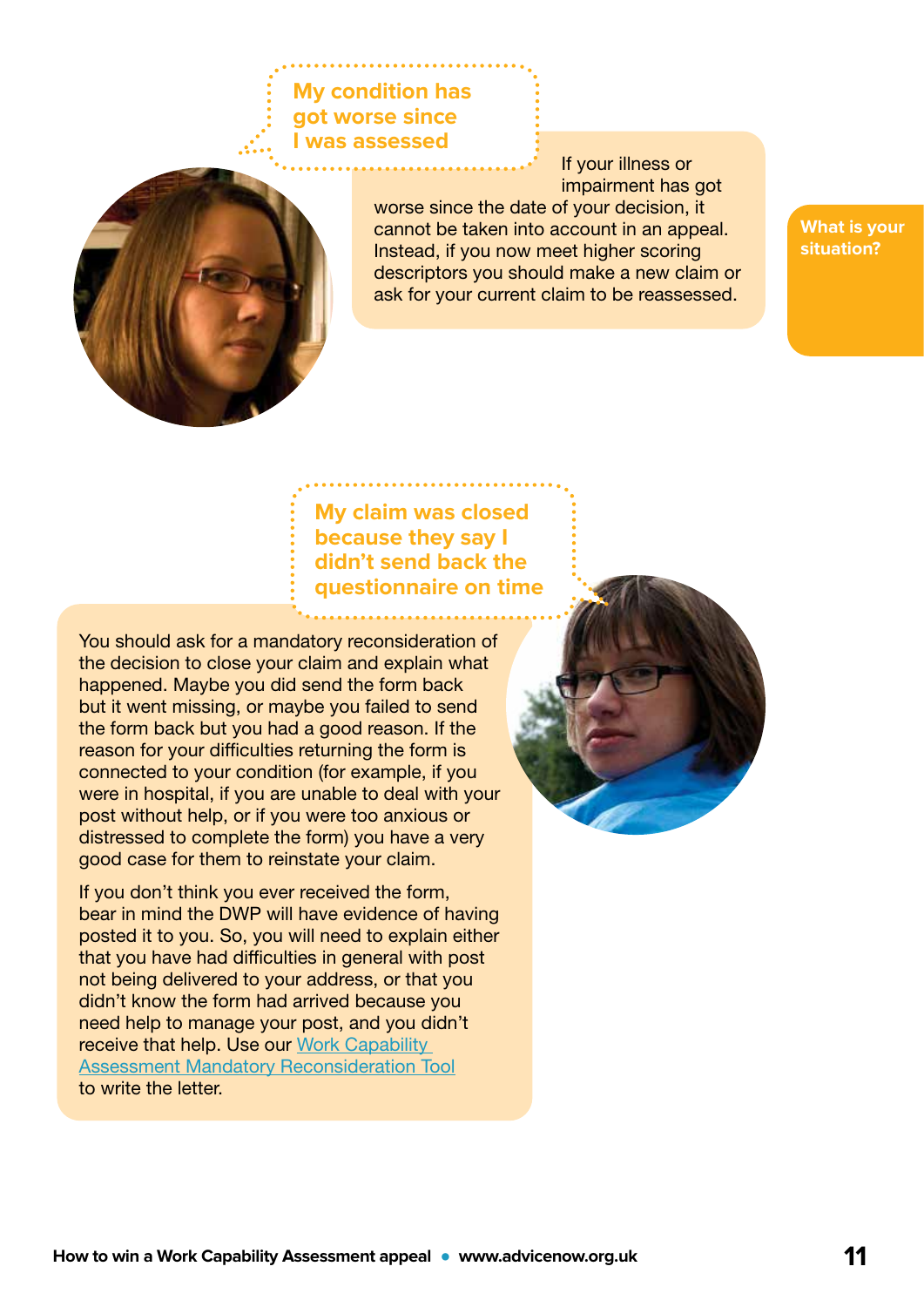**My claim was closed because they say I didn't attend the medical assessment without good reason**

**What is your situation?**



Similarly, if you had asked for a home assessment and were waiting to hear back from the DWP about whether that was possible, you could argue that was a good reason not to go to the assessment at an assessment centre. Use our [Work Capability Assessment Mandatory](https://www.advicenow.org.uk/wca-mr-tool)  [Reconsideration Tool](https://www.advicenow.org.uk/wca-mr-tool) to write the letter.

If you have had a hard time with the assessment stage, you are not alone. Forms that were definitely sent back often go missing, wheelchair users have been sent to assessments in buildings that are up a flight of steps with no ramps available, people have been phoned for a telephone assessment with no warning, and there are often things in assessors' reports that didn't actually happen.

It is unfortunately true that instances of gross unfairness like this seem to be commonplace. It is one of the many reasons that we have written this guide and created the mandatory reconsideration tool to help you get what you are entitled to.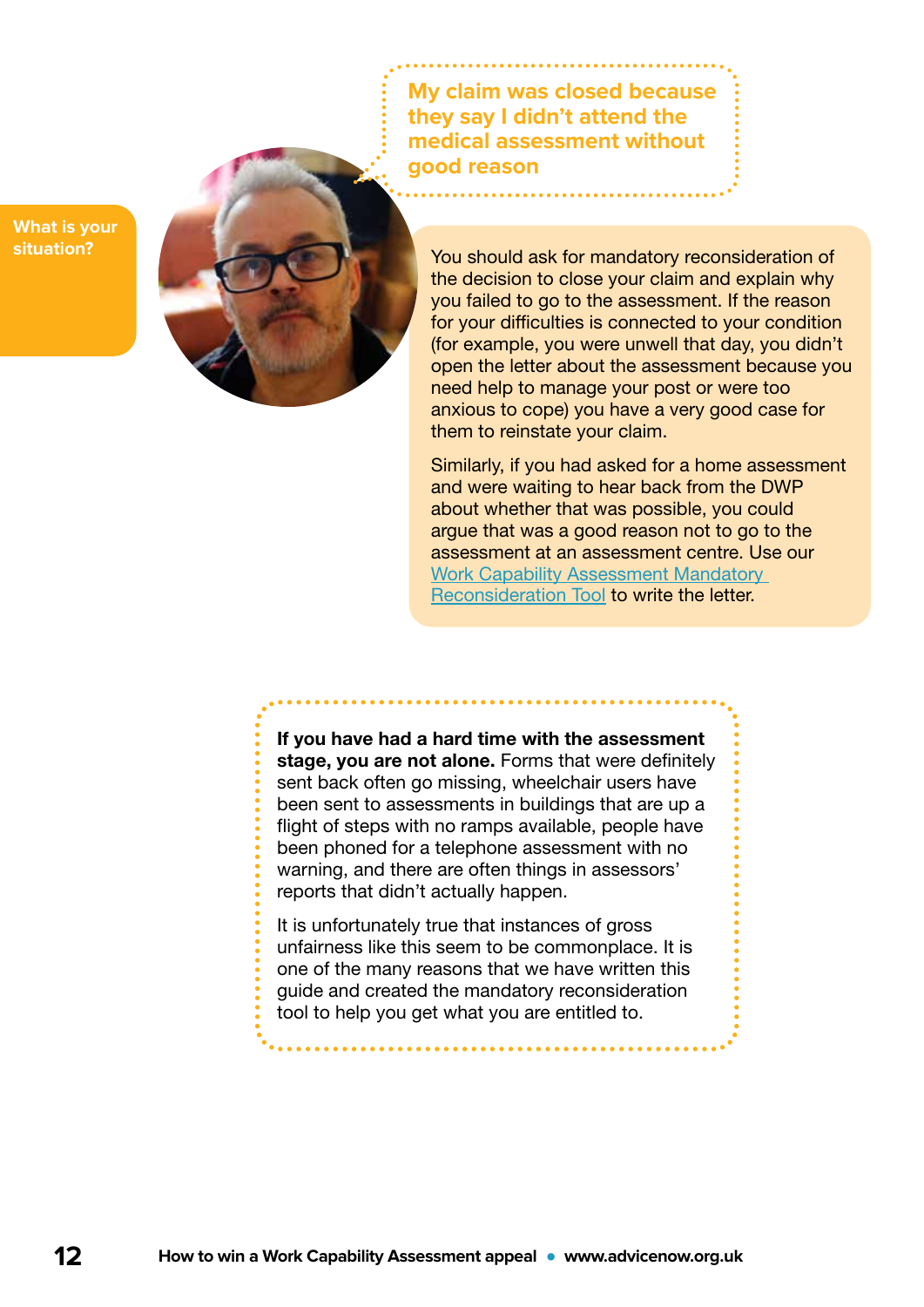# <span id="page-12-0"></span>**How to find an adviser**

For many people, it is not easy to find advice and help with your benefits. You should expect that you will have to do most of the work yourself (or with help from your friends or carers). Don't worry, this guide will show you what to do, and how to do it.

But if you can get advice to help you work out what rate you should be getting and if you should ask for a mandatory reconsideration, it will be really helpful. Obviously if you do find someone who offers to help you further, take it.

Following COVID, many services are offering appointments via telephone, email, or videochat, as well as face-to-face.

Use [Advice Local](https://advicelocal.uk/) to find the best options near you. Enter your postcode and select 'welfare benefits' from the drop down menu and search. This will tell you about any Citizen's Advice, law centres, or independent advice agencies in your county. (Beware – it misses out ones in your area but in another county or borough. If you live near a county border, definitely check there isn't a closer option by following the advice below).

If that doesn't bring up a service near to you, check with [Citizens Advice](http://www.citizensadvice.org.uk/about-us/how-we-provide-advice/advice/search-for-your-local-citizens-advice/) if there is a Bureau near you that helps with benefits problems. Many now offer advice over the telephone.

Check if your local council has a welfare rights service. If you didn't find their details in Advice Local search, phone the council and ask for 'welfare rights', or check the website.

Check if there is a [Law Centre](http://www.lawcentres.org.uk/about-law-centres/law-centres-on-google-maps/geographically) near you.



See if **Disability Law Service** can help you.

There are sometimes services that you can access through your GP, social worker, or community centre. There's no harm in asking – so call your GP, your social worker, or community centre if you have one, and ask if there is a service for you.

**How to find an adviser**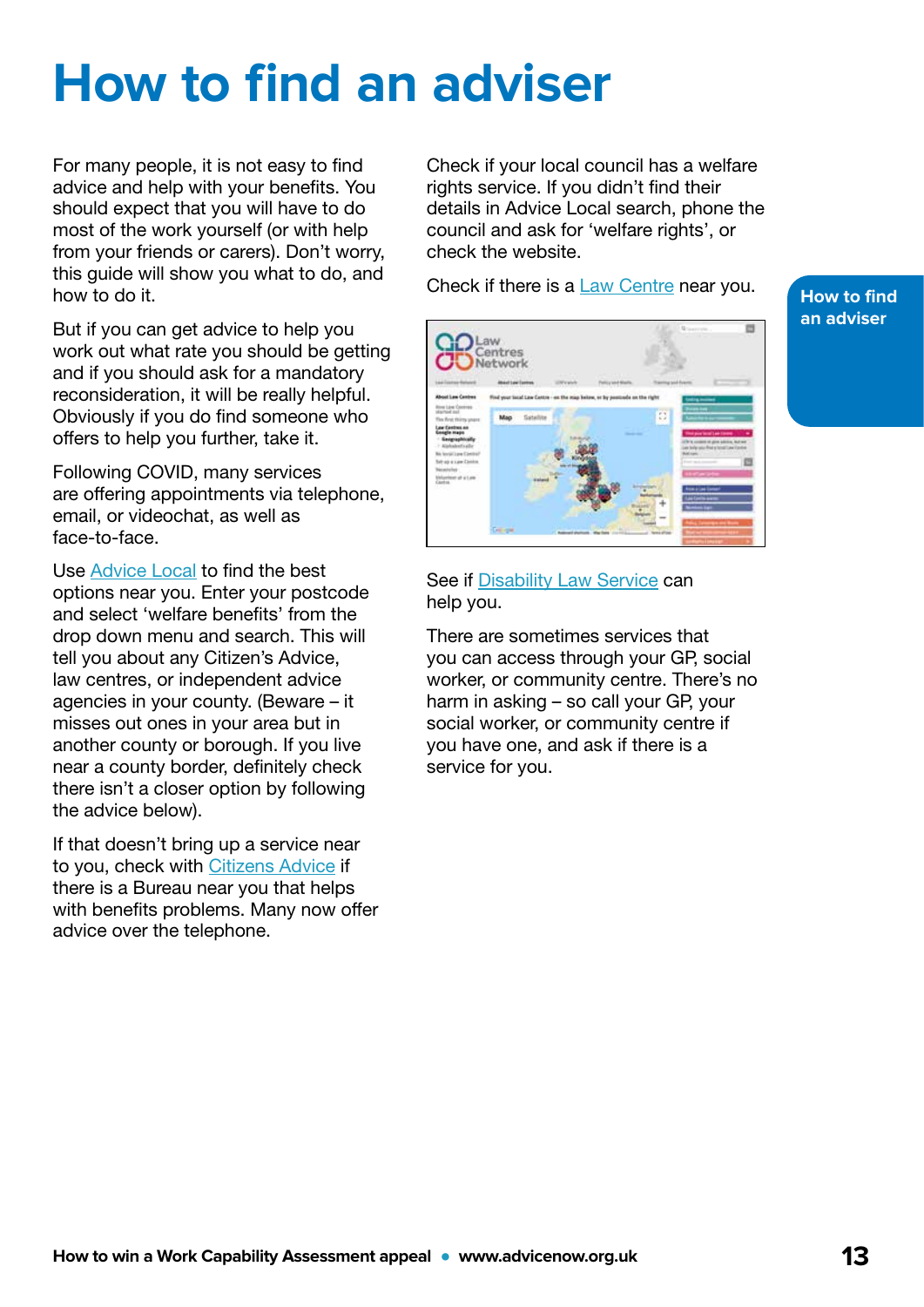**How to find an adviser**

Some charities provide advice services for particular groups – for example, [The Royal British Legion](https://www.britishlegion.org.uk/get-support/finance/help-with-disability-benefits/) support people who have served in the armed forces and their families and even represent at appeal. Check if there is a charity that provides benefits advice to people with your illness or impairment. If they provide information on their website about appealing or claiming ESA (or the limited capability for work element of Universal Credit) it may also be very useful as it will usually show how people with similar symptoms to yours have proved their entitlement. (If they don't have a guide to appealing – ask them to link to this one).

If you have nowhere else to turn, try your MPs caseworker. These are not usually expert benefits advisers but they will often be familiar with the problem and might well be able to help you. (You could point them towards this guide).

If the organisation you contact says they are too busy, ask them to keep your name on a waiting list, or to tell you how long before they might be taking on new clients.

Ask if they know any other organisations you should contact for help if they cannot give you an appointment themselves.

Remember that you are likely to have to wait a long time for the appeal hearing (6-12 months, depending on where you are in the country) so you do have a bit of time to find an organisation which might be able to help you prepare for the appeal tribunal.

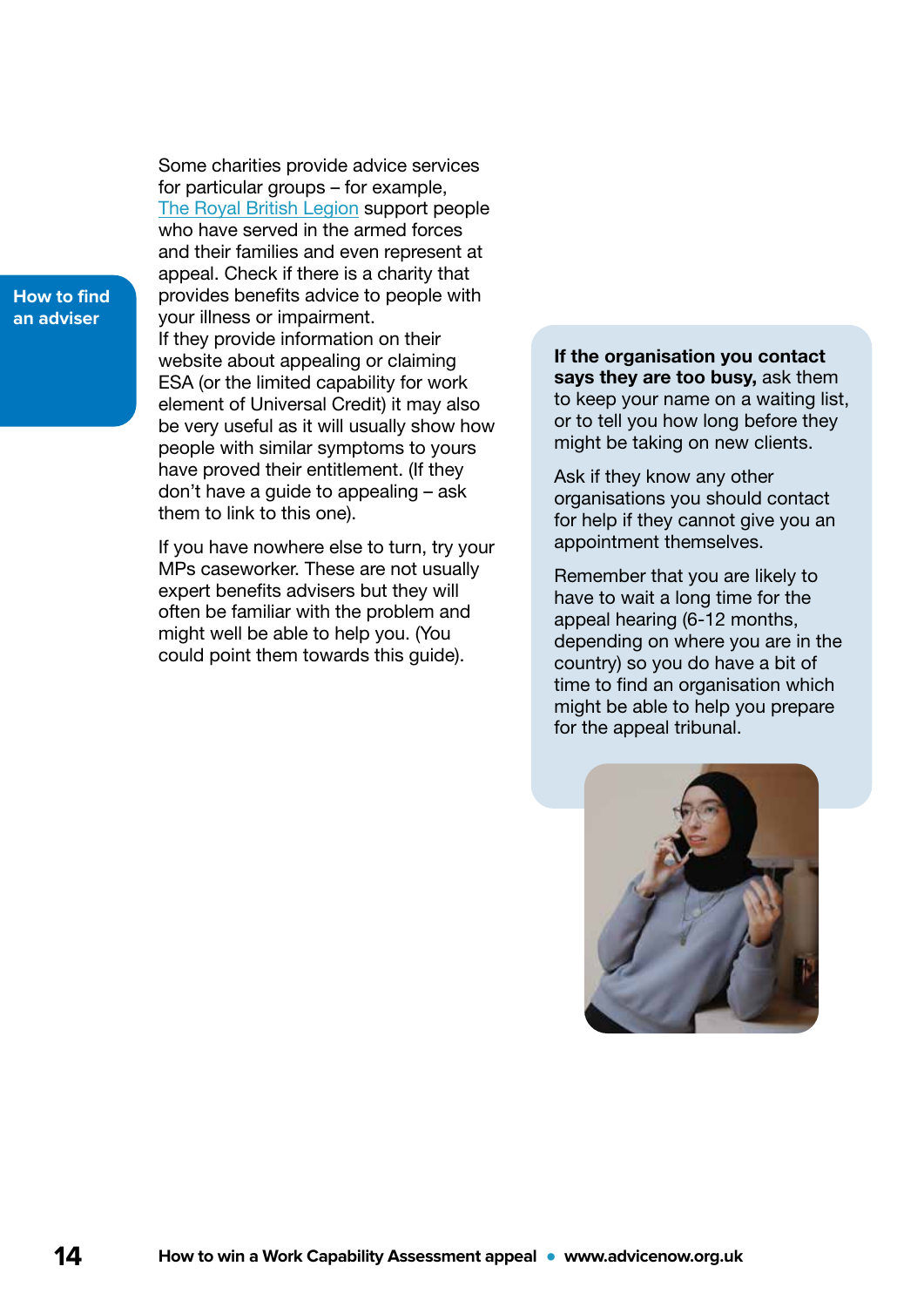# <span id="page-14-0"></span>**The Process**

### **Step 1**

You get a letter from the DWP telling you their decision on your claim. Use our [WCA Mandatory Reconsideration](https://www.advicenow.org.uk/wca-mr-tool) tool to ask for a mandatory reconsideration if

- your claim has been closed because they say you didn't send back the ESA50 questionnaire in time.
- your claim has been closed because you didn't go to the assessment.
- you claimed Universal Credit and you have been found not to have limited capability for work, or think you have been given the wrong award.
- you claimed Employment Support Allowance and you have been found not to have limited capability for work for the second time in a row, or you think you have been put in the wrong group.

You are supposed to ask within one month of the date at the top of the letter to ask for a mandatory reconsideration, although you can ask later. Our mandatory reconsideration letter tool will show you how and where to provide an explanation of the delay. A mandatory reconsideration is where the DWP look at the decision again. The decision letter from the DWP will tell you if you must do this before you appeal.

• If you claimed ESA for the first time and you were given no award (have been found not to have limited capability for work), or you have been given no award for the first time when you have received an award of ESA before (whether awarded by DWP or appeal panel), then you do not need to ask for a mandatory reconsideration and should appeal straight away. Your decision letter from the DWP will confirm that you can appeal without asking for a mandatory reconsideration. Jump to step 4.

# **Step 2**

Ask for the DWP to look again at their decision. This is called a mandatory reconsideration. Use our [Work Capability Assessment Mandatory](https://www.advicenow.org.uk/wca-mr-tool)  [Reconsideration Tool](https://www.advicenow.org.uk/wca-mr-tool) to check what award you should have got and write a really good letter to the DWP that sets out your case.

The DWP will look at your questionnaire again, the assessment report, and any other evidence you may have sent in (like a letter from your doctor or consultant) to see if they will change the decision.

(continued)

**The Process**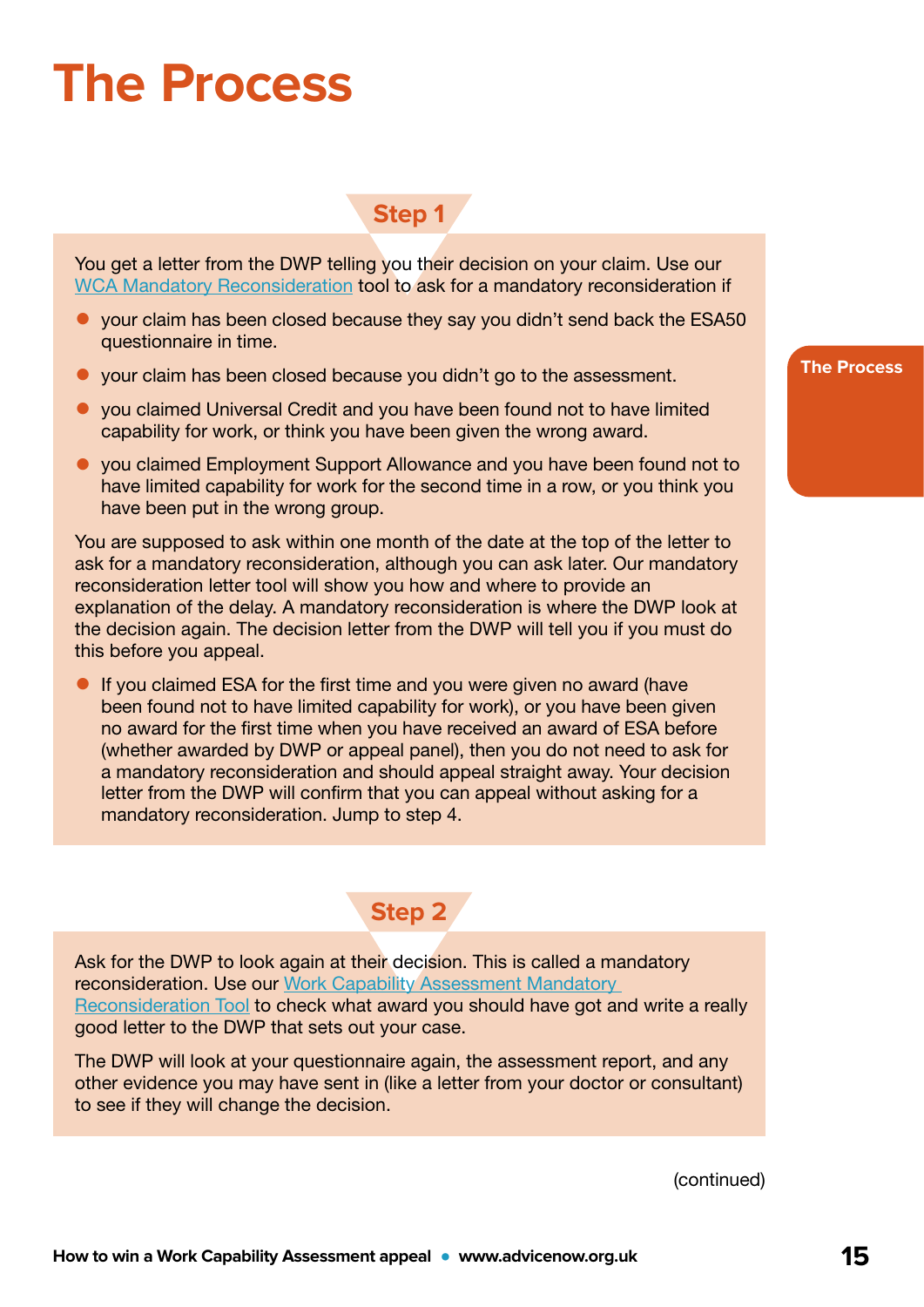# **Step 3**

The DWP will send you two copies of their reconsideration decision. It should say at the top of the letter "Mandatory Reconsideration Notice". You need these if you wish to appeal. If their decision has been changed and you are happy with it, you can stop here. But if it hasn't (and for most people, it hasn't), don't be put off. You have 1 month to ask for an appeal but you can also ask later. (If one month has already past, see [page 20](#page-19-0)).

#### **The process**

**Step 4**

Ask for an appeal. You can do this online or using the SSCS1 form. If you have used our mandatory reconsideration tool, you can copy and paste wording from the letter generated to help you make your case. See [page 21-23](#page-20-0) for our advice.

If you did not need to have a mandatory reconsideration, or did not use our tool, see our advice as to what wording to use to ask for an appeal on [page 21-23](#page-20-0).

# **Step 5**

The DWP will send both you and the HMCTS a bundle of documents called the 'appeal papers' – this is an explanation of why they gave you the award that they did. Don't be put off by the size of it. Read through this bundle and make a note of anything which you disagree with, especially in the medical assessor's report about you. In addition, make a note of anything important relating to your impairment or illness which has not been included.

Sometimes after you have appealed, the DWP phone you up and offer you a new award because they recognise that you will win your appeal. Accept their offer if you believe it is what you are entitled to. If it is lower than the award you were hoping for, accept the award and then appeal that decision (without asking for a mandatory reconsideration). They should explain that you can do this. If they didn't explain that you could appeal this new decision or you felt they were trying to put you under pressure to accept, please tell us [via our survey](https://www.surveymonkey.co.uk/r/BVTZPG3) so that we can hold them to account.

# **Step 6**

You need to prepare for your appeal and, if you can, send HMCTS more information about your difficulties. See [page 24-29](#page-23-0) for details.

(continued)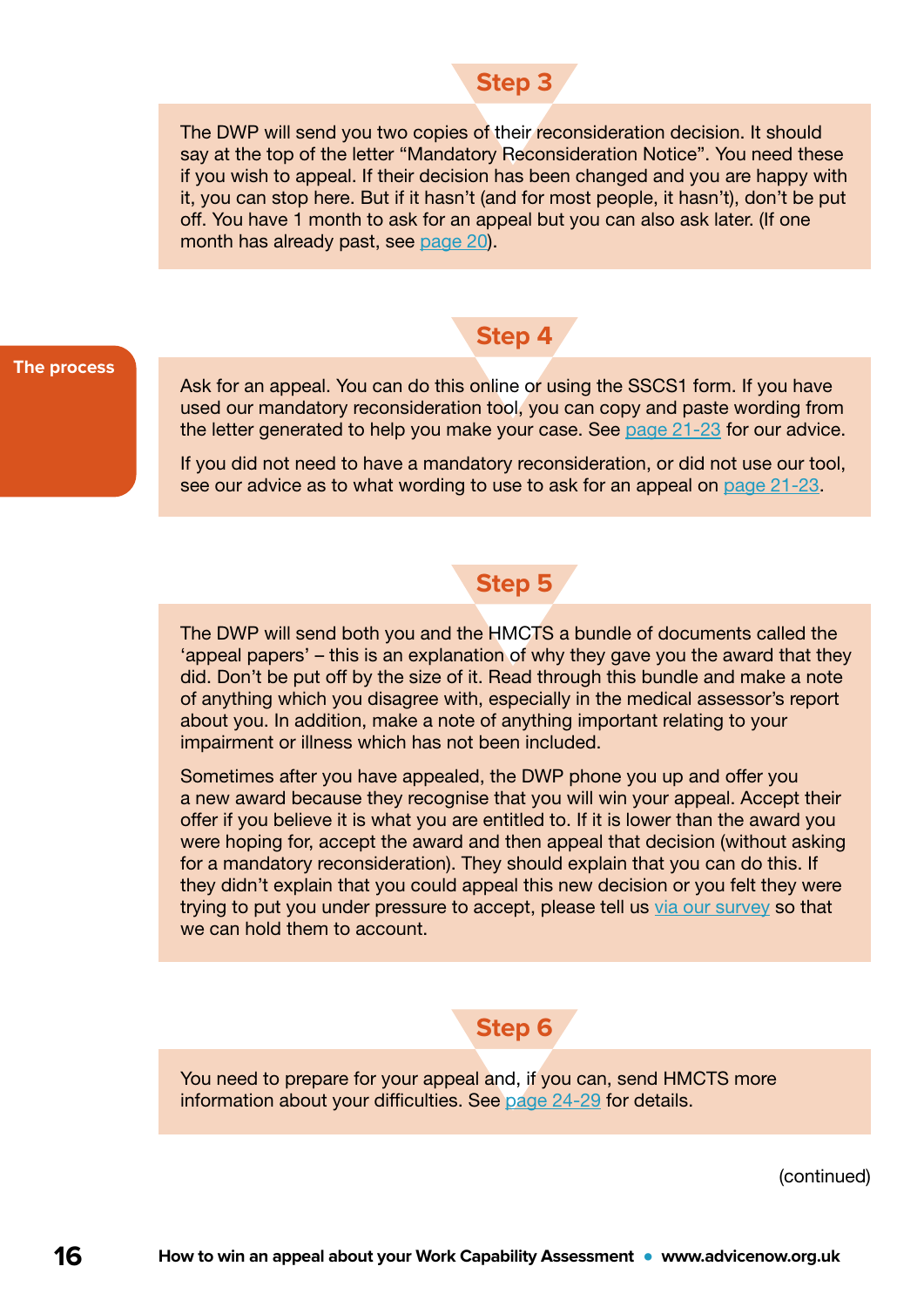# **Step 7**

You will be told the date of the hearing. If you have any further evidence about your difficulties that you haven't yet sent to the tribunal, send it now. Keep a copy.

# **Step 8**

Your appeal will be heard by an independent panel, called a Social Security and Child Support Tribunal. They will make a new decision. See [page 30-35](#page-29-0) for details of what will happen and advice about what to do on the day.

If you are successful, you will usually receive your money in 4-6 weeks.

**The Process**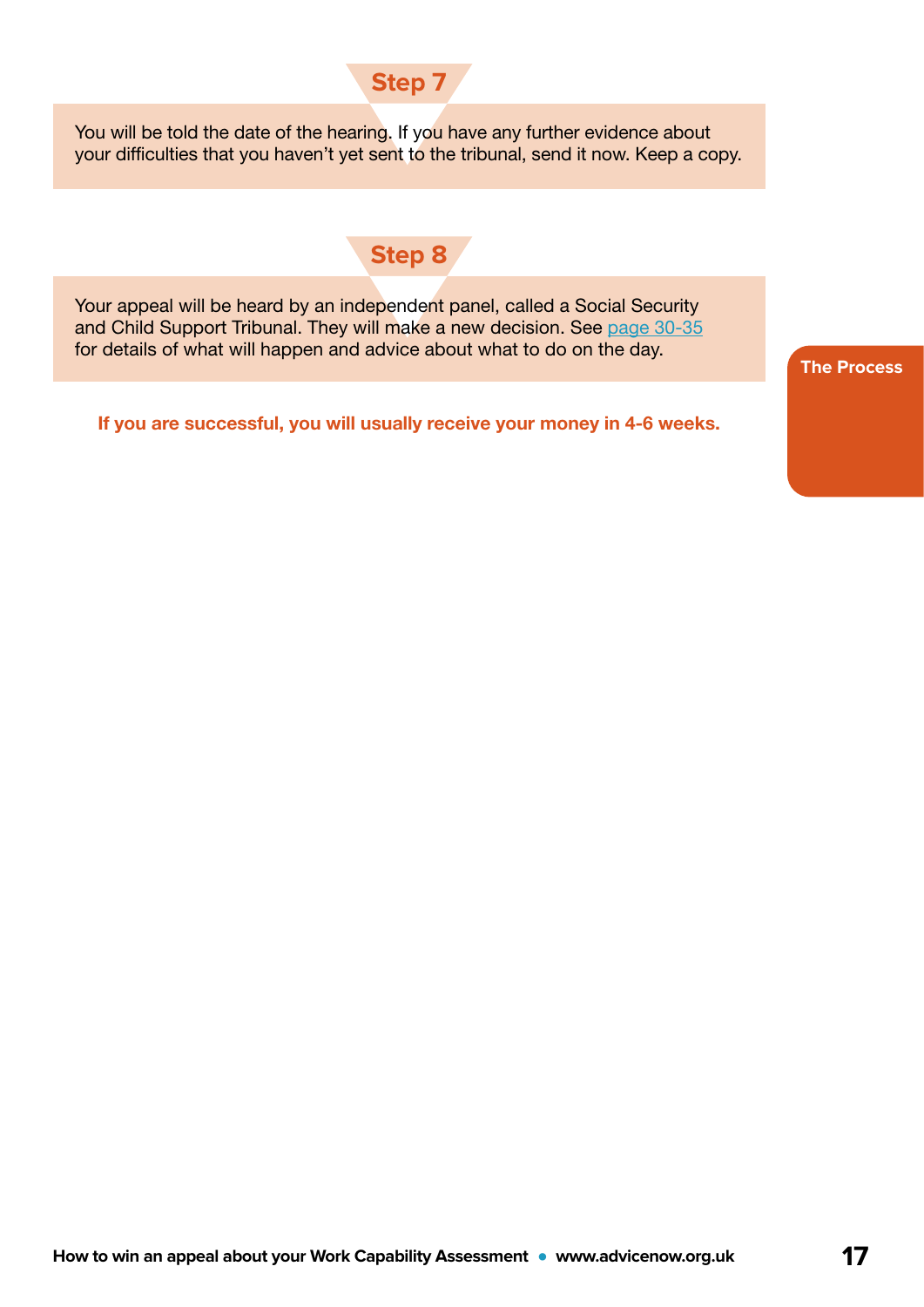# <span id="page-17-0"></span>**How to ask the DWP to look again at their decision**



**How to ask the DWP to look again at their decision**

You need to ask the DWP to look again at their decision (called a 'mandatory reconsideration') within one month of the date on the letter they sent to tell you of their decision. If one month has already past, don't worry. See [page 20.](#page-19-0)

Some ESA claimants don't need to ask the DWP to look at their decision again. If you claimed ESA for the first time and got no award because they said you did not have limited capability for work, or if last time you claimed ESA you got an award and this time you didn't, you do not need to ask for a reconsideration and can ask for an appeal straight away. If you do not need to ask for a reconsideration, it will say so on the letter that the DWP sent you about the decision.

If you want to ask for a mandatory reconsideration *and* an appeal at the same time you can, but it is best to do one or the other. We would advise you to go straight to appeal.

Technically you can ask for a mandatory reconsideration over the phone, but it is definitely better to do it in writing. Only ask for a mandatory reconsideration over the phone if you are about to miss the one-month time-limit. If you do this, follow up your request in writing. There is a form you can use but we suggest that you write a letter using our free [Work Capability Assessment Mandatory](https://www.advicenow.org.uk/wca-mr-tool)  [Reconsideration Tool.](https://www.advicenow.org.uk/wca-mr-tool)

If you have any more evidence that you think will help (for example, a letter from your doctor, social worker, support worker, or carer, or any other recent reports you have had) send that too. If you need a few weeks to get more evidence, you need to decide if it is worth waiting. Many advisers say it is not, as it is better not to delay the mandatory reconsideration, as only a small percentage of these types of decisions are changed at this stage. Instead, as you will probably need to appeal, get the evidence ready to send with the appeal form.

Don't take advice from the DWP about whether it is worth you asking for a mandatory reconsideration or appeal.

Remember any advice they give you is likely to be incorrect and may be self-serving. We suggest you get independent advice if you can, or follow the information in this guide.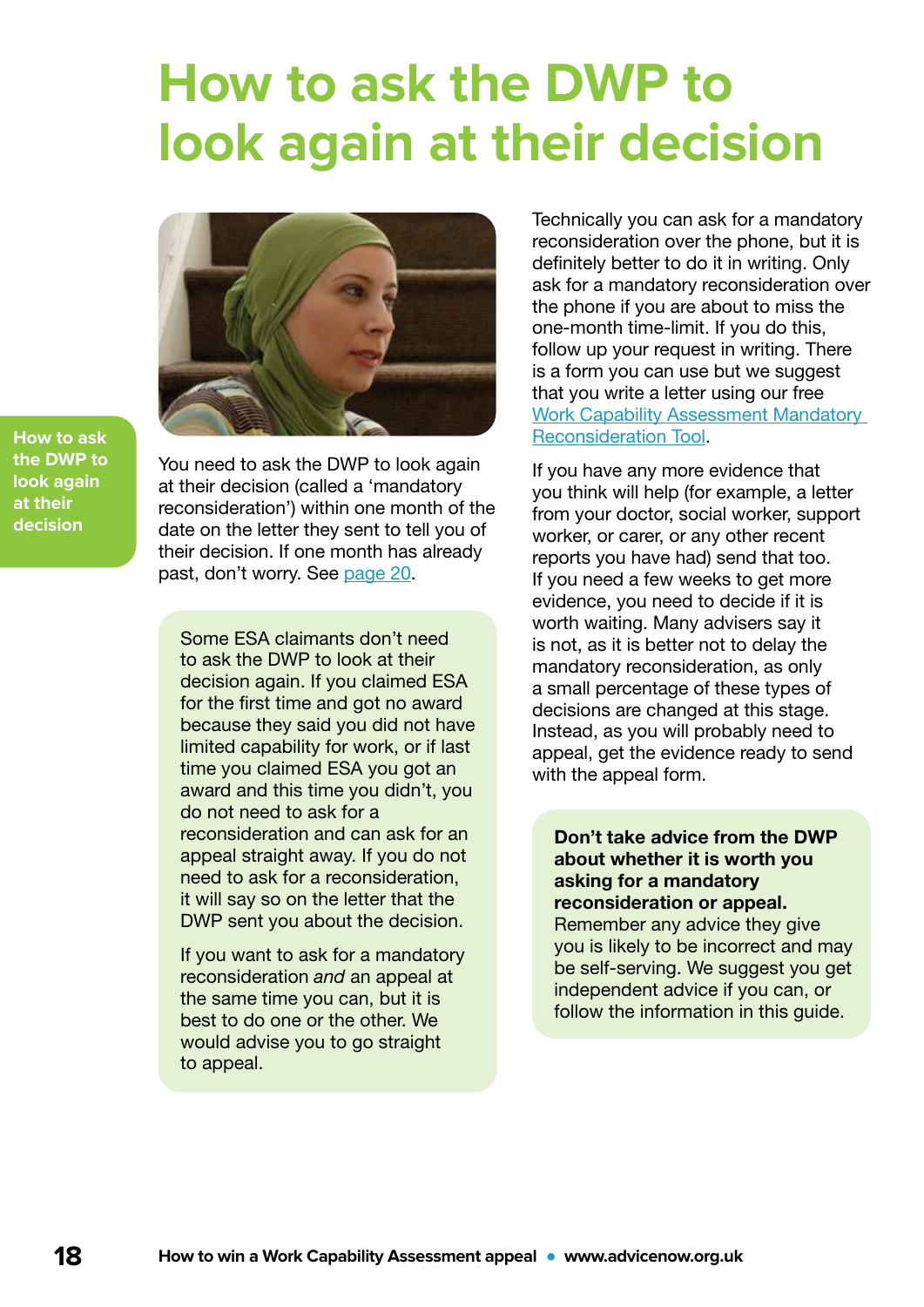When you ask for the DWP to look at their decision again, people are often told that they need to provide further medical evidence or there is no point. This isn't true. They may not change the decision at the reconsideration stage, but it's very possible to win at the appeal hearing without any new information or evidence. Indeed, they often don't change the decision at the reconsideration stage even when presented with excellent evidence.

People who have been put in the work-related activity group for ESA or limited capability for work (LCW) group in Universal Credit, are often 'warned' that they could lose their current award if they appeal and be left with nothing. This is technically true, but it is not common. Be aware that the DWP are trying to put you off. We suggest that you look at the descriptors that you meet and the points that you think you should have got – if you get far more than 15 points, it is unlikely that you will lose your award completely.

### **What next?**

If you have not heard back after 8 weeks, you should ring them and find out what is happening.

If they have changed their minds, congratulations! Your award will be backdated to the date you claimed. Any amount above the amount you received (either from ESA, or Jobseeker's Allowance, Income Support, or Universal Credit) will be backdated.

If they didn't change their decision, or they did but still didn't give you the award you think you are entitled to, you should appeal. You need to ask for one within one month of the date at the top of the mandatory reconsideration notice.

Don't be downhearted if they didn't change their minds – they often don't, even where it appears to be very clear that they are wrong. Only a small percentage of decisions are changed at this stage, but most are changed when you go to appeal.

**How to ask the DWP to look again at their decision**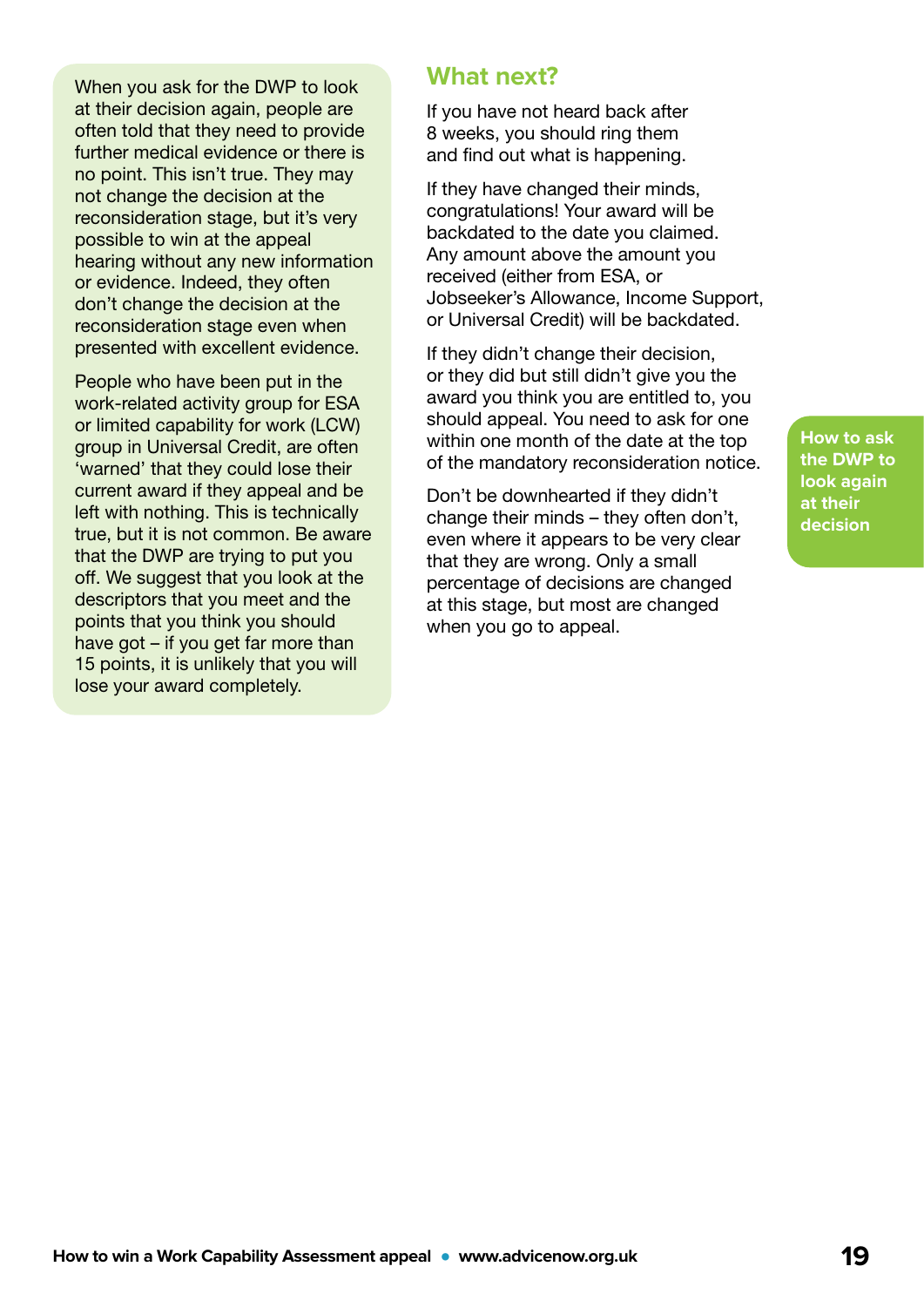**How to ask the DWP to look again at their decision**

# <span id="page-19-0"></span>**If one month has already past**

If one month has already past, you have gone over the time-limit to ask for a mandatory reconsideration. You can still ask but they don't have to accept it. They usually do however if you have a good reason.

It will help a great deal if you can explain that the delay was unavoidable or a result of your illness or disability. For example, if you were unable to deal with it until now because you need help to deal with your post, you have depression, you get confused, you were unable to get advice or you were very unwell. Longer delays will need better explanations.

Similarly, if you miss the one-month time-limit to appeal, you can ask for an appeal anyway. You will need to explain your reasons for missing the time-limit. It will be helpful if you can explain that the delay was a result of your impairment, illness or disability (see above for examples). Other good reasons might be that you did not receive the mandatory reconsideration notice safely, or were away from home when it was delivered.

A judge will then decide whether to allow the appeal despite its lateness. The DWP then has one month to object to your reasons for missing the time-limit. If they do not object, your appeal continues. If they do object, a Judge makes the decision of whether or not to accept your late appeal.

Your appeal will only definitely not be accepted if 13 months have past since you were sent the decision.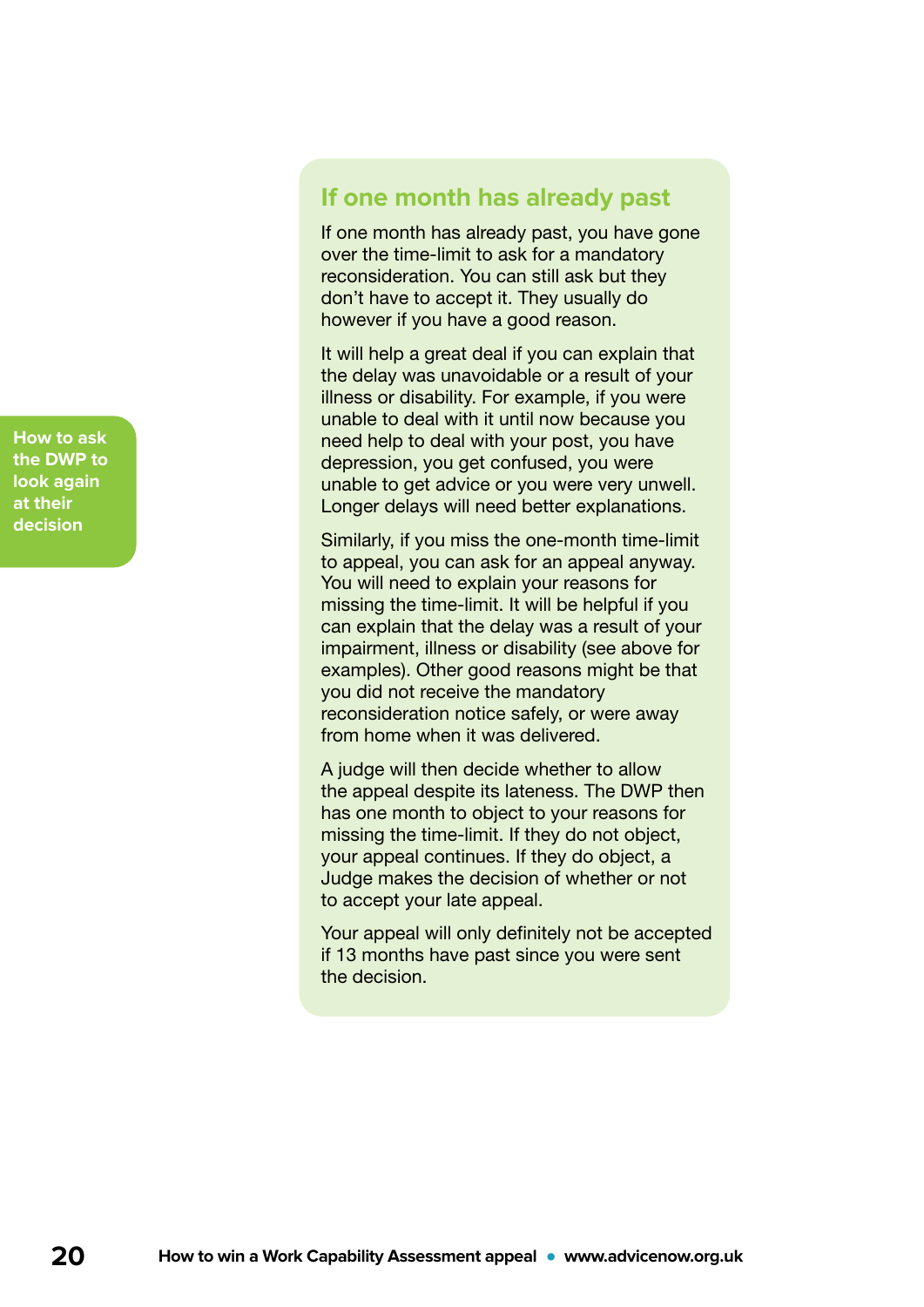# <span id="page-20-0"></span>**How to ask for an appeal**

You can ask for an appeal online or you can use a paper form.

#### You can find both on the Submit your [Appeal page of GOV.UK.](https://www.gov.uk/appeal-benefit-decision/submit-appeal)

Both are easy-to-use and understand. If you use the online version a record of what you have said gets sent to your email address. If you use the form try to keep a copy, or take a photo of each page with your phone.

# **Help to appeal online**

If you need help to ask for an appeal online [We Are Digital](https://www.we-are-digital.co.uk/hmcts-user) will help.

They can help with access to a device, or data, or provide guidance and reassurance on how to use the online service.

If you would like their help

- phone the helpline on 03300 16 00 51, or
- text FORM to 60777, or
- email them at [support@we-are-digital.co.uk](mailto:support%40we-are-digital.co.uk?subject=)

They will respond within 2 working days. You can find out more about the service [on their website](https://www.we-are-digital.co.uk/hmcts-user).

No matter which you use, there are three things that you should definitely be aware of.

You need to explain what you disagree with and why. If you used our [Mandatory](https://www.advicenow.org.uk/wca-mr-tool)  [Reconsideration Request Tool](https://www.advicenow.org.uk/wca-mr-tool) to produce a letter, go to your email or your account where it is saved. Look at your decision letter. For the first activity that

they didn't award you the correct amount of points for, tell them what it is that you don't agree with (for example, that they said you can cope with a minor unplanned change, when you cannot). And then you can copy and paste the wording from your mandatory reconsideration request letter that explains the difficulties you have with that activity (for example, I cannot cope with minor unplanned changes as I get very stressed and feel that I cannot cope. If the bus stop is closed for example, I will get upset and need to go home. (For less confident computer users, you do that by highlighting the text you wish to copy and pressing ctrl and C at the same time. Then go to where you want the text to appear and press ctrl and V at the same time).

Repeat this for each of the activities you don't think you have received the correct amount of points for.

If you haven't used our tool, look at your decision notice and the list of activities and descriptors on [page 44-48](#page-43-0). Add each activity you don't think you have scored the right number of points for, and for each explain all of the difficulties that you have with that activity and what help you need (remember it doesn't matter that you don't get any help).

Remember to tell them ways in which not being entitled to the benefit or not being put in the right group would put you at substantial risk of harm (see [page 6](#page-5-0) for a reminder of the 'substantial risk' rules).

**How to ask for an appeal**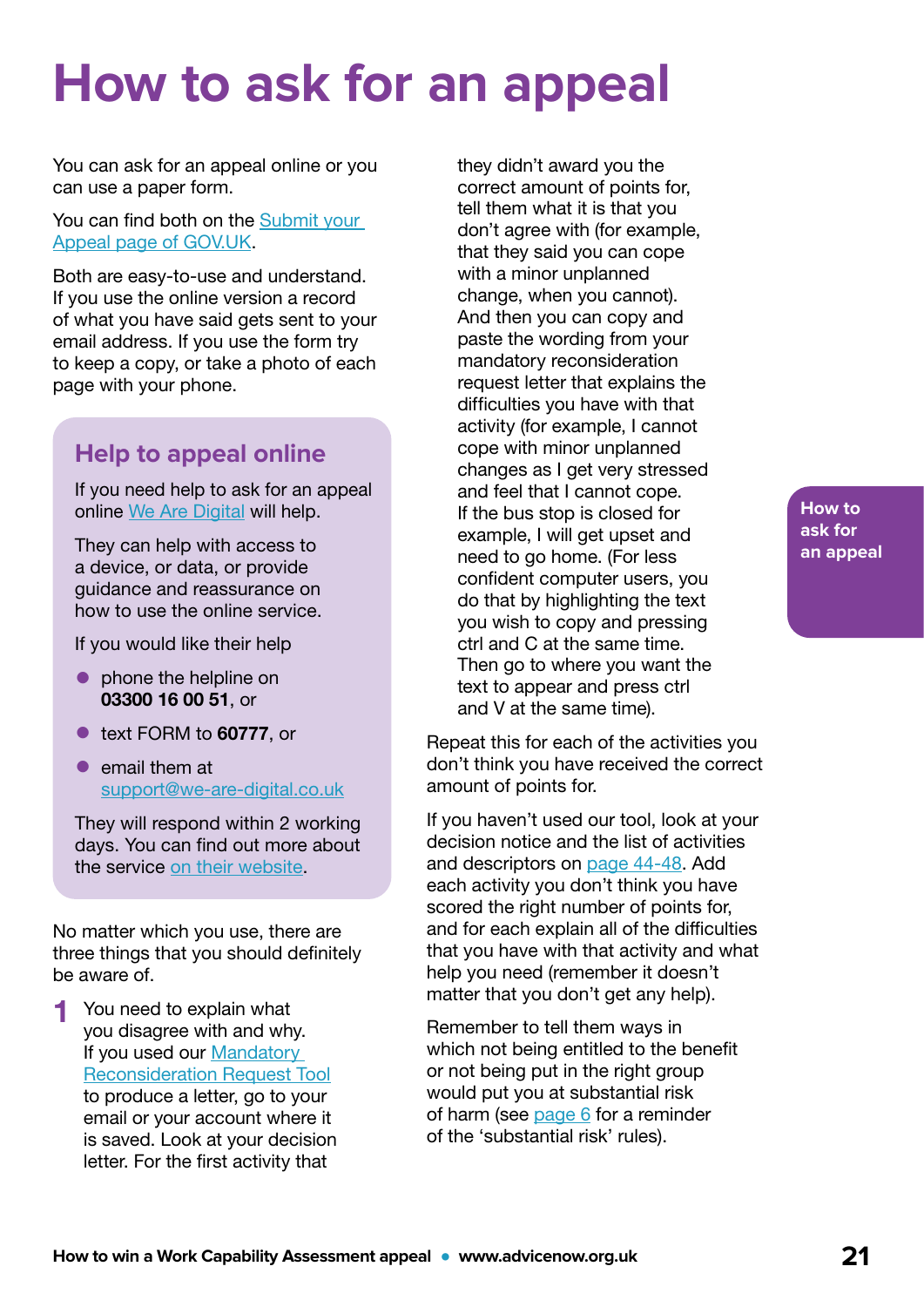<span id="page-21-0"></span>

If you did not need to ask for a mandatory reconsideration first, you will also need to add the following wording to your appeal form:

"I wish to appeal the decision that I do not have limited capability for work and can appeal directly to the Social Security and Child Support Tribunal without having to apply for a mandatory reconsideration first."

You can still use our [Work](https://www.advicenow.org.uk/wca-mr-tool)  [Capability Assessment Mandatory](https://www.advicenow.org.uk/wca-mr-tool)  [Reconsideration Tool](https://www.advicenow.org.uk/wca-mr-tool) to help you with the wording that sets out which activities and descriptors you should have got more points for if you like. Select the fourth option on the first page 'You claimed Employment Support Allowance and you have been found not to have limited capability for work for the second time in a row, or you think you have been given the wrong award.'

2 If your appeal isn't within the time limit, you should appeal anyway but explain why the delay was unavoidable or a result of your disability (for example, if you were unable to deal with it until now because you need help to deal with your post, or you have been particularly unwell).

**3** Choose to go to a hearing. You will be asked whether you want to attend a hearing or whether you want the case to be decided on the papers alone. Almost everybody wants to choose the paper hearing because it seems less scary. However, you are *much* more likely to win if you have a chance to speak to them. Don't worry, it won't be nearly as frightening as you might think. Since the beginning of Covid many hearings are happening via video – so you may not have to actually 'go' anywhere.

# **What next?**

The HMCTS will send a copy of your appeal to the DWP and ask them to explain how they came to their decision. The DWP must do this within 28 days, although they can ask for an extension. You will receive a copy of their response in your appeal bundle. Don't be put off by the size of it. It is often around 80-150 pages. Keep it safe. You will need it to prepare for your hearing.

You should start preparing now. The next section explains everything you need to do.

**How to ask for an appeal**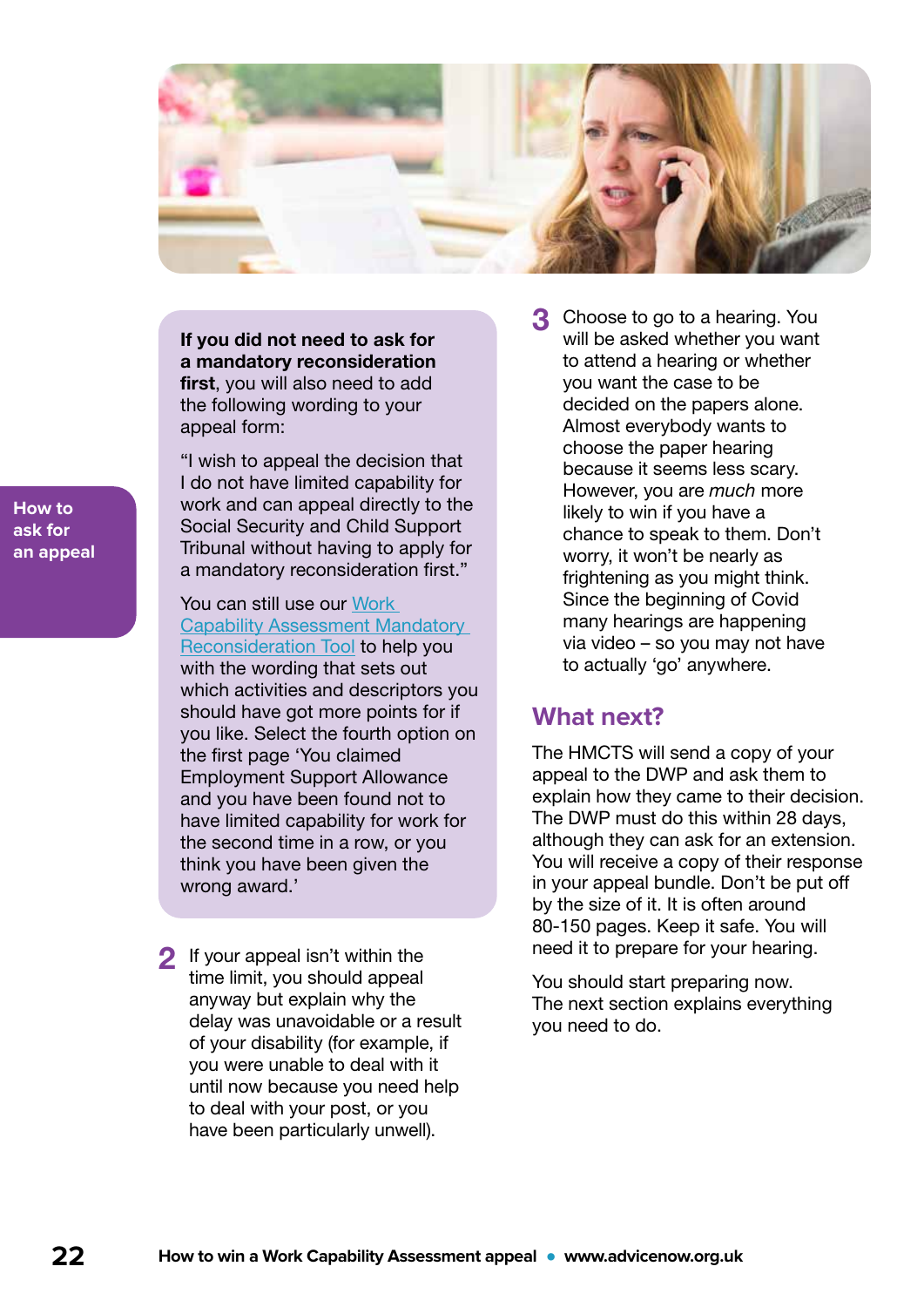# **If the DWP call you to offer a higher award**

Sometimes the DWP recognise that you will win your appeal and phone you up to offer you a higher award. If this happens to you, accept their offer if you believe it is what you are entitled to. If it is lower than the award you were hoping for, accept the award and then appeal that decision (without asking for a mandatory reconsideration). If they didn't explain that you could appeal this new decision or you felt they were trying to put you under pressure to accept, please tell us [via our survey.](https://www.surveymonkey.co.uk/r/BVTZPG3) Working with Public Law Project and Advicenow users, we took the DWP to court over this and won so that they had to change this practice.

This is different to suggested changes to your award offered by a tribunal judge who has looked at all the paperwork as described on [page 22.](#page-21-0)

**How to ask for an appeal**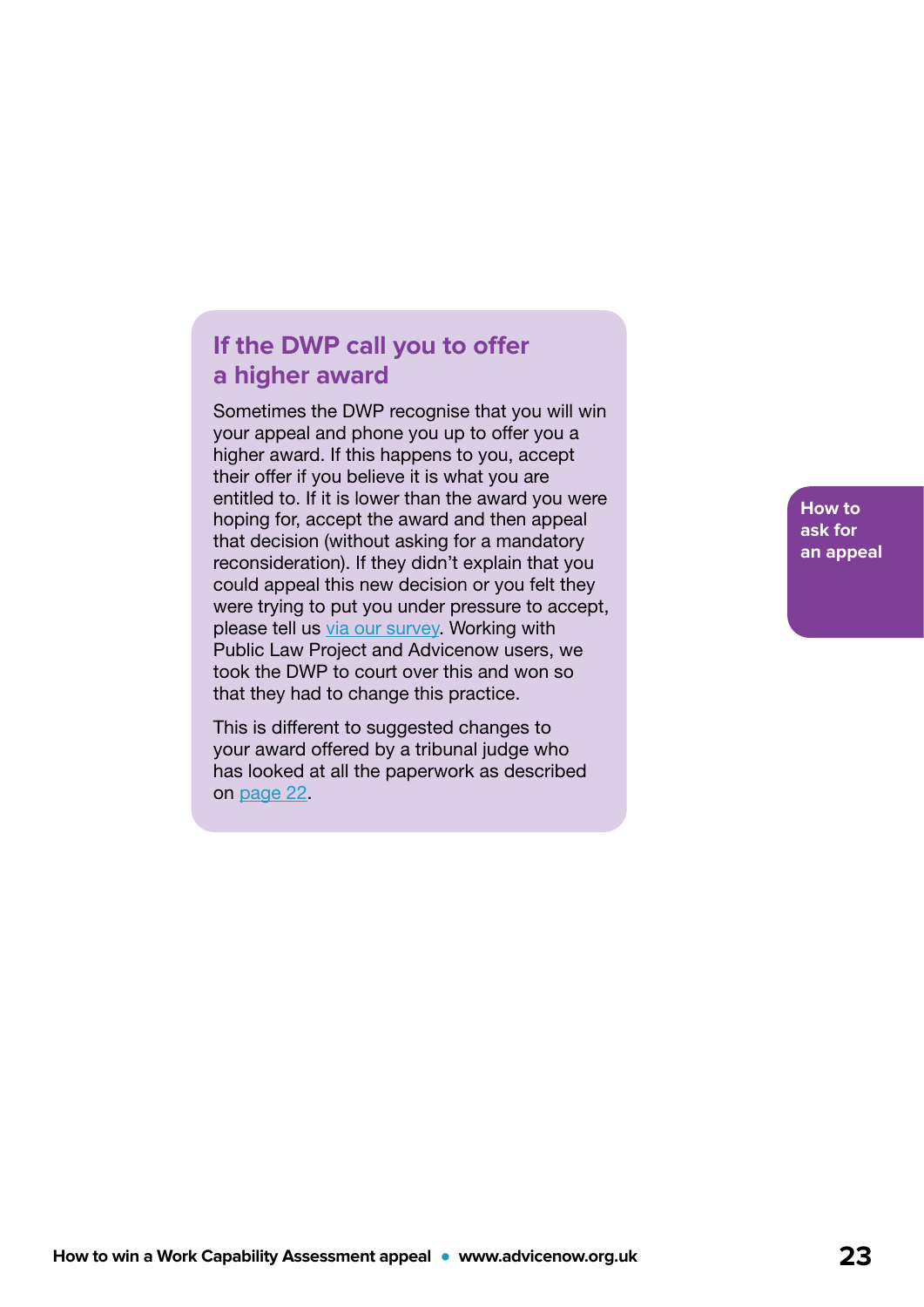# <span id="page-23-0"></span>**What to prepare before the hearing**

There are a lot of things for you to do over the next few months. So it is important to start preparing as soon as you can. Some things can take a long time.

The guidance below assumes you are preparing for a face-to-face hearing. Since the beginning of Covid, more and more hearings have been by video and many people like them better. All of the advice, except about actually travelling to the hearing applies equally to video hearings.

**What to prepare before the hearing**



### **Get advice**

If you have not already tried to get advice, do so now (See 'How to find an adviser' on [page 13](#page-12-0)). Some advisers may be able to help do some of this preparation for you. If you are lucky enough to find someone who can help with the preparation, make sure you are clear which things they are going to do for you, and which you need to do yourself.

Do not wait until you know the date of the tribunal, as most advice centres have a long waiting list.

# **When will the hearing be?**

How long it takes for the hearing to be scheduled varies from five to 12 months, depending on where you are in the country. Usually you will not get told the date of the hearing until 2-3 weeks before (you should be given at least 14 days notice unless you agreed to be given less) so it's important to start getting ready as soon as you can.

It is useful to know how long you have to prepare for your appeal. You can phone the tribunal centre dealing with your appeal and ask them how long you are likely to be waiting for a date for the hearing.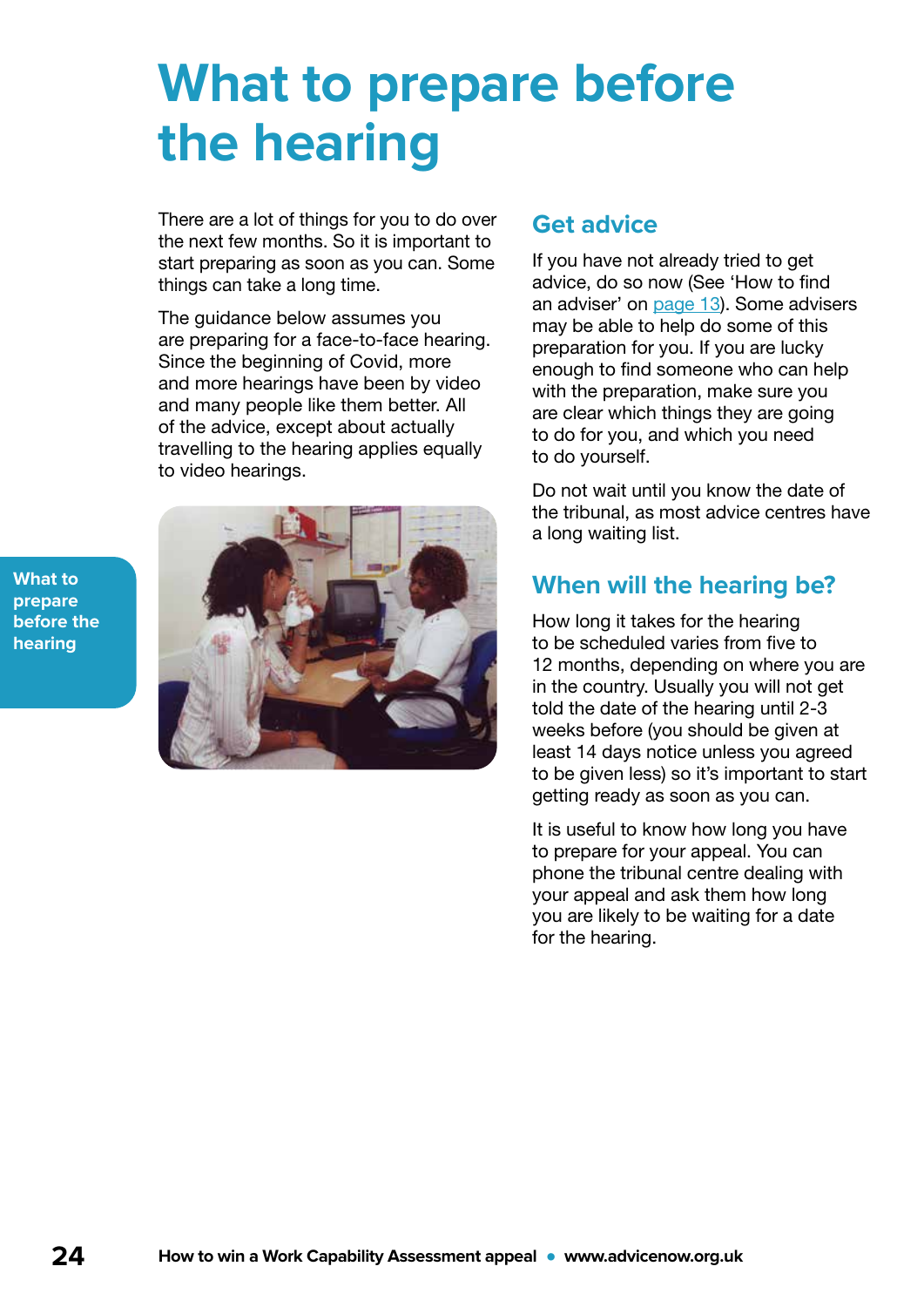### <span id="page-24-0"></span>**Manage your appeal**

It is a good idea to sign up to the Manage your appeal service. This service enables you to keep track of how your appeal is progressing, and you can use it to upload evidence (including audio and video evidence if you want to). It will send you texts or emails to let you know that the DWP have responded to your appeal, to confirm evidence has been received, and when your hearing date has been scheduled.

If you asked for an appeal online and gave them your email address, you will have received an email with a link to help you sign up. If you did not, you can sign up by calling 0300 123 1142 Monday to Friday, 8:30am to 5:00pm or by emailing [contactsscs@justice.gov.uk.](mailto:contactsscs%40justice.gov.uk?subject=) If you ask by email, you will need to include your National Insurance number, date of birth and postal address.

# **Getting help**

If you are not getting any professional help to prepare for the hearing, you might want to ask somebody else to help you. You may not need any help, but it might stop it from feeling too stressful. It might be particularly useful if you are not very good with paperwork or deadlines.

If you do think it might be useful, think about who you could ask – do you have a family member, friend, neighbour, or someone who helps you who is good with paperwork and organising things?



### **Support groups**

Support groups can sometimes be very helpful. There are likely to be other people there who have had the same problems, who can give you emotional or practical help.

There are also online communities that can offer you support in the same way. Yourable.com is popular. There are also lots of Facebook groups for people with particular conditions.

### **The papers from the DWP**

Look at the big pack of papers that you were sent by the DWP explaining why they made the decision they did. Many people get very confused by the inclusion of relevant test cases at the beginning. Don't let them put you off. If you don't have time to become an expert on all the legal ins and outs of work capability assessment decisions, ignore these.

The most important part is the report from the medical assessment. Read through it and look for anything you don't agree with.

- Did the assessor ask you the right questions and correctly record your answers?
- Are there things in there that didn't happen or don't reflect your conversation at all?
- **•** If you had the assessment over the phone, did the assessor grasp the extent of your difficulties?
- **•** If your health condition or disability is better or worse on different days, did the assessor understand that?

Make a note of all the things that are wrong. If you can, say why they are wrong. You can include this in your statement to the tribunal.

**What to prepare before the hearing**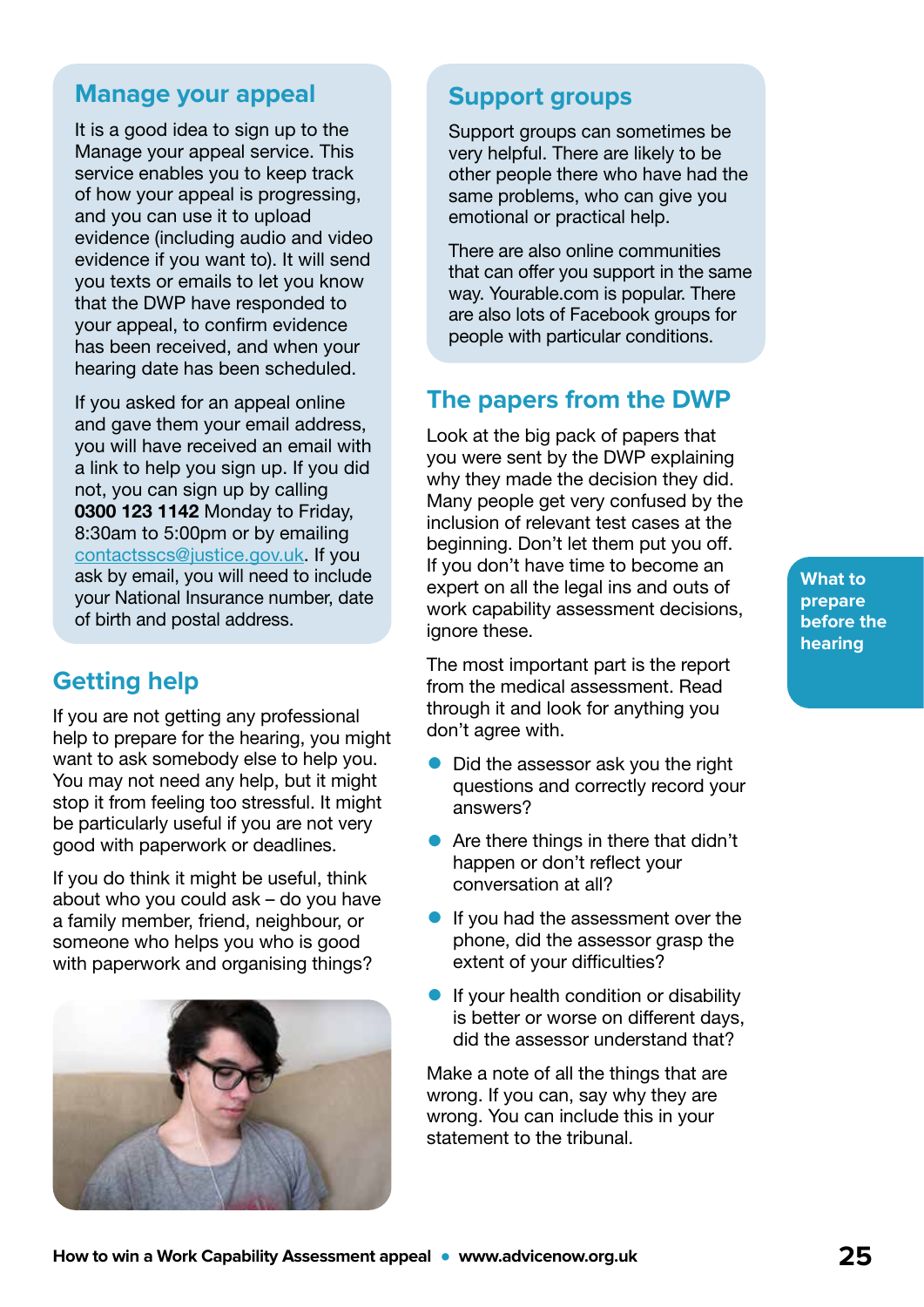**What to prepare before the hearing**

Don't be shocked if the assessment report is full of inaccuracies. This seems to happen horribly frequently. We have heard of completely incorrect diagnoses being recorded, easily verifiable physical conditions being ignored or incorrectly recorded, and records of whole conversations that never occurred. If you find this has happened to you, you are right to be angry about it  $-$  it is terrible  $-$  but don't take it personally. It happens to a lot of people. However, don't get too focused on it. Appeal panels know how bad assessment reports often are and so it is easy to get them set aside in favour of other evidence.

If you are angry about it and have the energy for two things, put it in a complaint to the organisation who did the assessment. For most claimants, that is [Health](https://www.chdauk.co.uk/contact-us)  [Assessment Advisory Service](https://www.chdauk.co.uk/contact-us), although there are two centres run by the DWP themselves. If you only

have the energy for one thing though, focus on your appeal as that is the only thing that will change your award.

# **Getting evidence**

For most people, the thing that is of most help is written evidence from their doctor or other professionals. If you have a social worker, community psychiatric nurse, occupational therapist, support worker, or any other professional, evidence from them will be very useful too.

The most useful evidence will explain how your illness or disability affects you, and the help you need (paying particular attention to the descriptors that you meet). This is unusual and really complicated, so your doctor/social worker or other professional may not understand that.

Look at [page 42-48.](#page-41-0) This is a guide for your doctor, social worker, or anybody else writing evidence for you. Mark the particular activities and descriptors you believe you meet on this page, and write the date of the DWP decision in the box. When you ask them for evidence to support your appeal, give them these pages and ask for them to comment on those specifically. It will help them to write evidence that will be really helpful to you.

The best evidence will come from people who know you well and who understand your situation. If your GP does not know you well, you should still ask him or her for evidence, but try to get evidence from other professionals too. This could be your social worker or community psychiatric nurse, a paid support worker, a personal assistant, your occupational therapist, somebody who works at a day centre you go to, support staff at your school or college, or somebody else. You could also get evidence from a carer, friend or relative who helps you a lot.

You are appealing the decision the DWP made on a particular date (on the top of the letter). You need to prove how your illness or impairment was at that time, not how it is now. The tribunal cannot take into account any improvement or worsening of your condition since the date of the DWP's original decision. Write the date of the decision you are appealing in the purple box on [page 43,](#page-42-0) before you ask anybody for evidence. Then show them page 42.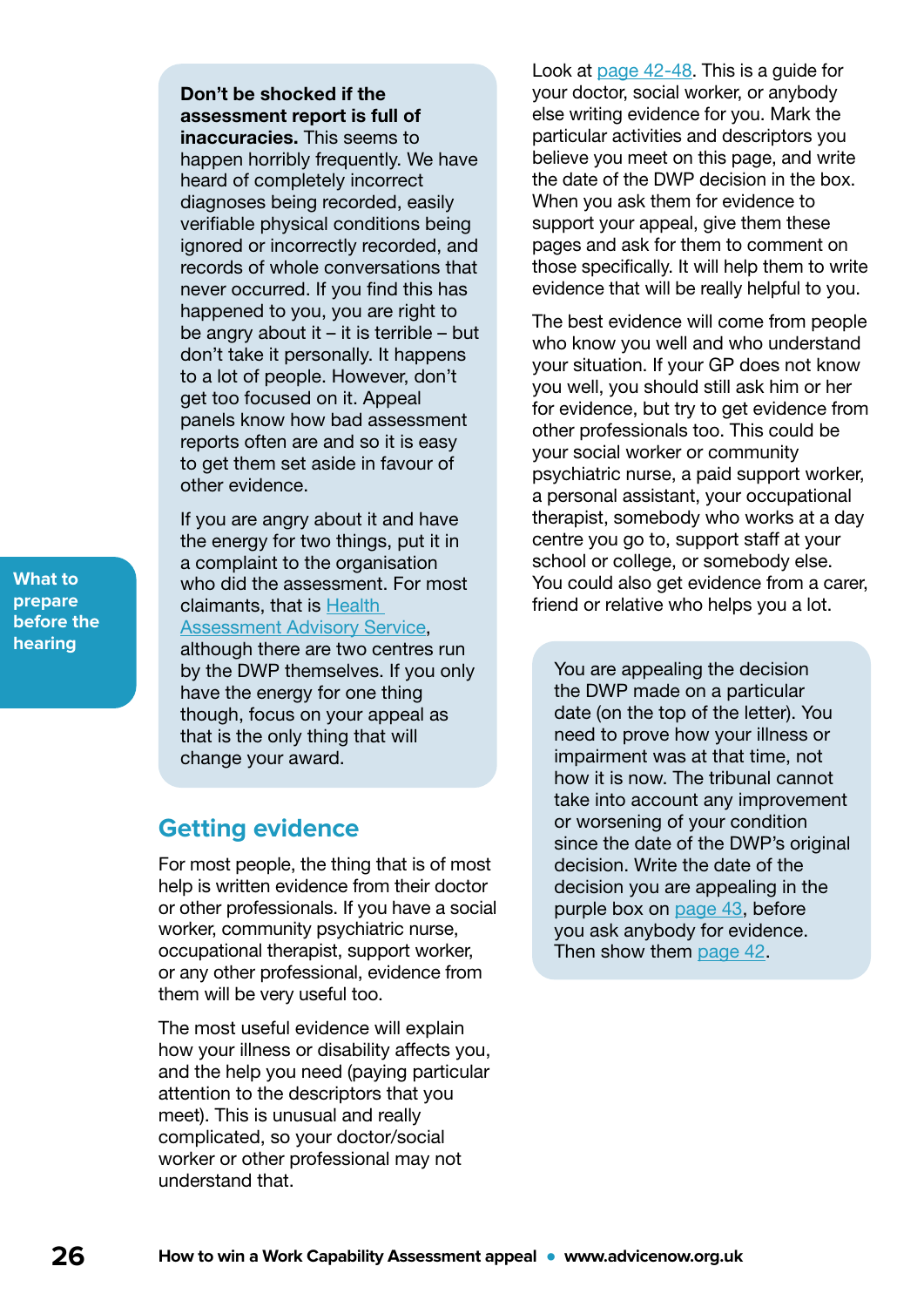

# **Paying for medical evidence**

GP's and other medical professionals are allowed to charge for evidence and many do. However, if they know you cannot afford it they are often willing to do it for free.

If your doctor suggests that he or she will charge you, tell them that it doesn't need to be terribly long, and that it could be hand-written if this is quicker. Reassure them that it will only take the time of an appointment. Use 'How to write useful evidence for an ESA appeal' on [page 42-48](#page-41-0) and mark which descriptors you meet. Ask them to read it, so that they are sure of what you need from them.

If they insist on charging you, instead ask them for the last two years of your medical records. They will give you this for free and it may contain some useful evidence.

# **Evidence from your support worker, personal assistant, carer or anybody that helps you**

If there is somebody who helps you a lot (this might be somebody you pay, or who helps you at college or work, or it might be your partner, a family member, or a friend), they may be able to write some very useful evidence too. Ask them to write a letter to the tribunal panel explaining what help they give you and how often. Show them the section for doctors and other professionals on [page 42-48](#page-41-0) – it will help them to remember everything.

It can be very useful for this person to come to the hearing with you – so that the panel can ask them questions. They may be asked to wait outside until their evidence is needed – so you may need to be prepared to go in alone at first.

# **Is there any evidence that you already have?**

There may be useful evidence you already have or can easily get. Maybe you have letters from doctors or support services already that support your case. Perhaps you have had an occupational health assessment at work or for adaptations at home? Or young people may have an Education and Health Care Plan (EHCP), or Disabled student grant assessment. If you have recently been assessed and awarded PIP it is well worth requesting that report and sending it in. Similarly, if you have successfully appealed a work capability assessment decision previously, send in that previous tribunal decision, or ask the tribunal office to find a copy of it and pass it to the new tribunal.

**What to prepare before the hearing**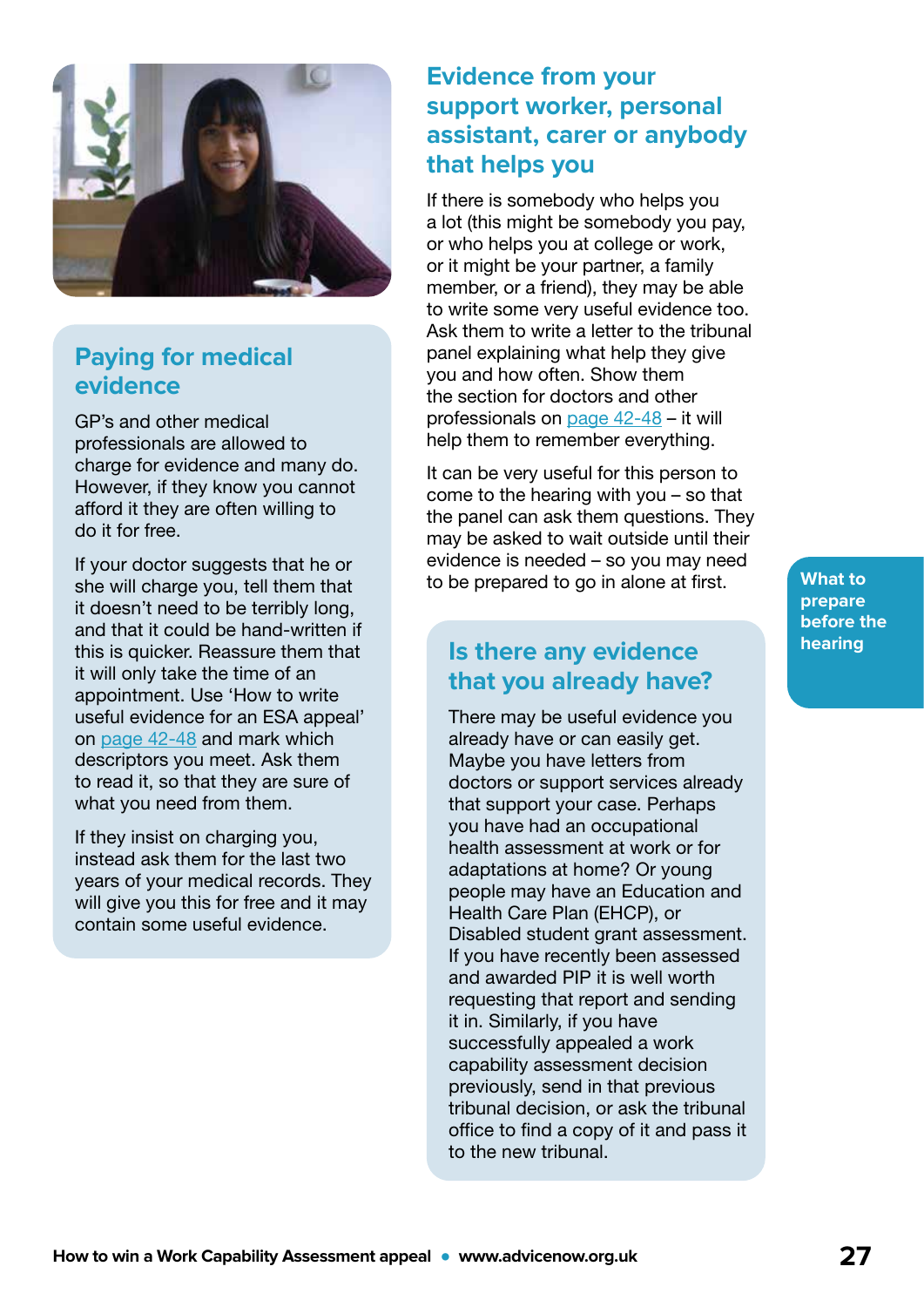# **Diary**

You should think about keeping a diary of the difficulties and help you need each day. It will help the tribunal panel to get a proper understanding of your situation. It is particularly helpful if your illness or disability is not the same every day. It also needs to reflect how you were affected at the time of the decision about your benefit, so is of most use if your health has not got worse since then.

Keep a diary for a week (or if you have a condition which fluctuates, a longer period will be helpful). It can be very brief. For example – 'Monday – Very confused today. Marie needed to remind and prompt me to do simple everyday tasks, and not to get distracted. We went to the shops and I needed help to cross the road safely'. Include everything that is connected to the activities and descriptors that entitlement to these benefits are based on (see [page 44-48](#page-43-0) for the list).

**What to prepare before the hearing**

If you get help from somebody and find this sort of thing hard, you could ask them to keep a diary of the help they have given you instead (as an alternative to the letter – see above).

# **Be realistic**

Be realistic about what you want to happen. There is no point going to the tribunal hearing hoping to get put into the support group if you don't meet any of the required indicators. If you have seen or spoken to an adviser – did they tell you what rate they thought you might be entitled to? Have you used our [Work Capability Assessment](https://www.advicenow.org.uk/wca-mr-tool)  [Mandatory Reconsideration Tool](https://www.advicenow.org.uk/wca-mr-tool) to check what points you should get, by your own assessment?



# **Write a statement**

You should think about writing a statement for the tribunal, or getting a friend to help you. These can be very useful as they set out all your points, which means that you don't have to remember everything to say on the day. They also give the panel time to think about what you have said before they meet you.

They are also a useful way of telling the panel about mistakes and things left out of the assessment report. Stay away from accusing the assessor of lying as that is very difficult to prove. Instead give a flavour of the sort of things that are wrong and ask that the tribunal listen to other evidence instead.

For more advice on how to write a statement and what to put in it, see 'How to write a statement' on [page 49](#page-48-0). You can also read Mikaela's statement and see what she put in hers.

# **What to do with the evidence**

Read all the evidence through – does it reflect your difficulties accurately? If it doesn't, you don't have to send it to the panel. If you don't think the evidence is useful it may be worth going back to the person who wrote it and discussing it with them. Looking again at our guidance on how to write useful evidence on [page 44-48](#page-43-0), is there anything they can add to make it more useful?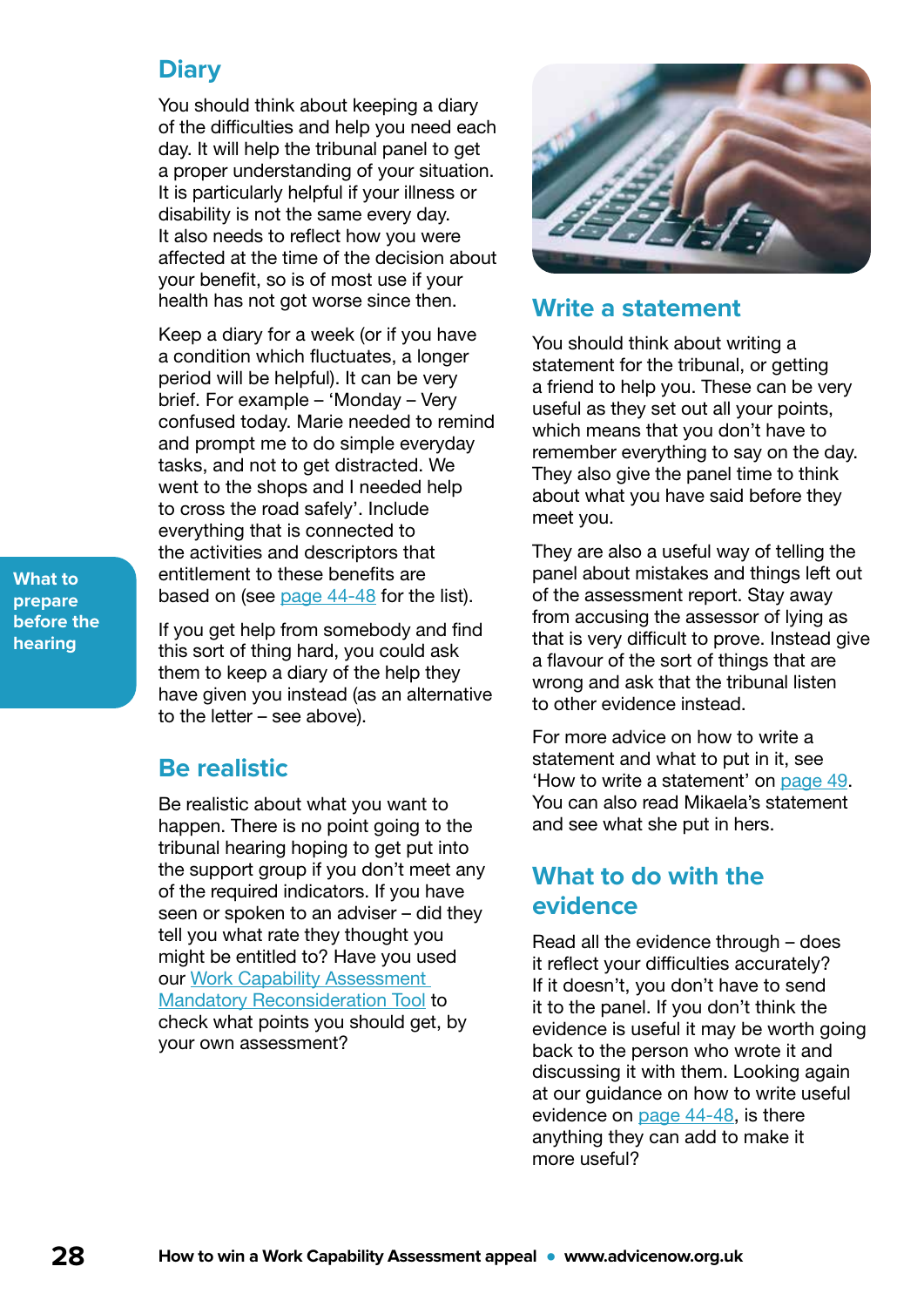

If you have got useful evidence, upload a photo of it using the Manage your appeal service or photocopy it and send it into the HM Courts and Tribunal Service before your hearing. Send it as soon as you can and always take paper copies with you on the day. (Sending the evidence in advance is useful because it maximises the chance of the DWP changing the decision in your favour.

On the day of your hearing, take your copies with you and ask the clerk or panel to confirm that they have received them.

# **How will you attend the hearing?**

If it is a video hearing, check you have what you need for it to go smoothly. HMCTS have made a [helpful video.](https://youtu.be/Sd0ldV2GKcY)

If your hearing is in person, the letter you receive about the hearing will usually give you details of public transport links and parking. At most venues, you can book an accessible parking spot if you phone them in advance.

# **How can you afford to go to a face-to-face hearing?**

You should be able to claim travel expenses for the day of the hearing if you use public transport or travel by car. You can also claim for a meal if you are away for more than five hours. If you have had to pay a carer or childminder you can claim expenses up to the National Minimum Wage for the time you have been away. In some circumstances, they will pay for a taxi for you – but you need to get this agreed in advance (you are likely to need a letter from your doctor saying that you cannot use public transport). Before you go to your hearing, check what the current rules on expenses are on [GOV.UK.](https://www.gov.uk/social-security-child-support-tribunal/what-happens-at-the-hearing)

The clerk will help you fill in a claim form when you go to the hearing if you ask. Make sure you take receipts.

Contact the tribunal before the hearing if you need help.

**What to prepare before the hearing**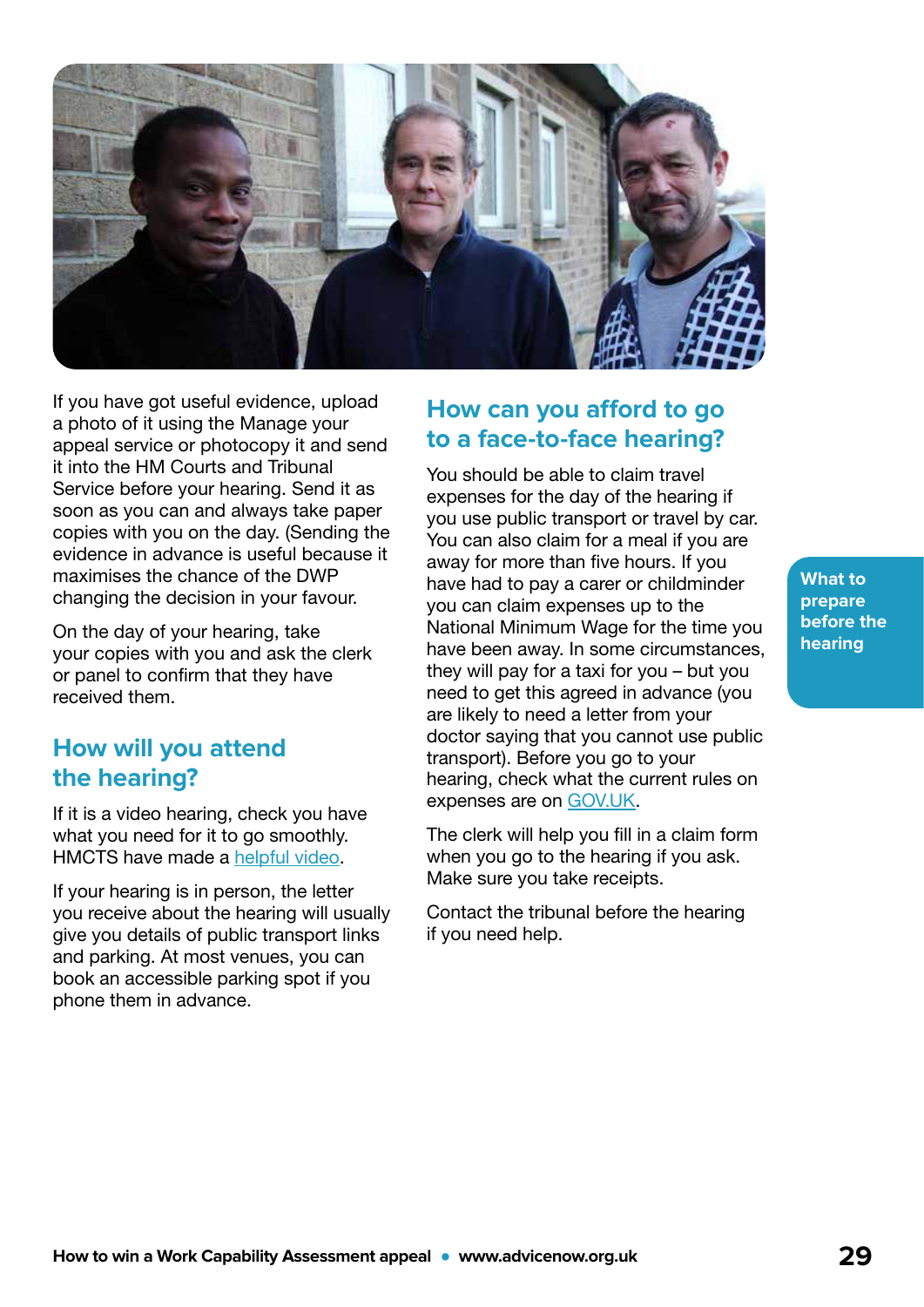# <span id="page-29-0"></span>**What will happen at the hearing?**

Many hearings happen over video now. However, some are still face-to-face. Whatever kind of hearing you have you should prepare in a similar way.

HMCTS have made a [helpful video](https://youtu.be/Sd0ldV2GKcY) to help you understand what a video hearing will be like.

Attending a hearing isn't like going to court. You can go alone or take a friend or family member with you for moral support.

The hearing itself will usually last about 40 minutes.



# **Face-to-face hearings**

If you have a face-to-face hearing, you will usually have to go through security procedures. Expect to have to open your bag and be patted down with a metal detector. If you are at a Magistrates Court you will have to walk through a metal detector and have your belongings x-rayed. If you have an ICD (implantable cardioverter defibrillator) then take the card with you to prevent you from having to walk through this. Arrive 10 minutes early to go through security.

After security, you will usually be shown into a waiting room. You might have to wait here for a little while. While you are waiting, the clerk to the tribunal will call your name and come over to talk to you. This is your opportunity to check that the tribunal received the evidence and statement you have sent them, and to hand in any evidence or statement you have not already sent. When the panel are ready for you, the clerk will call you into the room.

The room the hearings are in are all slightly different. Often they will look like a rather boring office and everybody is wearing normal clothes. When you go in there will be a big table in front of you. You (and anyone who goes with you) will sit at one side of the table and the panel sit on the other side. There will be water and tissues on the table ready for you if you need it.

At the end of the hearing, you will be asked to go to the waiting room while the panel discuss your case. This can take up to half an hour but usually takes between 10-15 minutes. You will then be asked back into the room and told the decision. They will give you a written outline of their decision as well.

Sometimes the panel will not be able to make a decision quickly. If this happens, they will post it to you instead. It should arrive within a week.

**What will happen at the hearing?**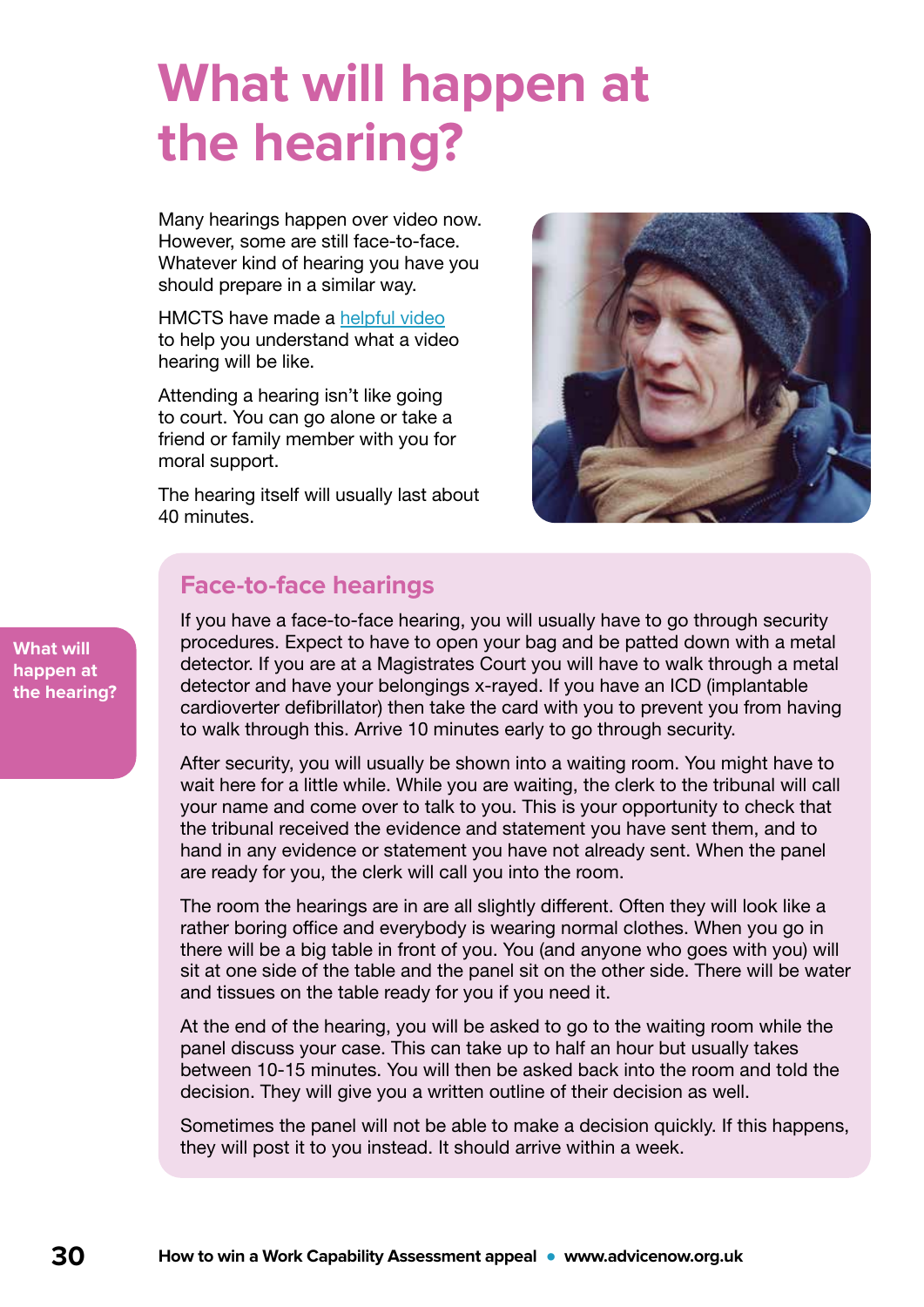The panel will usually be made up of two people – a judge and a doctor. The doctor does not work for the government or the DWP. The panel should introduce themselves and explain what will happen.

Remember the panel are completely separate from the DWP. They are here to see that you get the benefit if you can show you are entitled to it.

Usually the members of the panel will be nice and easy to talk to, and will just want to get a full picture of your illness or disability and the help you need. Try to answer their questions fully.

The DWP have a right to send somebody to your appeal to explain why they made their decision and they now do this more and more. Don't worry about this though. If they send someone, they are nice and non-confrontational. It will not be the person that made the original decision about your claim.

Remember it is YOUR appeal. If you get upset, you can ask for a short break. If you are in discomfort from sitting in the chair after a while, you can simply get up and walk around the room a bit.

In the unlikely event that the panel are considering a reduction of your existing award (for example because you appealed the decision not to put you in the support group, and the panel feel that you may not be entitled to any award at all), the judge will give you warning and ask if you want a few minutes to consider your options. This is very rare. But if it does happen to you, ask for the hearing to be stopped and explain that you wish to withdraw the appeal. If you do this, the Tribunal is very unlikely to take away the benefit you get at the moment.



# **Your hearing might be postponed**

In some areas, hearings are often postponed. Usually, if this has happened, you will get a phone call earlier in the day to warn you not to go. Sometimes, you don't get a warning. Hopefully this won't happen to you, but it is possible that you will arrive to find that you have had a wasted journey.

**At the end of the hearing**

The panel will usually make the decision that day. This usually takes between 10-20 minutes. They will give you a written outline of their decision as well.

Sometimes the panel will not be able to make a decision quickly. If this happens, they will post it to you instead. It should arrive within a week. If they are not able to make a decision quickly, it does not mean that you have not been successful with your appeal.

**What will happen at the hearing?**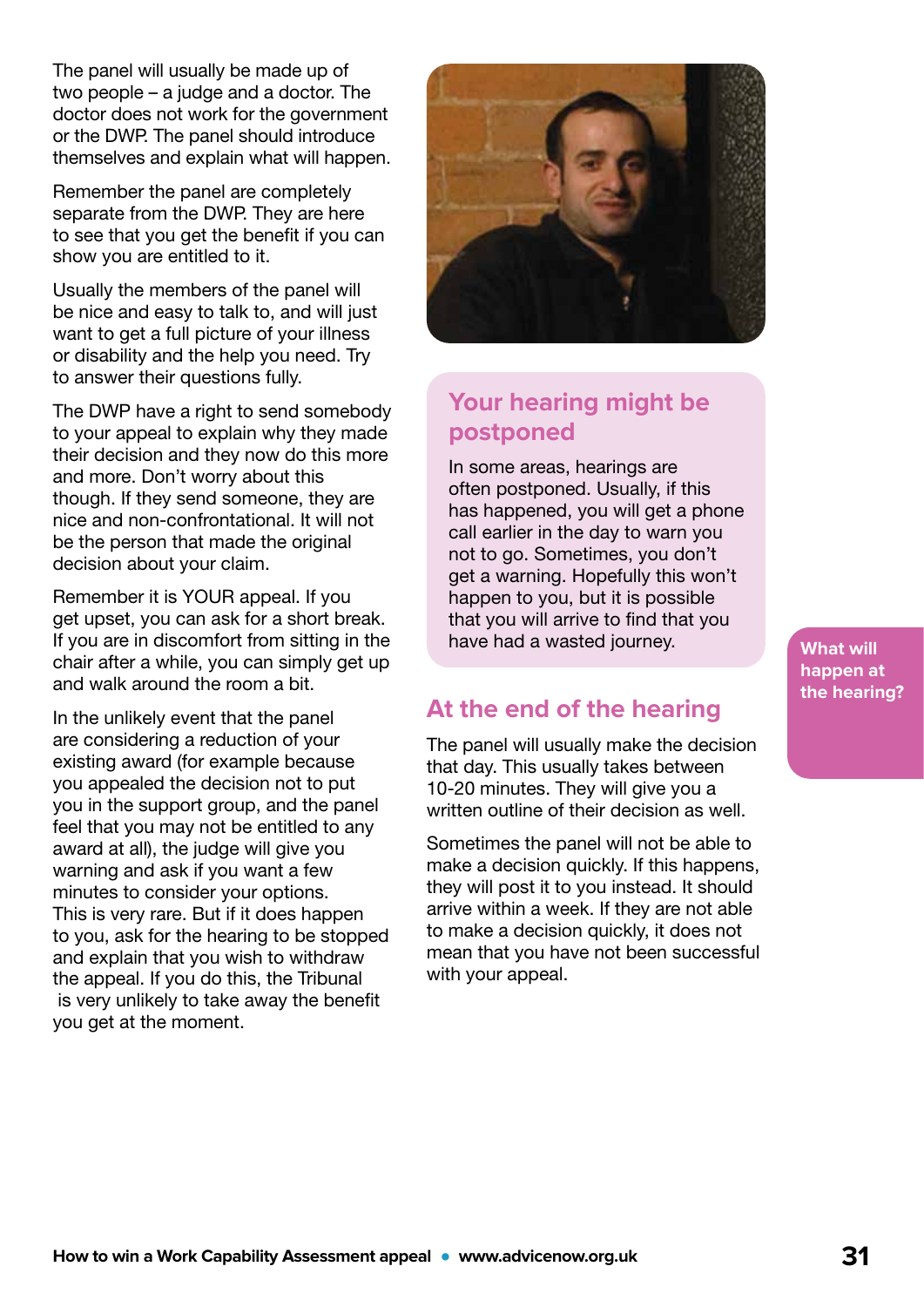# **If the hearing has been scheduled for a time you cannot go**

Email or call the tribunal centre and ask for another date as soon as you can. Don't put it off or just do nothing about it  $-$  they are usually extremely helpful. You may have to explain why you can't go and you should have a very good reason, like a hospital appointment.

If you leave it until the last minute or don't give a good reason, they may not change the day and the appeal might happen whether you are there or not. Don't delay. If they refuse to change the date, you should do everything you can to move your other appointment.

**What will happen at the hearing?**

### **How do I stay calm?**

Staying calm isn't easy, particularly in very stressful situations, like waiting for your appeal hearing. Having a friend or family member or support worker with you can help.

Many people find that the best way of reducing stress immediately is to concentrate on their breathing. Take several long, deep breaths. If you can, breathe in through your nose. Try to take the air into your stomach (you should feel your stomach rising). And then slowly breathe out through your mouth. It might help to close your eyes and picture nothing, others like to imagine a scene they find calming. Some people prefer to keep their eyes open and to slowly read all the notices on the wall. If you do this, try to concentrate on details. It doesn't matter what you look at or think about – what is helpful is slowing down your thoughts and your breathing.

Some people also find it useful to clench and then relax their fists, arms, and jaw; and to frown and then relax, or raise their eyebrows and then relax them.

If you are getting stressed because of the number of things you have to remember – write a list (or get someone to write a list for you). As soon as it is down on paper, you don't have to remember it.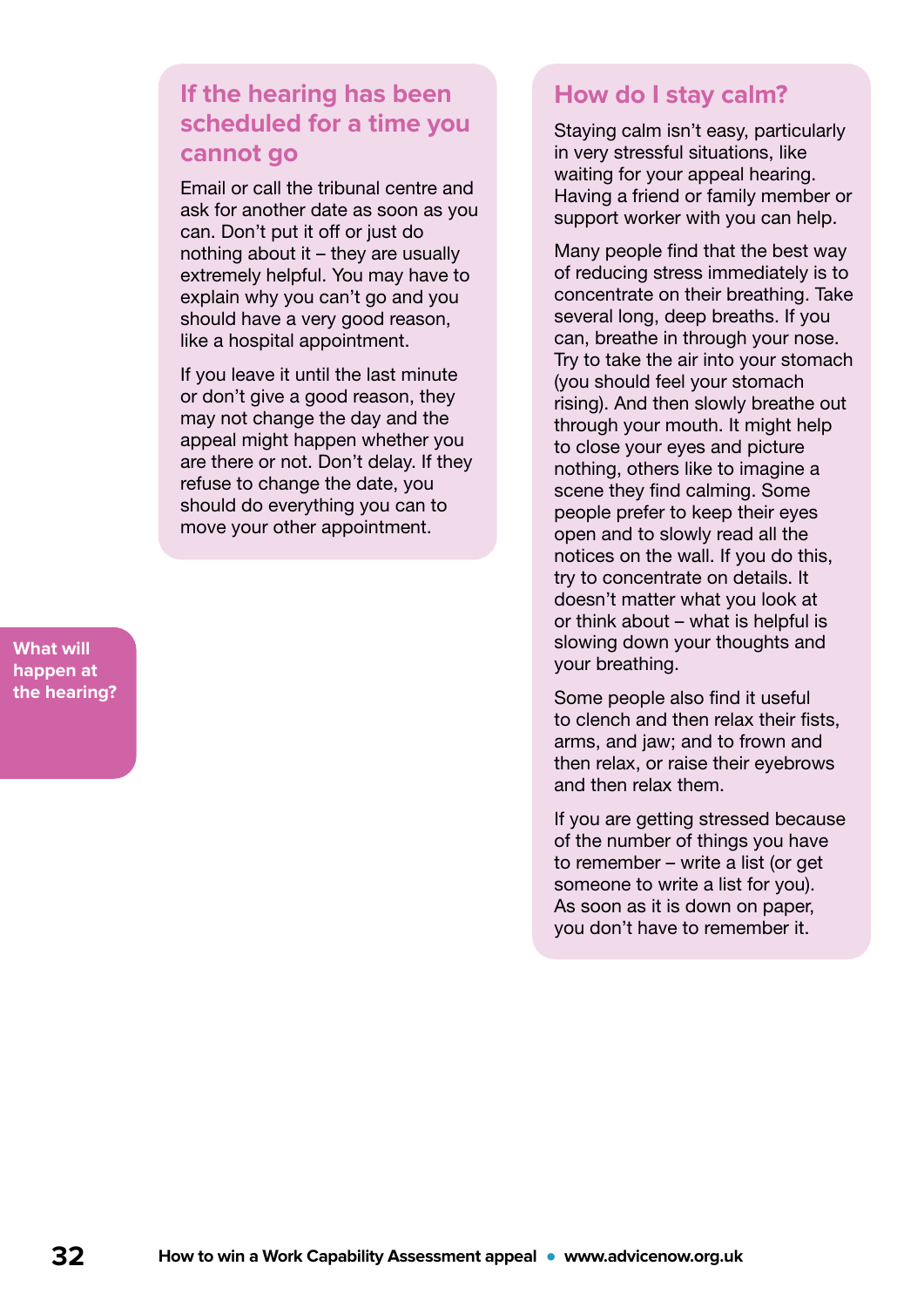# <span id="page-32-0"></span>**What to do on the day**



Whether you have a video hearing or face-to-face hearing these tips will help you get the right award, and stop it from becoming too stressful.

- **•** If you think it might help, ask a friend or family member to be with you for emotional support. They might also be able to help by reminding you of things you have forgotten. If you do ask a friend, show them the box 'For friends and relatives' on [page 35.](#page-34-0)
- Make sure you log on or arrive at the tribunal centre in plenty of time.
- Don't dress up or make a big effort with your appearance. It is important that the panel see you as you are on a normal day. Otherwise, they might get the impression that you don't need help, even if you do.
- The panel may be running late and so you might have to wait. If you have made any notes of what you want to say, use this time to go over them.
- Be aware that the tribunal will take into account what they see you do from the moment you are visible. For example, if you have said you can't sit still for long, or have great difficulty walking, they might watch how you are. If you are having a good day, and your illness or disability is normally worse, make sure you tell them.
- **•** If you had asked for any help with communication or translation and it is not available, insist on having the hearing another day.
- **•** If you don't understand a question, ask them to repeat it or put it another way. If you still don't understand, tell them that. Don't agree to anything you don't understand to be polite.
- $\bullet$  If they say something that isn't right, make it clear that it is not true. For example, if they say "You don't have much trouble with sitting do you?" make it clear if you do have trouble with sitting for more than an hour.
- **•** If you have written a statement, ask if they have had a chance to read it. If they have, you won't need to worry about covering everything in the discussion. If they haven't, they will usually pause for a moment while they read it.
- Don't worry about using the 'right' language or 'buzz words'. It is much better to use your own words. If you think they haven't understood something you have said, say it again in a different way.
- They usually ask whether your condition has changed since the decision. Remember that you need to prove that the DWP made the wrong decision *at the time*, so it is unhelpful to dwell too much on how your condition has got worse. It is better to emphasise where your difficulties have remained broadly the same.

**What to do on the day**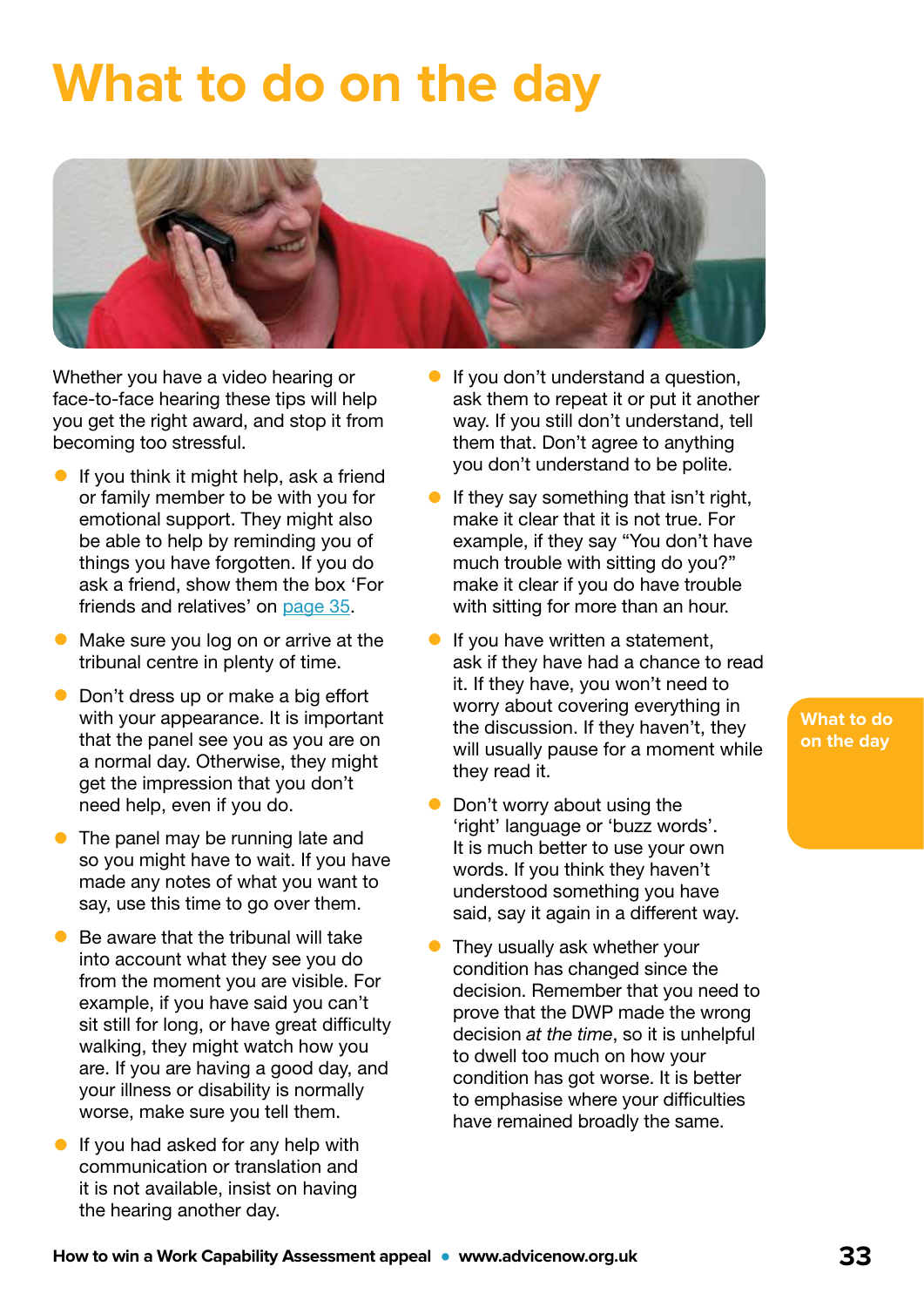

• They will often ask you if you had any problems this morning. If somebody has helped you (perhaps by physically helping you to get up, or by prompting and encouraging you and keeping you calm so that you can manage the hearing) be sure to tell the panel. Tell them if you needed help to read or understand the instructions to log on to the video hearing or how to get to the tribunal centre.

• Don't make light of your illness or disability. Be as frank about your condition as you can be.

• Try to make sure you don't exaggerate the problems that you have either. If you do, the panel might not believe you when you are not exaggerating.

- Try to make sure that you explain how you meet the specific descriptors. For example, if they ask if you manage when things don't go according to plan, don't just say yes or no. Spell out what difficulties you have and give examples of when you have not coped well and what happened as a result.
- If you find you haven't said everything you want to say because they haven't asked the right question – tell them anyway. It is important that you say everything (unless you wrote a statement, in which case you don't have to worry about this). A clever tactic is to make notes about what

you want to tell them (for example, take a list of everything you think you should have been given points for and why you meet those descriptors) and tick them off as you say them. Make sure that they are all ticked off before you leave. If you have taken somebody with you for moral support – this is a very useful thing for them to do – they can remind you to say anything you might have forgotten.

- If how your illness or impairment affects you changes and you need different amounts of help on different days, you will need to make this clear. It is best if you can say roughly how often you need help with each thing, rather than saying 'sometimes'. The rules say that the tribunal must make their decision based on how you are on the majority of days.
- Many people find they get very emotional at the hearing. It doesn't matter if you get upset. It won't make any difference to your chances. Remember – you can ask for a break to compose yourself.

# **If it is a video hearing**

There are a couple of things it is good to be aware of.

You must not record the hearing – but if you would like it recorded and to have a copy you can request that on the Manage your appeal service. Sometimes the Chair will remind you of that at the beginning.

The Judge will also usually ask who is in the room with you. This is just so that they know who else is there. You are allowed to have a family member or friend present.

Do not eat or drink anything (except water, or if it is to meet a medical need) or smoke or vape during the hearing.

**What to do on the day**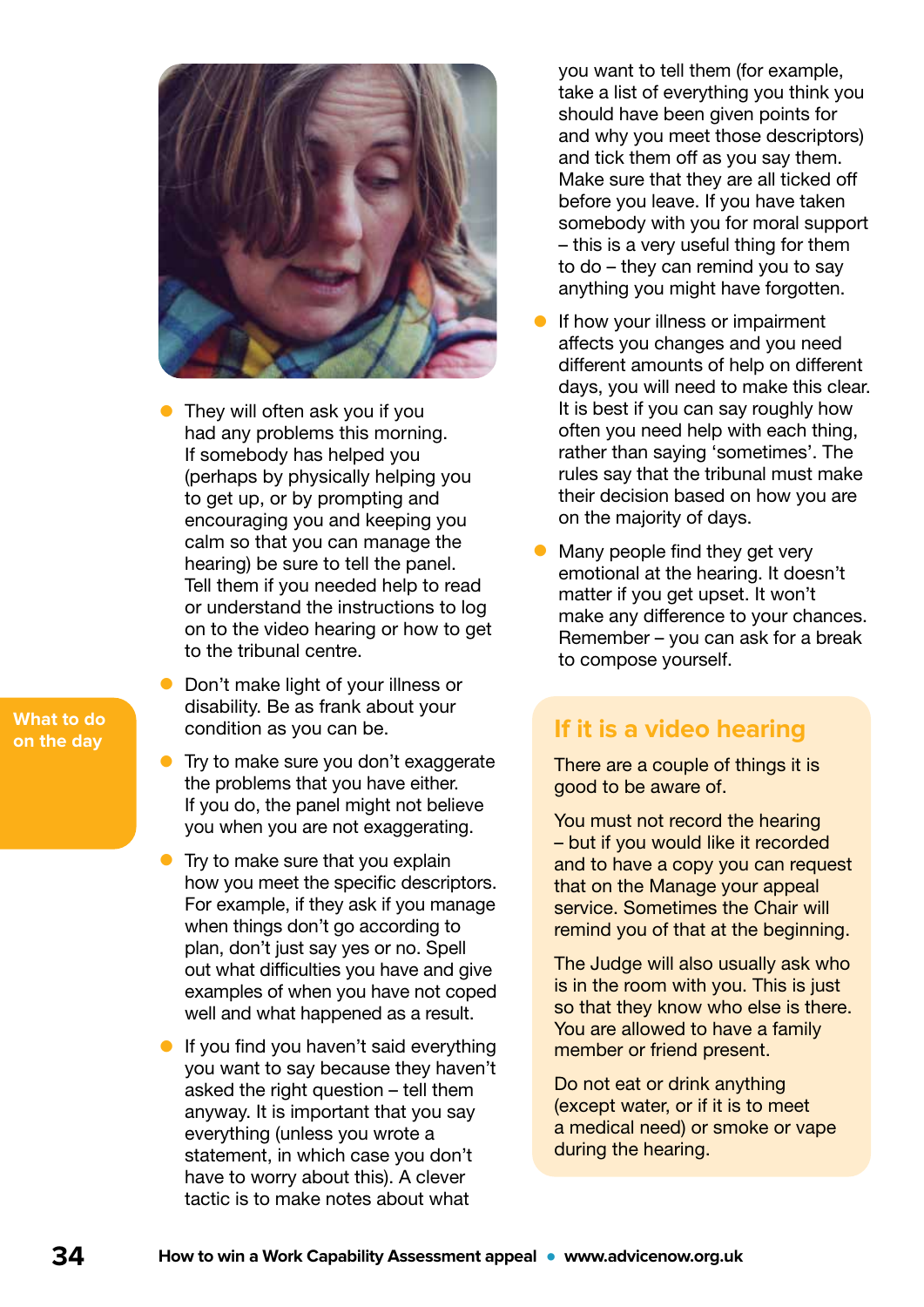# <span id="page-34-0"></span>**What to have with you on the day**

- The appeal papers you were sent by the DWP.
- Copies of the evidence and/or the statement you have sent in beforehand.

You can take a friend or relative to the appeal with you. If you have asked somebody to come with you to give you support, show them the information in the next box. It explains what they can do to help.



# **For friends or relatives**

If someone has asked you to go with them to the hearing to give them support, there are several things that you could do that are very useful.

- Before the hearing, sit down with your friend and write a list of all the ways in which they meet the activities and descriptors that their case is based on. Have it with you on the day and tick them off as they are said. If, at the end of the hearing, there are still things that haven't been said – you can remind them.
- You cannot answer questions on your friend's behalf. If you realise that your friend has left bits out when answering a question – try to remind them, rather than say it for them – or make a note as you will usually be asked at the end if there is anything you want to add. However, if your friend is finding it difficult or becoming very emotional you can ask the judge if you can answer the question yourself.
- **•** If they get upset or stressed you can try to calm them down. If this doesn't work, ask them if they want a short break.
- Read the sections of this quide about the hearing and what to do on the day. This will help you to know what will happen so that you can help your friend.

**What to do on the day**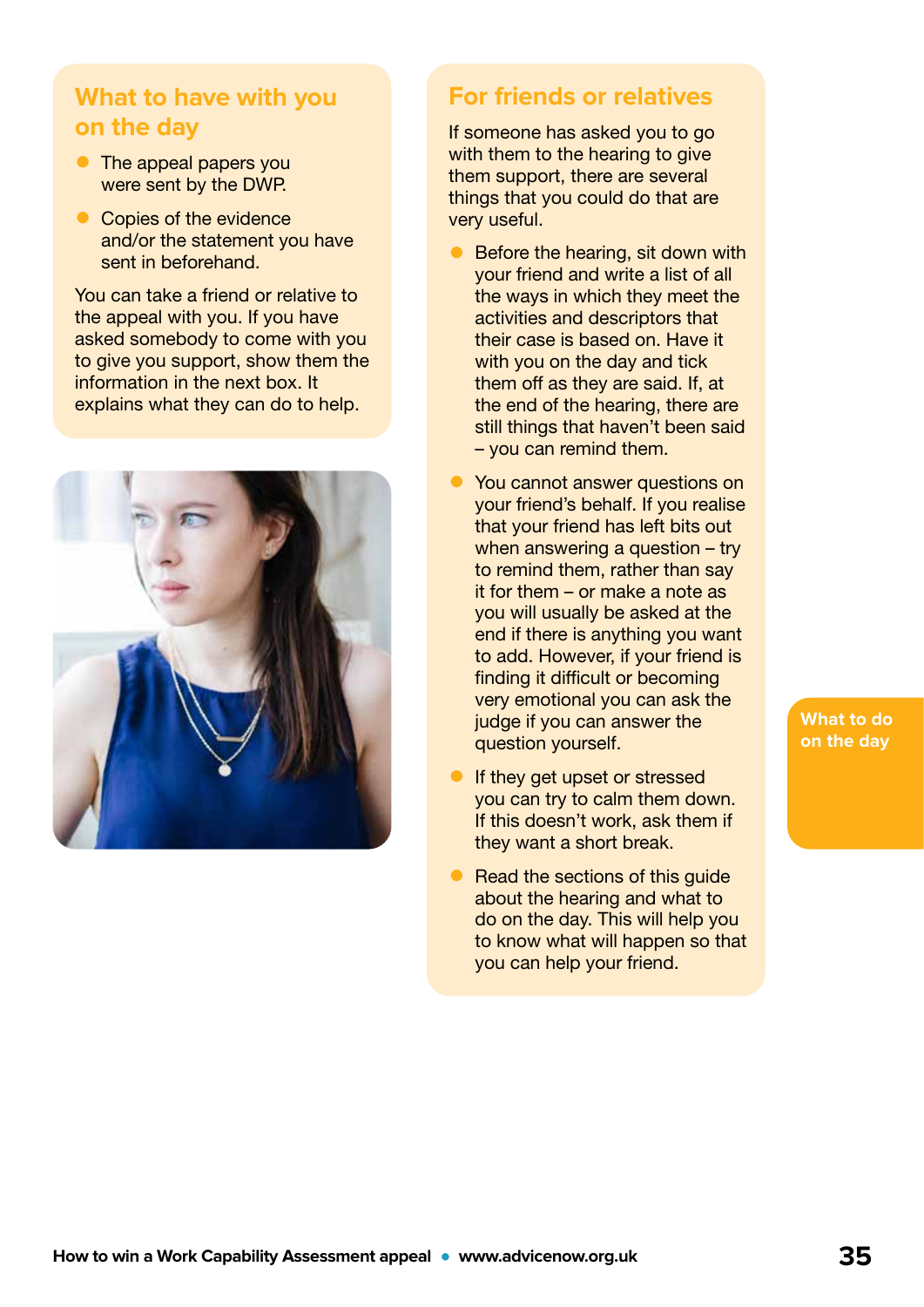# <span id="page-35-0"></span>**After the hearing**

The tribunal panel will tell the DWP their decision and you will get an official notice of the decision.

If you were successful, the DWP will work out how much they owe you. You will start receiving the new amount every month, and a sum covering any amount they owe you while you waited for the appeal. You will usually receive your money in about 4-6 weeks.

If you weren't successful, you will be sent a leaflet to explain your options. Sometimes you might be able to appeal to the Upper Tribunal. This is like a higher court. However, this can only be done if the panel did something wrong with the law. It is very complicated, and very few people can do this without an experienced adviser. If you want to look into this possibility, you need to move quickly – you will need to ask for a copy of the tribunal's statement of reasons within one month. You cannot appeal to the Upper Tribunal without the Statement of Reasons. See 'How to find an adviser' on [page 13-14](#page-12-0).

**After the hearing**



If you don't believe you are well enough to work (or manage the jobseeking tasks you need to do to get JSA or Universal Credit on the basis that you are looking for a job) you may be able to try again for the limited capability for work element by submitting a new fit note from your doctor. If you have recent NI contributions because you have been working you could make a new claim for New Style ESA. (But you won't get the assessment rate while you are waiting for a Work Capability Assessment again, unless you can show that your condition has got significantly worse, or that you have a new condition).

The DWP also has the right to appeal to the Upper Tribunal if they think the tribunal panel did something wrong. This rarely happens. If it does happen, they will write and tell you.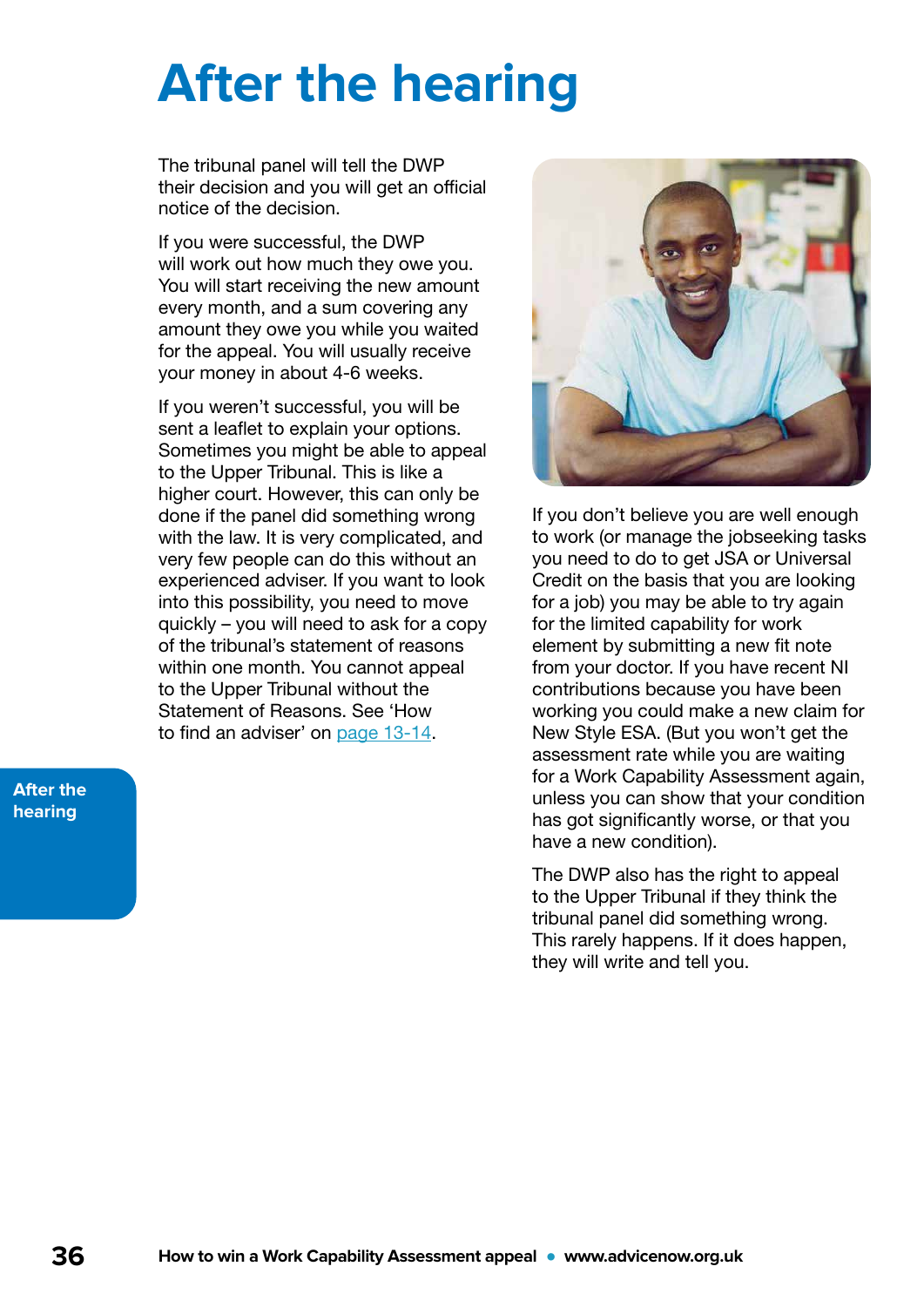# <span id="page-36-0"></span>**What does it mean?**

| <b>Adviser</b>                                        | This is a benefit expert who can give you advice about your<br>claim. They may also be able to help you prepare for the<br>hearing or even represent you.                                                                                                                                                                                                                                                                                                                                                                                                                                                                                                                      |
|-------------------------------------------------------|--------------------------------------------------------------------------------------------------------------------------------------------------------------------------------------------------------------------------------------------------------------------------------------------------------------------------------------------------------------------------------------------------------------------------------------------------------------------------------------------------------------------------------------------------------------------------------------------------------------------------------------------------------------------------------|
| <b>Appeal</b>                                         | This means a panel of two experts who do not work for the<br>DWP will look at your claim and see if the right decision was<br>made. If they think the wrong decision was made, they will<br>change it. See page 22.                                                                                                                                                                                                                                                                                                                                                                                                                                                            |
| <b>Carer</b>                                          | This is a person who helps you often, like every day or<br>every week. It might be somebody you pay, or might be your<br>partner, a family member, or a friend or neighbour. The help<br>they give you might be physical help (for example to get in<br>the bath or up the stairs), they might help you by getting your<br>shopping because you can't get to the shops by yourself,<br>or they might help you by encouraging and prompting you<br>to do things, or supervising you to make sure you are safe.                                                                                                                                                                  |
| <b>Clerk to the</b><br><b>Tribunal</b>                | This is the person who organises the hearing and deals with<br>the paperwork and admin.                                                                                                                                                                                                                                                                                                                                                                                                                                                                                                                                                                                        |
| <b>Department</b><br>for Work<br>and Pension<br>(DWP) | This is the government department that deals with most<br>benefits, including Employment Support Allowance and<br>Universal Credit. They also run Jobcentres and the office<br>which arranges the face to face assessments.                                                                                                                                                                                                                                                                                                                                                                                                                                                    |
| <b>Descriptors</b>                                    | These are the descriptions of very specific difficulties on<br>which entitlement to ESA or Universal Credit on the basis<br>of limited capability for work is based. Each descriptor that<br>applies to you gives you points. If you receive 15 or more<br>points, you are entitled to ESA. If you receive more than 15<br>points on one descriptor (except in activities 8, 10 and 15<br>- 'Finding your way and being safe', 'Consciousness during<br>waking moments', and 'Getting about') you will be put in the<br>support group (for ESA) or limited capability for work and<br>work-related activity group (for Universal Credit) and are<br>entitled to a higher rate. |
| <b>First-tier</b><br><b>Tribunal</b>                  | This is another name for the panel of experts who hear<br>appeals. Benefit appeals are heard by the Social Security<br>and Child Support First-tier tribunal.                                                                                                                                                                                                                                                                                                                                                                                                                                                                                                                  |

(continued)

**What does it mean?**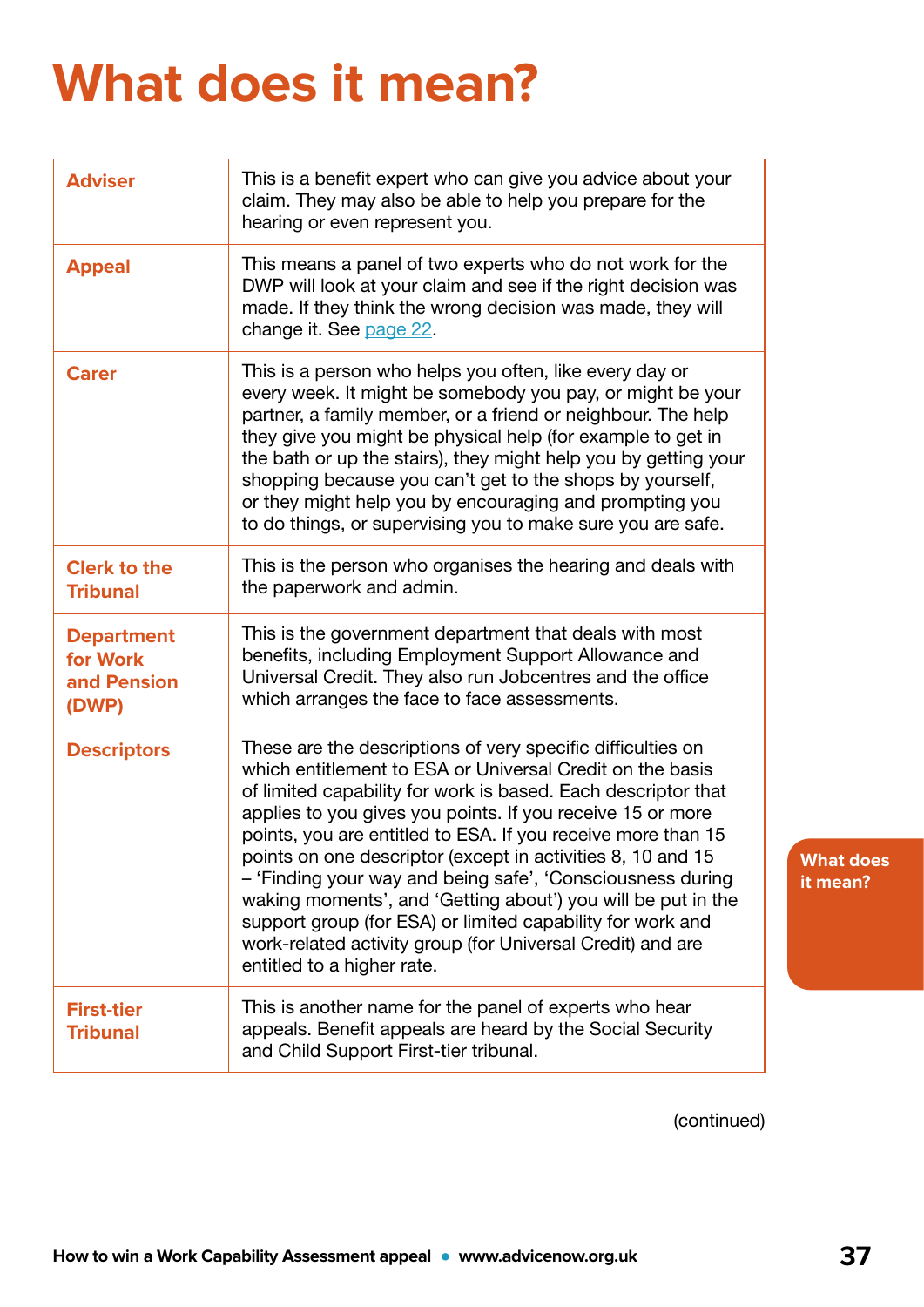| <b>HM Courts and</b><br><b>Tribunal Service</b><br>(HMCTS)                        | This is the government department that organises the tribunal<br>panel and the hearing.                                                                                                                                                                                                                                                                                                                                                                                                                                                                                                                                      |
|-----------------------------------------------------------------------------------|------------------------------------------------------------------------------------------------------------------------------------------------------------------------------------------------------------------------------------------------------------------------------------------------------------------------------------------------------------------------------------------------------------------------------------------------------------------------------------------------------------------------------------------------------------------------------------------------------------------------------|
| <b>Hearing</b>                                                                    | This is when your appeal is looked at by the Tribunal.<br>You can either have a hearing in person (also called an 'oral<br>hearing') when you go and speak to the Tribunal face to face.<br>Or you can have a written hearing (also called a 'paper<br>hearing') when the tribunal just look at the papers again on<br>their own. We strongly advise you to go to a hearing in<br>person. You have a <i>much</i> better chance of success if you do.                                                                                                                                                                         |
| <b>Limited</b><br>capability for<br>work (LCW)                                    | This is the group that you are put in if you claim Universal<br>Credit and the DWP accept that your condition limits your<br>ability to work now, but that you will be able to return to some<br>form of work in the future and they want you to do some<br>things to prepare for this.                                                                                                                                                                                                                                                                                                                                      |
|                                                                                   | It is the equivalent of the work-related activity group in ESA.<br>You have to get 15 points on the work capability assessment,<br>or if there would be a 'substantial risk' (see page 6) if you<br>were not, to be put in this group and you have to do work-<br>related activity to continue receiving the benefit.                                                                                                                                                                                                                                                                                                        |
| <b>Limited</b><br>capability for<br>work and work-<br>related activity<br>(LCWRA) | This is the group you are put in if the DWP or the tribunal<br>agree that you get 15 points on any one indicator (except in<br>activities 8, 10 and 15 - 'Finding your way and being safe',<br>'Consciousness during waking moments', and 'Getting<br>about'), or if there would be a 'substantial risk' (see page 6)<br>to yourself or others if you were not put in this group. It is the<br>Universal Credit version of the support group in ESA. If you<br>are in this group you get extra money to support your higher<br>needs, and you don't need to do 'work-related activity' to<br>continue receiving the benefit. |
| <b>Limited</b><br>capability for<br>work element                                  | Universal Credit is a new benefit being brought in to replace<br>6 income-based benefits – one of which is income-based<br>Employment Support Allowance. Under universal credit<br>everyone has to sign to accept a work commitment, if you<br>can't work at the moment but it is thought that in time or with<br>additional support you may be able to in the future, then you<br>will be placed in this group.                                                                                                                                                                                                             |
| <b>Manage your</b><br>appeal                                                      | A new service from HMCTS that enables people to manage<br>their appeal online, keeping track of progress, submitting<br>further evidence (including video and audio), and a<br>statement. See page 25 for details of how to use it.                                                                                                                                                                                                                                                                                                                                                                                          |

(continued)

**What does it mean?**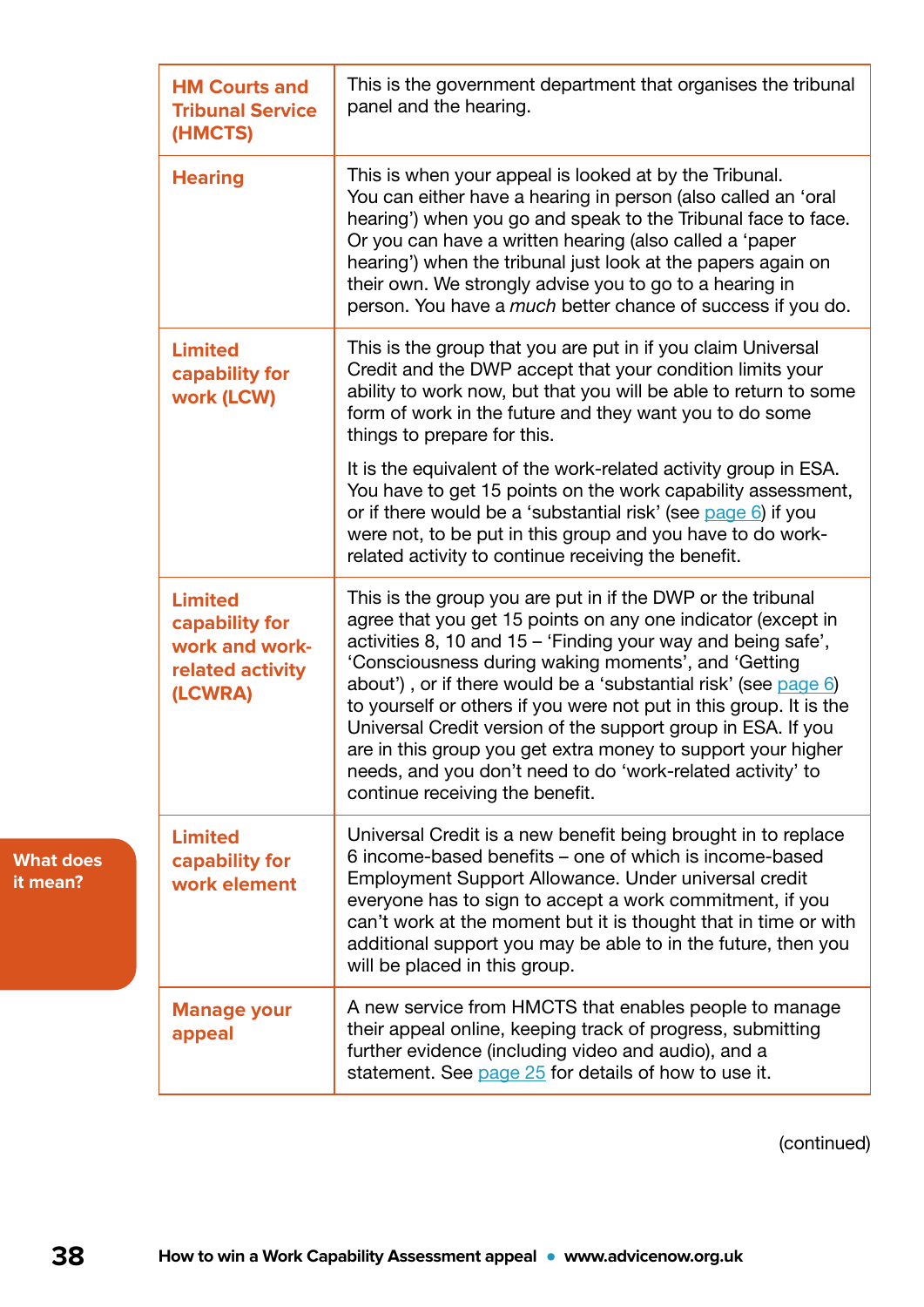| <b>Mandatory</b><br><b>Reconsideration</b>                               | This means the DWP will look at their decision again.<br>Most people must ask for a mandatory reconsideration<br>before you can appeal a decision. See page 18. People<br>who claimed ESA for the first time and were found to not<br>have limited capability to work, or claimed ESA and were<br>found to not have limited capability to work for the first time<br>but have received an award before, don't need to ask for a<br>reconsideration and can jump straight to the appeal stage.<br>If you don't need to ask for a mandatory reconsideration it<br>will say so on your decision letter from the DWP. Use our<br>WCA MR tool to ask for a reconsideration.                                                                                                                          |                              |
|--------------------------------------------------------------------------|-------------------------------------------------------------------------------------------------------------------------------------------------------------------------------------------------------------------------------------------------------------------------------------------------------------------------------------------------------------------------------------------------------------------------------------------------------------------------------------------------------------------------------------------------------------------------------------------------------------------------------------------------------------------------------------------------------------------------------------------------------------------------------------------------|------------------------------|
| <b>Preliminary</b><br>view/decision                                      | During Covid, HMCTS piloted a streamlined process that<br>allowed cases to be looked at by a judge sitting alone. If the<br>judge could see from the evidence already received that the<br>appellant was entitled to a higher award, they offered a<br>preliminary decision. Both the claimant and the DWP were<br>asked if they accept the preliminary decision. If either did<br>not, the case continued to an appeal hearing. If both did<br>accept the preliminary decision, the award was changed<br>straight away. At the time of writing, it is not clear if this<br>process will continue. If you are offered a preliminary<br>decision by the HMCTS, only accept it if you think it is the<br>correct award. If you think you might be entitled to more, ask<br>for an appeal hearing. |                              |
| <b>Representative</b>                                                    | This is an expert in benefits who might help you prepare<br>for the hearing, gather evidence for the appeal, write to the<br>tribunal and may be able to will come with you to help you<br>state your case.                                                                                                                                                                                                                                                                                                                                                                                                                                                                                                                                                                                     |                              |
| <b>Social Security</b><br>and Child<br><b>Support</b><br><b>Tribunal</b> | This is the name for the panel of experts who do not work<br>for the DWP who will hear your appeal to see if the DWP<br>made the right decision.                                                                                                                                                                                                                                                                                                                                                                                                                                                                                                                                                                                                                                                |                              |
| <b>SSCS1</b>                                                             | This is the paper form you use to ask for an appeal. You can<br>also do it online. See page 21 for advice on how to fill it in.                                                                                                                                                                                                                                                                                                                                                                                                                                                                                                                                                                                                                                                                 | <b>What does</b><br>it mean? |
| <b>Submit</b><br>your appeal                                             | This is a new system HM Courts and Tribunal Service that<br>allows you to lodge your appeal online.                                                                                                                                                                                                                                                                                                                                                                                                                                                                                                                                                                                                                                                                                             |                              |
| <b>Supersession</b>                                                      | This means having your claim looked at again because<br>your illness or disability has worsened since the date of<br>the decision.                                                                                                                                                                                                                                                                                                                                                                                                                                                                                                                                                                                                                                                              |                              |

(continued)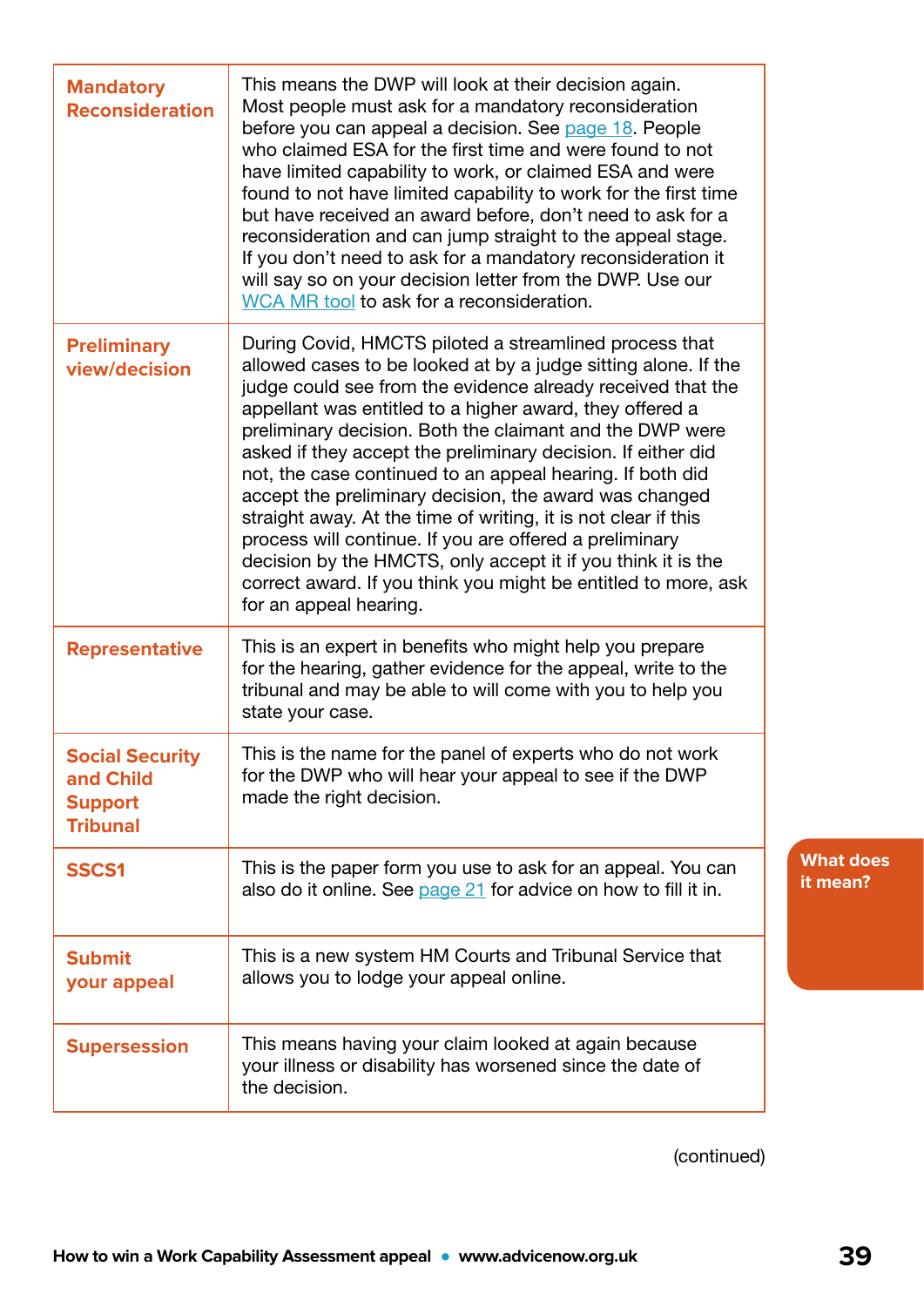|  | <b>Support group</b>                        | This is the group you are put in if you claim ESA and<br>the DWP or the tribunal agree that you get 15 points on<br>any one indicator (except in activities 8, 10 and $15 - 'Finding$<br>your way and being safe', 'Consciousness during waking<br>moments', and 'Getting about') or if there would be a<br>'substantial risk' (see page 6) to yourself or others if you were<br>not put in this group. It is the ESA equivalent of limited<br>capability for work and work-related activity in Universal<br>Credit. If you are in this group you get extra money to<br>support your higher needs, and you don't need to do<br>'work-related activity' to continue receiving the benefit. If you<br>are entitled to new style ESA (because you have paid enough<br>NI contributions) you can also receive it as long as you<br>meet the requirements for the benefit, rather than a year. |
|--|---------------------------------------------|-------------------------------------------------------------------------------------------------------------------------------------------------------------------------------------------------------------------------------------------------------------------------------------------------------------------------------------------------------------------------------------------------------------------------------------------------------------------------------------------------------------------------------------------------------------------------------------------------------------------------------------------------------------------------------------------------------------------------------------------------------------------------------------------------------------------------------------------------------------------------------------------|
|  | <b>Tribunal Judge</b>                       | This is the legally qualified member of the panel who will<br>make a decision on your case. He or she will usually welcome<br>you to the hearing. If the members of the panel do not agree<br>what should happen on your case, the Judge gets the<br>deciding vote. He or she will be wearing ordinary clothes and<br>will not have a judge's wig on.                                                                                                                                                                                                                                                                                                                                                                                                                                                                                                                                     |
|  | <b>Upper Tribunal</b>                       | This is like a higher court. If you weren't successful in your<br>appeal, you might be able to appeal to the Upper Tribunal,<br>but you can only do this if the panel made a mistake with<br>the law. See page 36.                                                                                                                                                                                                                                                                                                                                                                                                                                                                                                                                                                                                                                                                        |
|  | <b>Work Capability</b><br><b>Assessment</b> | This is the process by which the DWP assess whether you<br>have limited capability to work or limited capability for work-<br>related activity, and are therefore entitled to Employment<br>Support Allowance or the limited capability for work element<br>of Universal Credit. It consists of a form and a face-to-face<br>(or telephone) assessment.                                                                                                                                                                                                                                                                                                                                                                                                                                                                                                                                   |
|  | <b>Work-related</b><br>activity group       | This is the group that you are put in if you claim ESA and<br>the DWP accept that your condition limits your ability to work<br>now, but that there are things you can do to improve this.<br>It is the equivalent of the limited capability for work group<br>in Universal Credit. You have to get 15 points on the Work<br>Capability Assessment (or if there would be a 'substantial<br>risk' (see $page 6$ ) to yourself or others if you were not put<br>in this group) to be put in this group and you have to do<br>work-related activity to continue receiving the benefit.                                                                                                                                                                                                                                                                                                       |
|  | <b>Work-related</b><br>activity             | These are activities that the DWP believe will help you<br>prepare for a job in the future. If you are in either the limited<br>capability for work (LCW) group on Universal Credit or the<br>Work-related activity group on ESA you need to do the work-<br>related activity you have agreed with the DWP to continue<br>receiving the benefit. Work-related activity may include<br>meeting with your job coach at the Jobcentre, going to<br>occasional training courses, or joining a support group.                                                                                                                                                                                                                                                                                                                                                                                  |

**What does it mean?**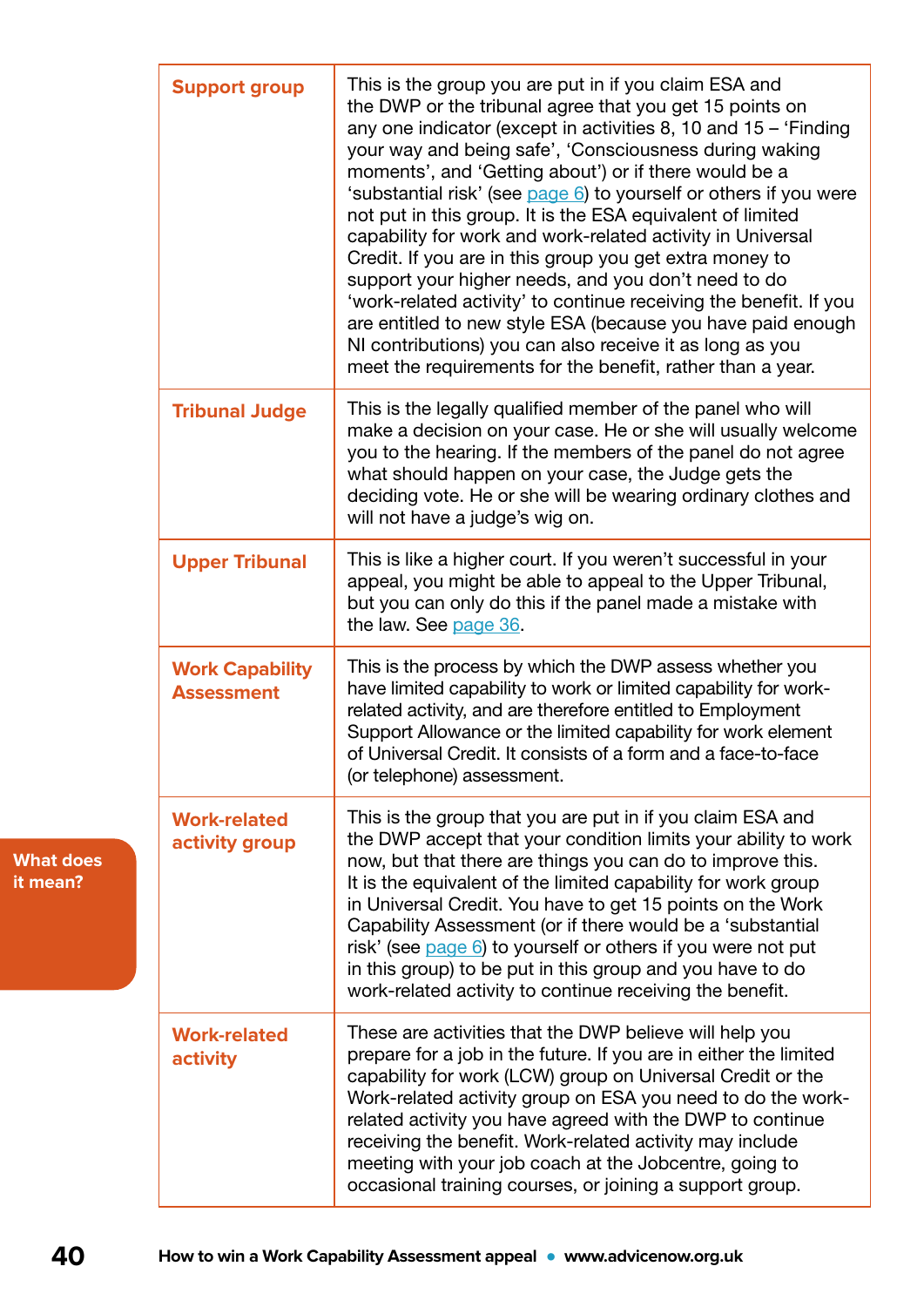# <span id="page-40-0"></span>**Further help**

# **Find the appeal form or ask for an appeal online**

You can find both the online system for asking for an appeal and the latest form to use if you wish to do it by hand/post at [Appeal a benefit decision.](https://www.gov.uk/appeal-benefit-decision/submit-appeal)

# **Speak to the DWP**

ESA Enquiry Line Telephone: 0800 169 0310 Textphone: 0800 169 0314 Monday to Friday, 8am to 6pm

Universal Credit Telephone: 0800 328 5644 Textphone: 0800 328 1344 Monday to Friday, 8am to 6pm

# **Find further information about appeals**

#### **GOV.UK**

Benefit appeals come under the section known as the Social Security and Child Support Tribunal. You can find details about how to claim expenses, appeal venues and how to get to them, as well as other information about the appeal process on [GOV.UK](https://www.gov.uk/appeal-benefit-decision). Remember our guidance about whether to appeal, how to appeal, and how to put your case well will be more helpful than theirs as we are independent.

# **Find an adviser**

See [page 13](#page-12-0) for help to find an adviser or representative.

# **Find further information and support**

#### **Citizens Advice**

[Citizens Advice](http://www.citizensadvice.org.uk/) have some helpful information about ESA, how claims are assessed, and how to appeal.

#### **WCAinfo**

[WCAinfo](https://wcainfo.net/) is really helpful if you are trying to find out a bit more about what a particular descriptor or regulation means. It's by LASA and aimed very much at advisers, so it gets a bit complicated, but the introductory information is useful for lots of people.

#### **You're able**

[You're able](http://www.youreable.com/) is an online community of and for disabled people with some really useful and supportive forums. Run by the Disabled Living Foundation.

# **Find further information about how to complain about your assessment**

You can write a short complaint letter detailing the errors in your assessment (and any other problems) to the [Health Assessment Advisory Service.](https://www.chdauk.co.uk/contact-us) Up-to-date details of postal and email addresses for complaints can be found on their contact us page.

You may also like to send a copy to your MP – it may help them to understand the scale of the problems faced by disabled people accessing benefits.

**Further help**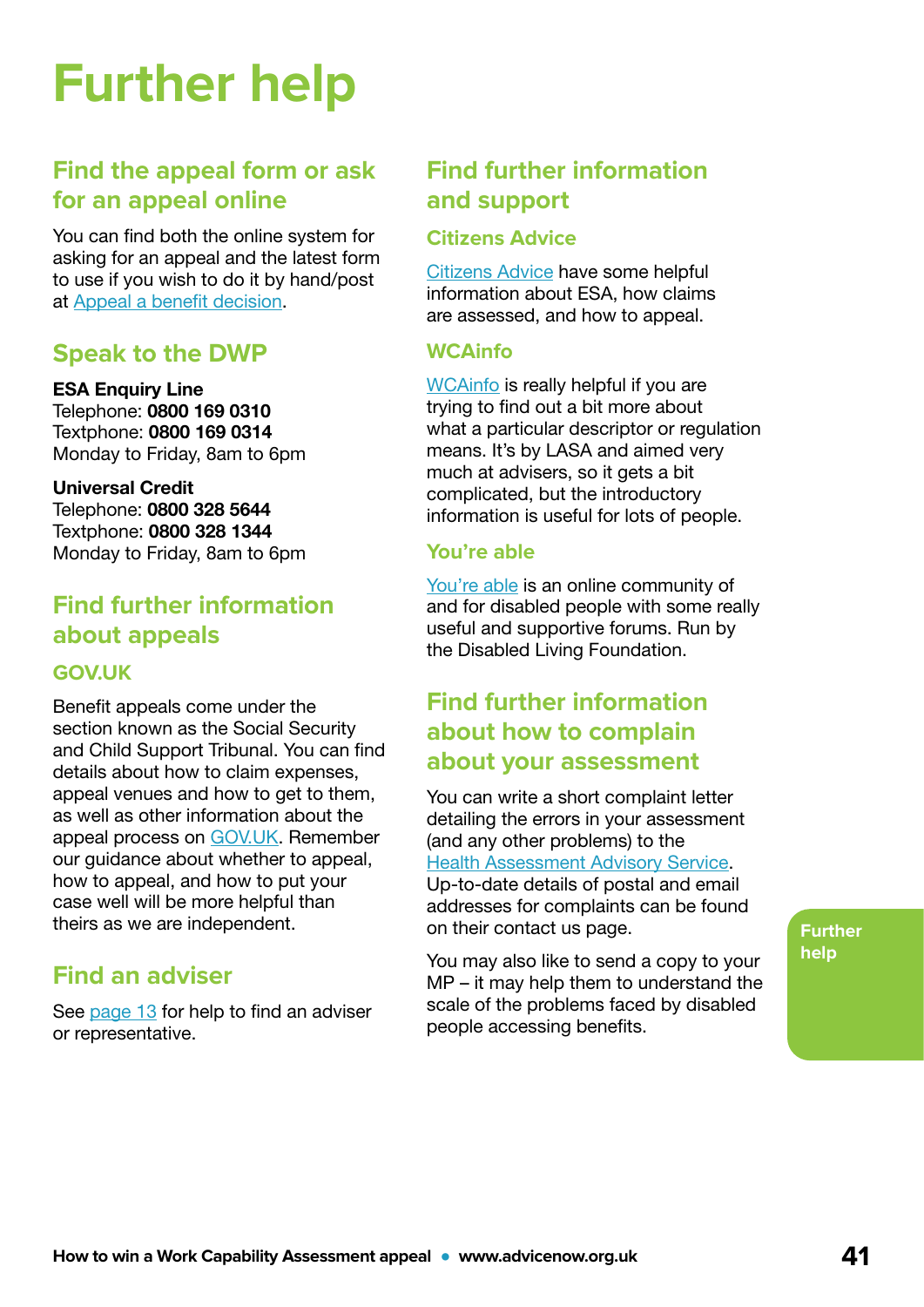# <span id="page-41-0"></span>**How to write useful evidence for a Work Capability Assessment appeal**

### **Show this page to the people you are asking to write evidence for you**

Remember to mark the descriptors you meet on [page 44-48](#page-43-0). Remember that you can only score points for one descriptor (either a, b, c or d) in each of the activities so choose the descriptor that you meet that gives you the most points.

We have written this page for medical staff, social workers, support workers, and other professionals who might be able to tell the tribunal what they need to know. It explains how to write helpful evidence for this kind of benefit appeal.

Evidence from doctors and other professionals helps the tribunal to come to the right decision more than anything else. Your evidence doesn't need to be long or typed.

1 Consider if your patient/client could reasonably be expected to manage finding a job, going to work, or doing all the things they need to do in order to claim Jobseeker's Allowance (or the Universal Credit version of it). Your client can be entitled to these benefits if the panel recognise they face a substantial risk from being found fit to work even if they don't meet enough of the descriptors below. For example, if they sometimes have seizures, violent outbursts, frequent falls, suicidal thoughts, delusions, or need supervision to stay safe, it would arguably be dangerous for them to be forced to travel and work without supervision. Or if they would be unable to look for jobs, and go to meetings and training on time and without fail (perhaps because of depression or confusion) there is a substantial risk that their benefit payments would stop and they would be unable to feed or care for themselves. If the stress of looking for a job or going to work might make them relapse, that can be counted too.

If you can see that any of this applies to your service user please write in your evidence that 'Looking for work or working poses a substantial risk to the health and well-being of [name of patient/client] because of….'

2 Consider if your patient/client could reasonably be expected to manage going to the meetings and training sessions they need to in order to continue getting the benefit if they are put in the 'work-related activity group' (in ESA) or 'limited capability for work' group (in Universal Credit). If you are concerned that they will not manage it, include a sentence along the lines of 'Being obliged to do work-related activity also poses a substantial risk to their health and well-being because of….'

(continued)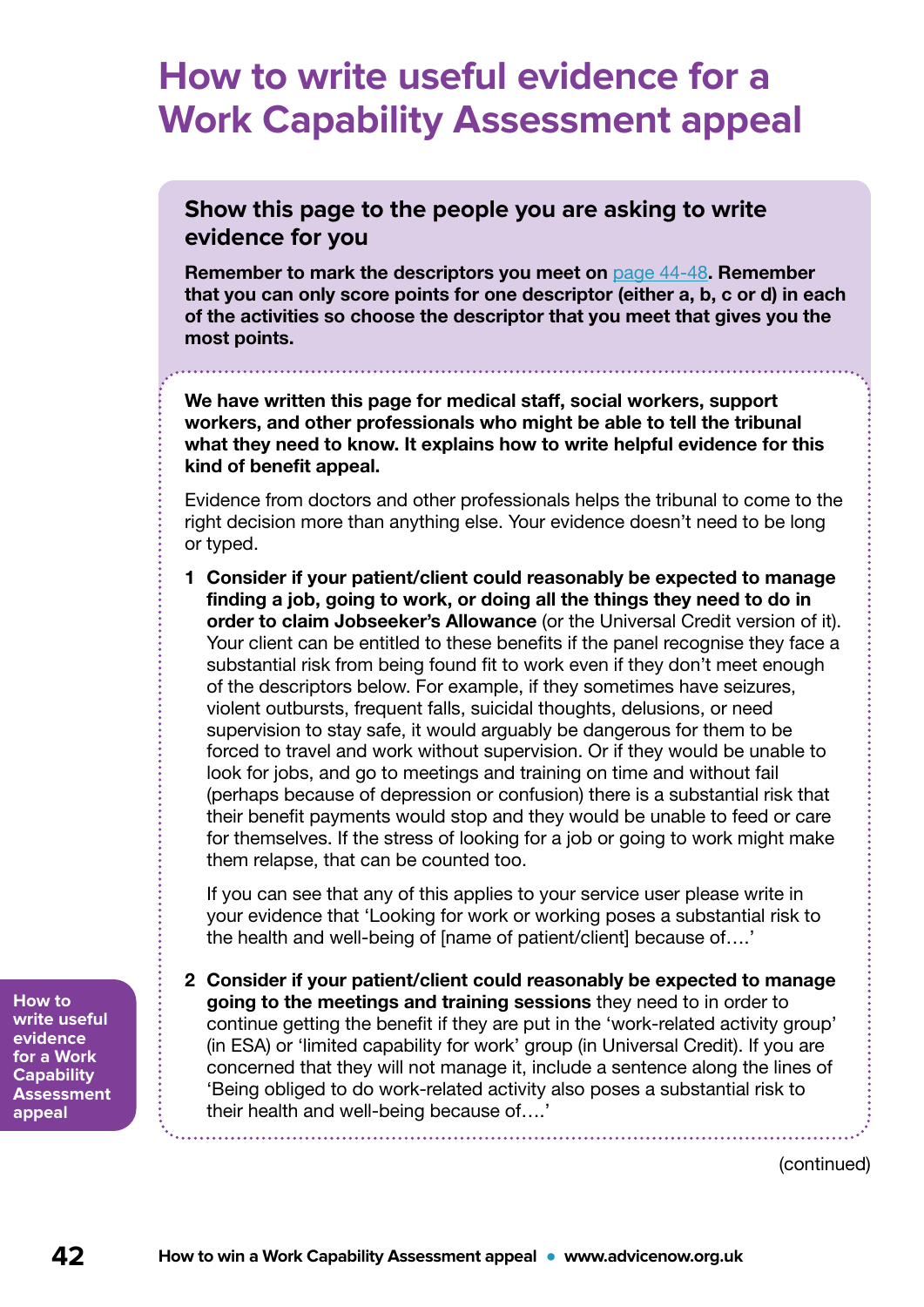<span id="page-42-0"></span>3 Confirm which of the descriptors below they meet. Your patient/client has marked which descriptors they think they meet below. Please confirm all those that you can in your evidence. For example, if they cannot walk into your consulting room without discomfort, or if they are slow and it takes them twice as long as somebody else, please say that.

If you cannot confirm the descriptor your patient has marked but can confirm another in that activity, please include that. If you cannot confirm any from that activity, please just leave it out as your patient may have evidence from someone else who knows more about their problems with this. If you don't understand why your patient meets the descriptor they have indicated, please ask them.

If your patient/client could do the activity described but not for a reasonable, continuous period, or sometimes, but not on most days, it counts as being unable to do it. For example, if they can stand and walk for 50 meters, but they can only do it a few times in a day, it hurts them, or they wouldn't be able to do it the next day, the law sees this as not being able to walk for 50 metres.

This appeal is about a decision that was made on ………………………......…. *[patient to fill in]*. Your evidence needs to be about how their condition affected them at that time.

4 If you are a medical professional, please also confirm any diagnosis or treatment.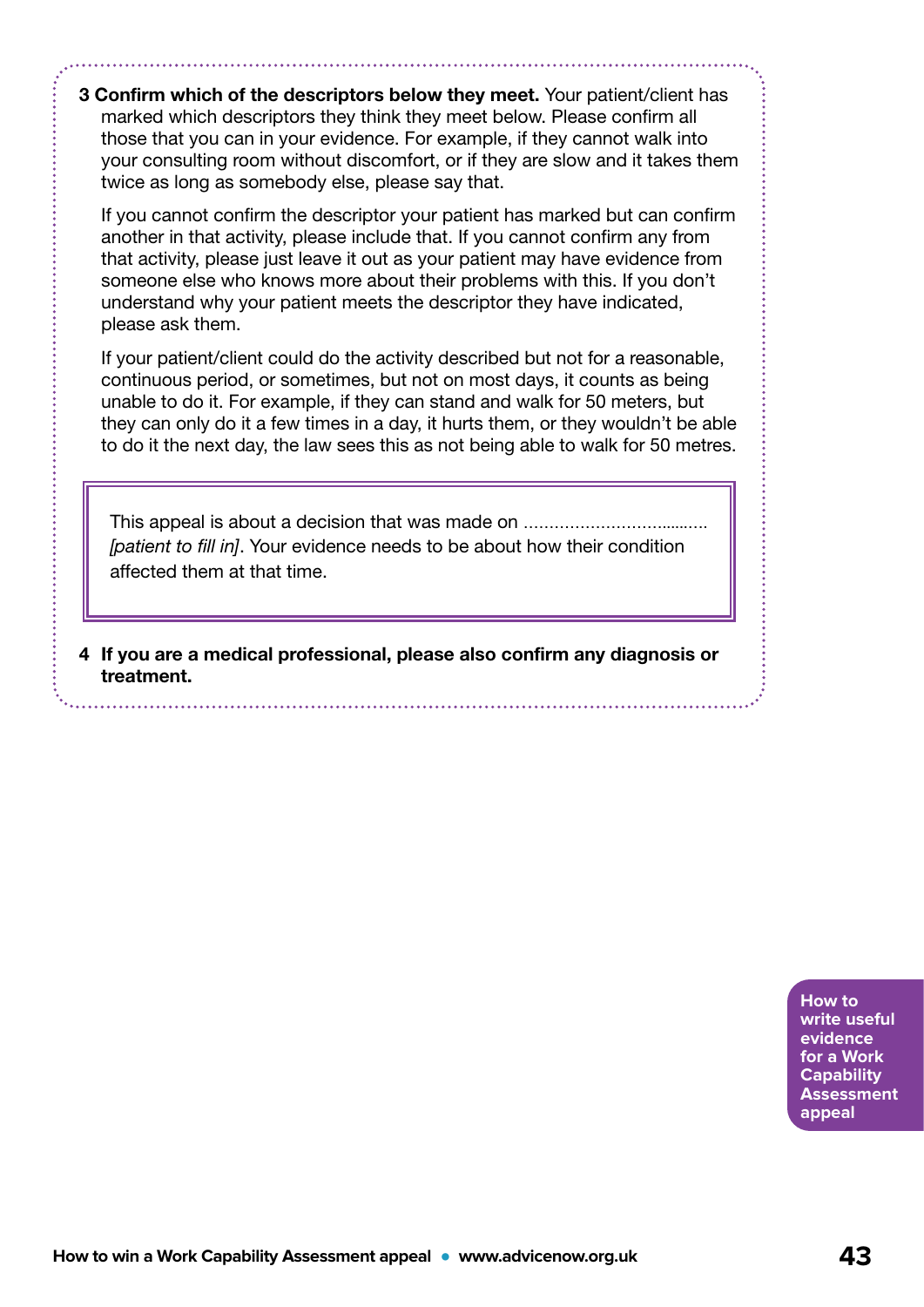# <span id="page-43-0"></span>**Physical disabilities**

#### **Activity 1: Moving around without the help of another person – including using a walking stick, manual wheelchair or other aid you could use.**

#### Descriptors:

| (a) Cannot move more than 50 metres on level ground without stopping in order to avoid<br>significant discomfort or exhaustion, or cannot repeatedly move 50 metres within<br>a reasonable timescale because of significant discomfort or exhaustion | <b>15 Points</b> |  |
|------------------------------------------------------------------------------------------------------------------------------------------------------------------------------------------------------------------------------------------------------|------------------|--|
| (b) Cannot go up or down two steps without the help of another person,<br>even with the support of a handrail                                                                                                                                        | 9 Points         |  |
| (c) Cannot move more than 100 metres on level ground without stopping in order<br>to avoid significant discomfort or exhaustion, or cannot do it repeatedly within<br>a reasonable timescale because of significant discomfort or exhaustion         | 9 Points         |  |
| (d) Cannot move more than 200 metres on level ground without stopping in order<br>to avoid significant discomfort or exhaustion, or cannot do it repeatedly within<br>a reasonable timescale because of significant discomfort or exhaustion         | <b>6 Points</b>  |  |

#### **Activity 2: Standing and sitting**

#### Descriptors:

| (a) Cannot move between one seated position and another seated position located<br>next to one another without receiving physical help from another person<br><b>15 Points</b>                                                                                                                                                           |  |  |  |
|------------------------------------------------------------------------------------------------------------------------------------------------------------------------------------------------------------------------------------------------------------------------------------------------------------------------------------------|--|--|--|
| (b) Cannot, for the majority of the time, remain at a work station, either:<br>(i) standing without help from another person (even if free to move around); or<br>(ii) sitting (even in an adjustable chair) for more than 30 minutes, before needing<br>to move away in order to avoid significant discomfort or exhaustion<br>9 Points |  |  |  |
| (c) Cannot, for the majority of the time, remain at a work station, either:<br>(i) standing unassisted by another person (even if free to move around); or<br>(ii) sitting (even in an adjustable chair) for more than an hour before needing to move away<br>in order to avoid significant discomfort or exhaustion<br><b>6 Points</b>  |  |  |  |

#### **Activity 3: Reaching**

#### Descriptors:

| (a) Cannot raise either arm as if to put something in the top pocket<br>of a coat or jacket | 15 Points [     |
|---------------------------------------------------------------------------------------------|-----------------|
| (b) Cannot raise either arm to top of head as if to put on a hat                            | 9 Points        |
| (c) Cannot raise either arm above head height as if to reach for something                  | 6 Points $\Box$ |

#### **Activity 4: Picking up and moving or things using your upper body and arms**

#### Descriptors:

| (a) Cannot pick up and move a 0.5 litre carton full of liquid               | 15 Points $\Box$ |
|-----------------------------------------------------------------------------|------------------|
| (b) Cannot pick up and move a one litre carton full of liquid               | 9 Points $\Box$  |
| (c) Cannot transfer a light but bulky object such as an empty cardboard box | 6 Points $\Box$  |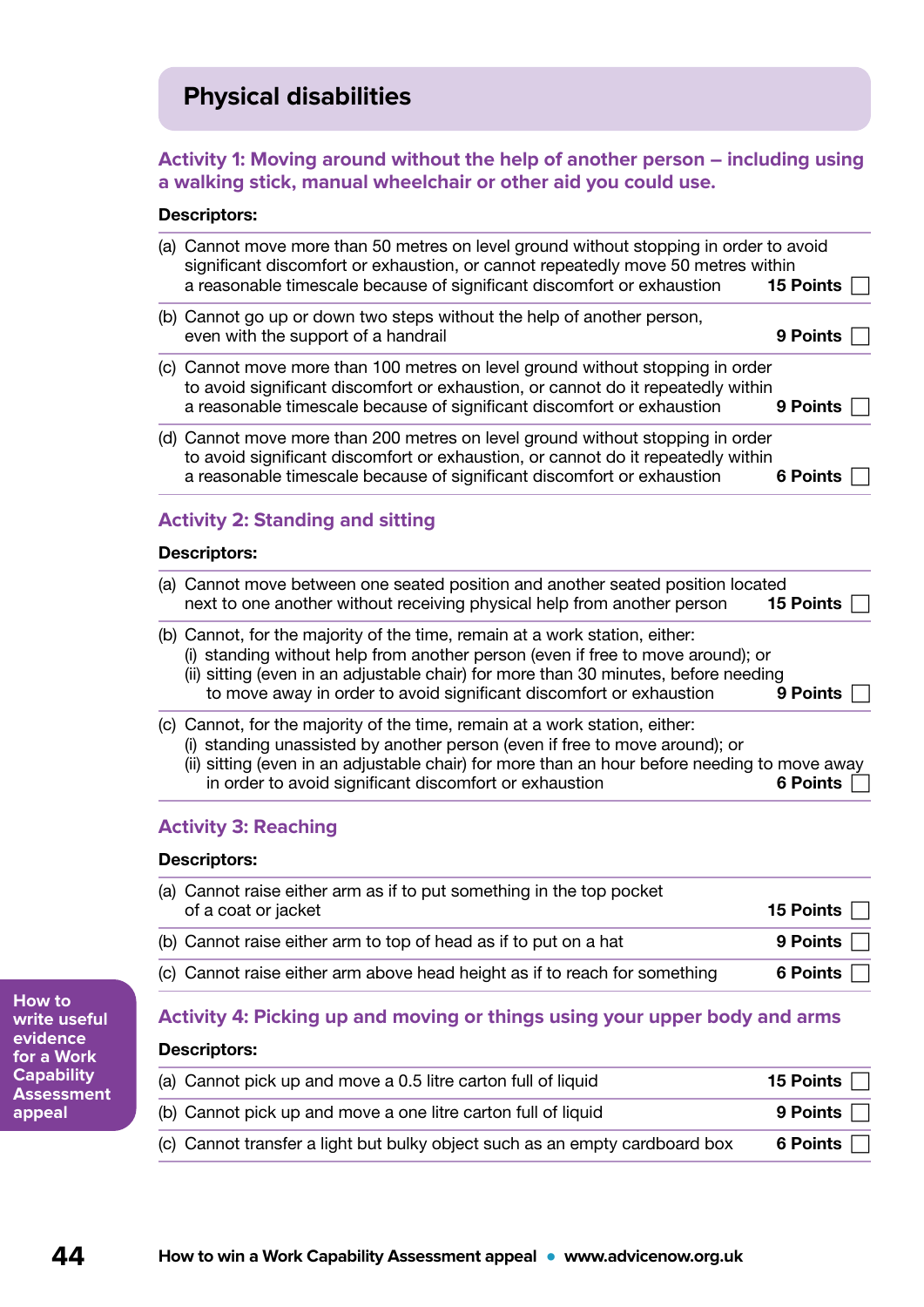#### **Activity 5: Manual dexterity**

#### Descriptors:

| (a) Cannot press a button or turn the pages of a book with either hand | 15 Points $\Box$ |
|------------------------------------------------------------------------|------------------|
| (b) Cannot pick up a £1 coin with either hand                          | 15 Points $\Box$ |
| (c) Cannot use a pen or pencil to make a meaningful mark               | 9 Points $\Box$  |
| (d) Cannot use a suitable keyboard or mouse                            | 9 Points $\Box$  |

#### **Activity 6: Making yourself understood through speaking, writing, typing, or other means, without help from someone else**

#### Descriptors:

| (a) Cannot convey a simple message, such as the presence of a hazard   | 15 Points $\Box$ |
|------------------------------------------------------------------------|------------------|
| (b) Has significant difficulty conveying a simple message to strangers | 15 Points $\Box$ |
| (c) Has some difficulty conveying a simple message to strangers        | 6 Points $\Box$  |

#### **Activity 7: Understanding communication by either verbal means (such as hearing or lip reading) and non-verbal means (such as reading large print), using anything to help that you could use (glasses, hearing aid etc), without help from someone else**

*(For the descriptors below, you only have to show that you have difficulty or are unable to understand a spoken or written message, and not both).*

#### Descriptors:

| (a) Cannot understand a simple message due to sensory impairment,<br>such as the location of a fire escape | 15 Points $ $    |
|------------------------------------------------------------------------------------------------------------|------------------|
| (b) Has significant difficulty understanding a simple message from a stranger<br>due to sensory impairment | <b>15 Points</b> |
| (c) Has some difficulty understanding a simple message from a stranger<br>due to sensory impairment        | <b>6 Points</b>  |

#### **Activity 8: Finding your way and being safe, using a guide dog or other aid if normally used**

#### Descriptors:

| (a) Unable to find your way around familiar places, without the help<br>of another person, due to sensory impairment                                | 15 Points |
|-----------------------------------------------------------------------------------------------------------------------------------------------------|-----------|
| (b) Cannot safely cross the road (or complete another potentially dangerous task),<br>without the help of another person, due to sensory impairment | 15 Points |
| (c) Unable to find your way around unfamiliar places, without the help<br>of another person, due to sensory impairment                              | 9 points  |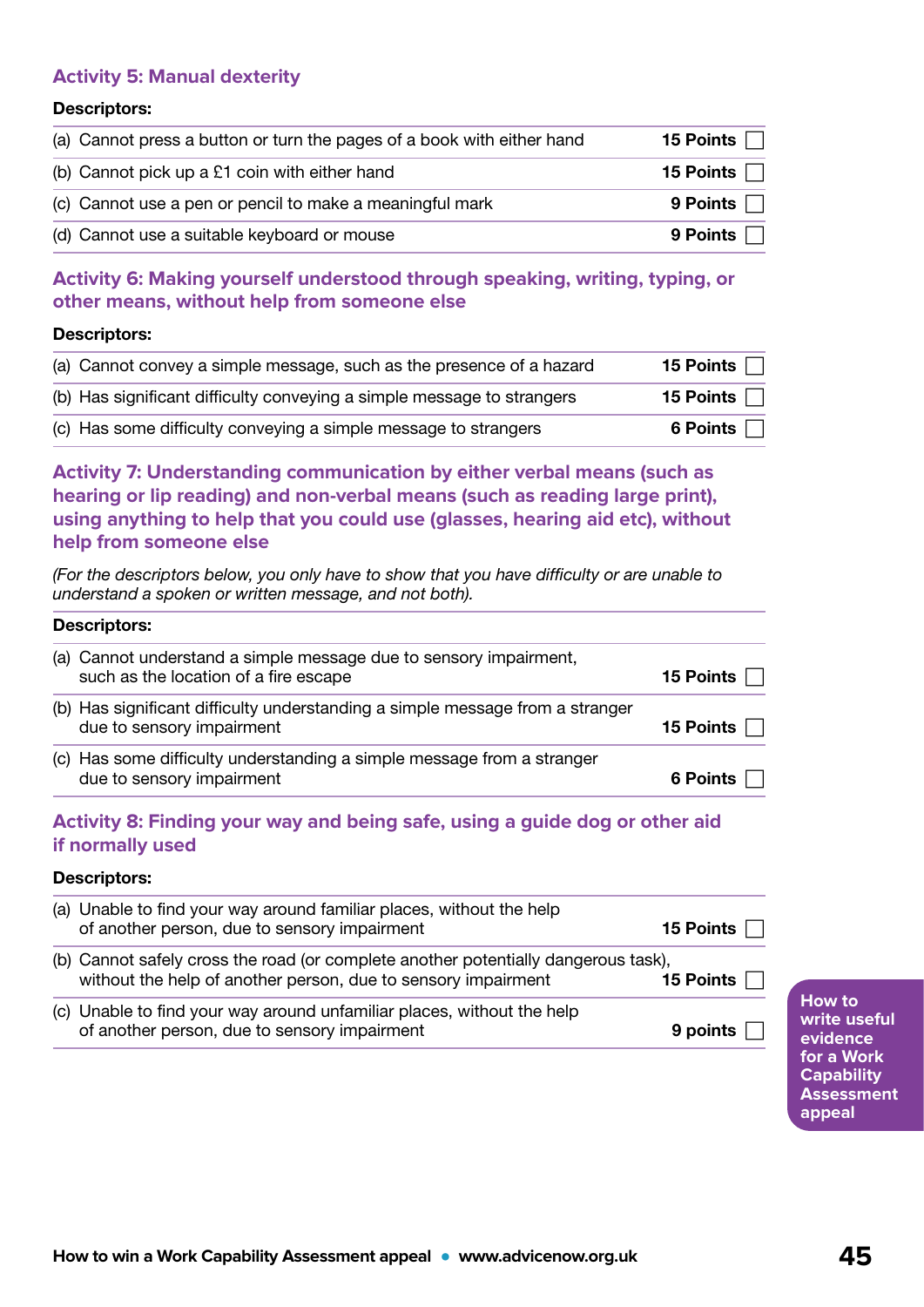#### **Activity 9: Extensive incontinence (other than bed-wetting) despite using any aids normally used**

#### Descriptors:

| (a) At least once a month experiences loss of control leading to incontinence,<br>or substantial leakage of the contents of a collecting device, so that you<br>need to wash and change your clothes | 15 Points $\Box$ |
|------------------------------------------------------------------------------------------------------------------------------------------------------------------------------------------------------|------------------|
| (b) At risk of incontinence, bad enough for you to need to wash and<br>change your clothes, if you are not able to reach a toilet quickly                                                            | 6 Points         |

#### **Activity 10: Consciousness during waking moments**

#### Descriptors:

| (a) At least once a week, has an involuntary episode of lost or altered consciousness |                  |
|---------------------------------------------------------------------------------------|------------------|
| that causes significant reduction in awareness or concentration                       | 15 Points $\Box$ |

(b) At least once a month, has an involuntary episode of lost or altered consciousness that causes significant reduction in awareness or concentration  $\overline{\phantom{a}}$  6 Points  $\overline{\phantom{a}}$ t[h](http://)at causes significant reduction in awareness or concentration

# **Mental, cognitive and intellectual function**

#### **Activity 11: Learning tasks**

#### Descriptors:

| (a) Cannot learn how to complete a simple task, such as setting<br>an alarm clock                                        | 15 Points       |
|--------------------------------------------------------------------------------------------------------------------------|-----------------|
| (b) Cannot learn anything beyond a simple task, such as setting<br>an alarm clock                                        | 9 Points $\Box$ |
| (c) Cannot learn anything beyond a moderately complex task,<br>such as the steps involved in operating a washing machine | 6 Points        |

#### **Activity 12: Awareness of everyday hazards (such as boiling water or sharp objects)**

#### Descriptors:

| (a) Reduced awareness of everyday hazards so that there is a significant risk<br>that they will hurt themselves or others, or damage property or possessions,<br>so that they need supervision most of the time to stay safe | <b>15 Points</b> |
|------------------------------------------------------------------------------------------------------------------------------------------------------------------------------------------------------------------------------|------------------|
| (b) Reduced awareness of everyday hazards so that there is a significant risk<br>that they will hurt themselves or others, or damage property or possessions,<br>so that they need frequent supervision to stay safe         | <b>9 Points</b>  |
| (c) Reduced awareness of everyday hazards so that there is a significant risk<br>that they will hurt themselves or others, or damage to property or possessions,<br>so that they occasionally need supervision to stay safe  |                  |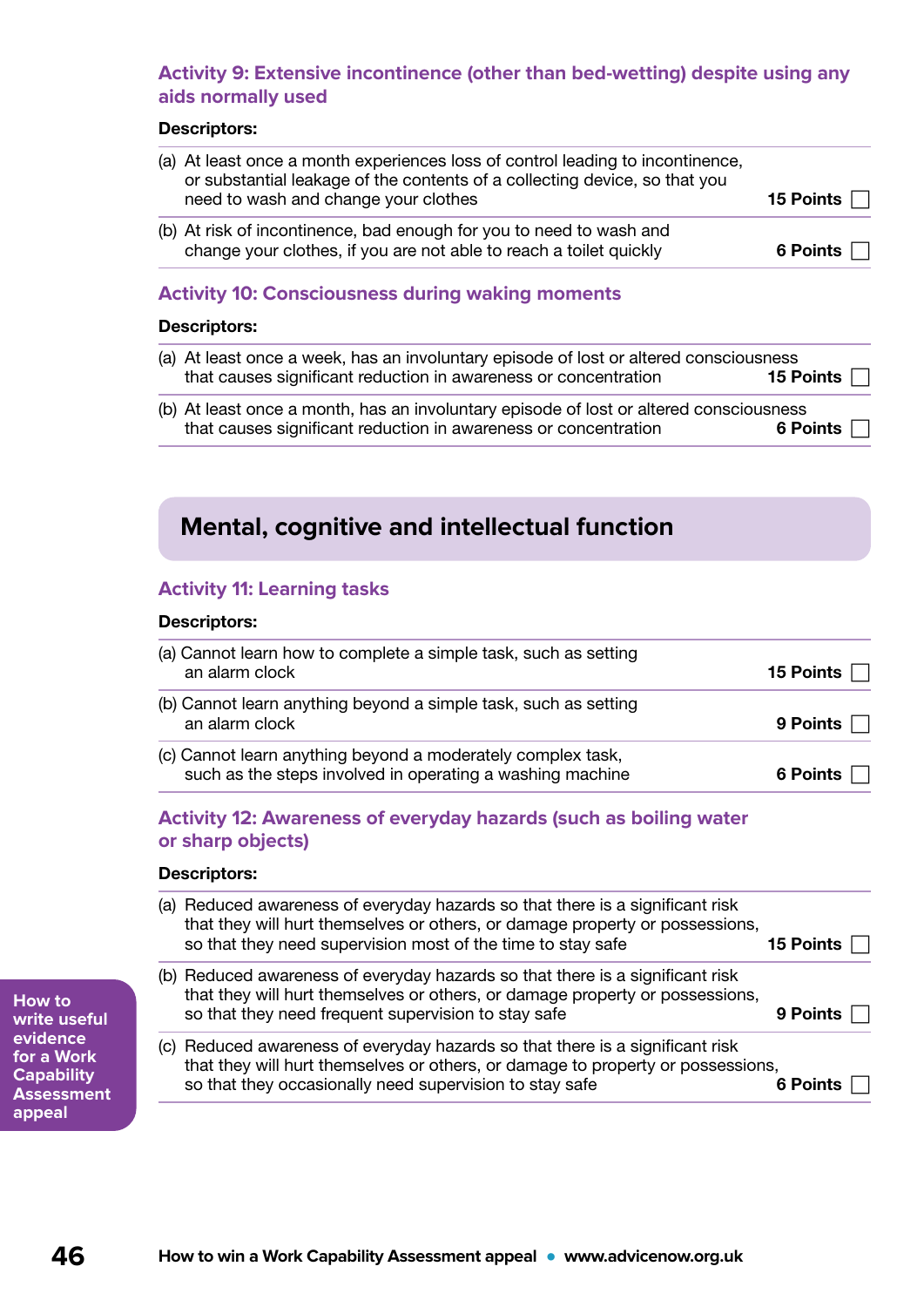#### **Activity 13: Initiating and completing personal action (which means planning, organisation, problem solving, prioritising or switching tasks without needing prompting from somebody else)**

#### Descriptors:

| (a) Cannot, due to impaired mental function, reliably initiate or<br>complete at least 2 sequential personal actions                   | 15 Points |
|----------------------------------------------------------------------------------------------------------------------------------------|-----------|
| (b) Cannot, due to impaired mental function, reliably initiate or<br>complete at least 2 personal actions for the majority of the time | 9 Points  |
| (c) Frequently cannot, due to impaired mental function, reliably<br>initiate or complete at least 2 personal actions                   | 6 Points  |

#### **Activity 14: Coping with change**

#### Descriptors:

| (a) Cannot cope with any change to the extent that day to day life<br>cannot be managed                                                                                                                          | 15 Points       |
|------------------------------------------------------------------------------------------------------------------------------------------------------------------------------------------------------------------|-----------------|
| (b) Cannot cope with minor planned change (such as a pre-arranged<br>change to the routine time scheduled for a lunch break), to the extent<br>that overall day to day life is made significantly more difficult | 9 Points        |
| (c) Cannot cope with minor unplanned change (such as the timing of an<br>appointment on the day it is due to occur), to the extent that overall,<br>day to day life is made significantly more difficult         | <b>6 Points</b> |

#### **Activity 15: Getting about**

#### Descriptors:

| (a) Cannot get to any specified place with which the claimant is familiar                 | 15 Points       |
|-------------------------------------------------------------------------------------------|-----------------|
| (b) Is unable to go to a familiar place without being accompanied<br>by another person    | 9 Points $\Box$ |
| (c) Is unable to go to an unfamiliar place without being accompanied<br>by another person | 6 Points $\Box$ |

#### **Activity 16: Coping with social engagement due to cognitive impairment or mental disorder**

*(This is about your ability to interact with people in face-to-face social situations. It must be more than shyness or reticence.)*

#### Descriptors:

| (a) Engagement in social contact is always impossible due to difficulty<br>relating to others or significant distress experienced by the individual                                                    | 15 points $\Box$ |
|--------------------------------------------------------------------------------------------------------------------------------------------------------------------------------------------------------|------------------|
| (b) Engagement in social contact with someone unfamiliar is impossible<br>due to difficulty relating to others or significant distress experienced<br>by the individual                                | 9 Points         |
| (c) Engagement in social contact with someone unfamiliar is not possible<br>for the majority of the time due to difficulty relating to others or significant<br>distress experienced by the individual | <b>6 Points</b>  |

ent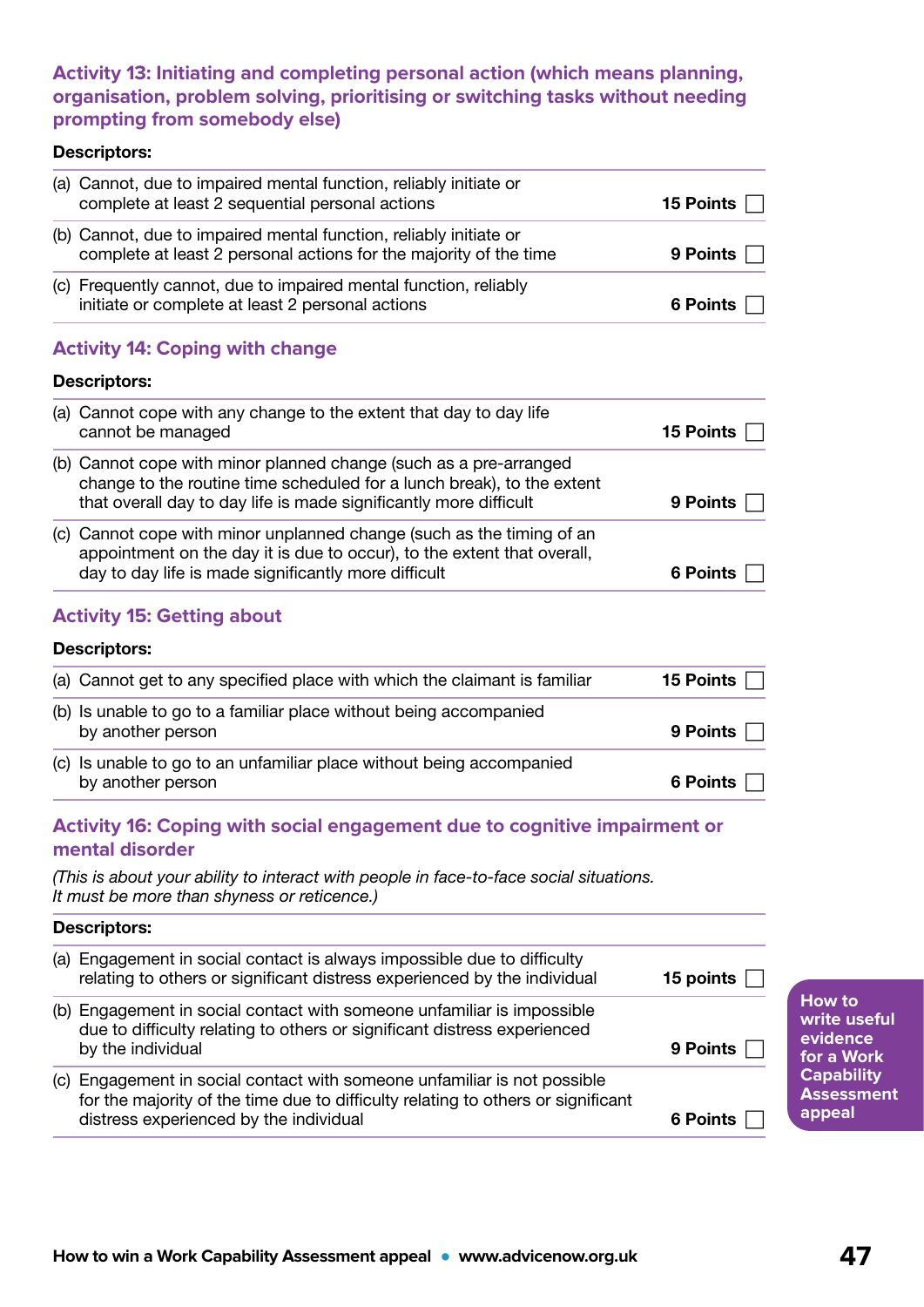#### **Activity 17: Appropriateness of behaviour with other people, due to cognitive impairment or mental disorder**

#### Descriptors:

| (a) Has, on a daily basis, uncontrollable episodes of aggressive or<br>disinhibited behaviour that would be unreasonable in any workplace | 15 Points $\Box$ |
|-------------------------------------------------------------------------------------------------------------------------------------------|------------------|
| (b) Frequently has uncontrollable episodes of aggressive or<br>disinhibited behaviour that would be unreasonable in any workplace         | 15 Points $\Box$ |
| (c) Occasionally has uncontrollable episodes of aggressive or<br>disinhibited behaviour that would be unreasonable in any workplace       | 9 Points $\Box$  |

#### **Activity 18: Conveying food or drink to the mouth**

#### If any of the below descriptors apply, you should automatically be put in the support group (ESA) or Limited capability for work-related activity group (Universal Credit).

#### Descriptors:

| (a) Cannot get food or drink to own mouth without physical help from someone else                                                                                                                                             |  |
|-------------------------------------------------------------------------------------------------------------------------------------------------------------------------------------------------------------------------------|--|
| (b) Cannot get food or drink to own mouth without repeatedly stopping, experiencing<br>breathlessness or severe discomfort;                                                                                                   |  |
| (c) Cannot get food or drink to own mouth without needing somebody with you<br>to regularly prompt or remind you                                                                                                              |  |
| (d) Fails to get food or drink to own mouth without receiving either physical help from<br>somebody else or needing somebody with you to regularly prompt or remind you,<br>because of a severe disorder of mood or behaviour |  |

#### **Activity 19: Chewing or swallowing food or drink**

If any of the below descriptors apply, you should automatically be put in the support group (ESA) or Limited capability for work-related activity group (Universal Credit).

#### Descriptors:

| (a) Cannot chew or swallow food or drink                                                                                                                                                  |  |
|-------------------------------------------------------------------------------------------------------------------------------------------------------------------------------------------|--|
| (b) Cannot chew or swallow food or drink without repeatedly stopping,<br>experiencing breathlessness or severe discomfort                                                                 |  |
| (c) Cannot chew or swallow food or drink without needing somebody<br>with you to repeatedly and regularly prompt or remind you                                                            |  |
| (d) Fails to chew or swallow food or drink or fails to do so without needing<br>somebody with you to regularly prompt or remind you, because of a severe<br>disorder of mood or behaviour |  |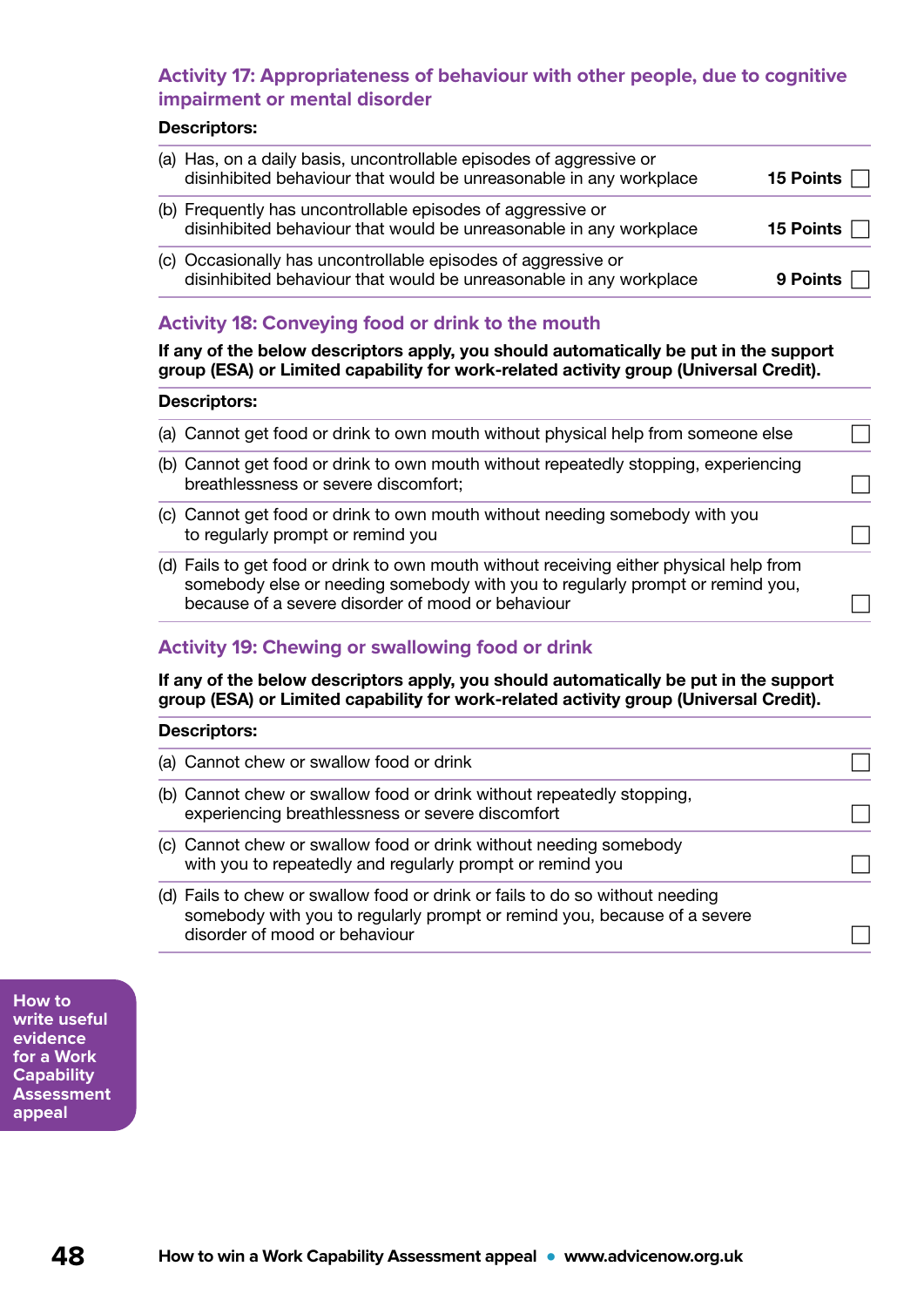# <span id="page-48-0"></span>**How to write a statement for your appeal hearing**

On the left is information to help you write your statement to the tribunal. It tells you all the things you should try to put in your statement and how to begin.

On the right is the statement Mikaela sent to the panel looking at her appeal. We have included it to show you what sorts of details about your condition you should include in your statement.

# Explain why you are writing.

- Tell them what you think you should be entitled to.
- Explain the main symptoms or difficulties you have because of your illness or disability.
- Remember to explain how they affect you.

**If you feel better on** some days than on others, explain what help you need on both. If you can, say how frequently you have better days and bad days.

I am appealing the decision as I believe that I should have been placed in the limited capability for work-related activity group.

component of Universal Credit.

I am writing to explain my reason for appealing the decision to refuse me an award of the limited capability for work

**Mikaela's Statement**

I have severe epilepsy and depression. I get little or no warning of seizures and have frequently been hurt when they occur. Immediately after a seizure I am confused and disorientated and have acted irrationally and hurt people. I feel terrible and 'foggy' for about four days afterwards.

Because of my depression and because of the lethargy caused by seizures, I often can't face getting up, so I stay in bed – sometimes all day, because I know I won't get hurt if I have a seizure there.

I have 3-6 seizures a month on average. Immediately after a seizure I feel very disorientated and confused, and I can be panicky and aggressive. I also feel very lethargic and I can't think straight for about 4 days afterwards. I feel depressed every day.

**How to write a statement for your appeal hearing**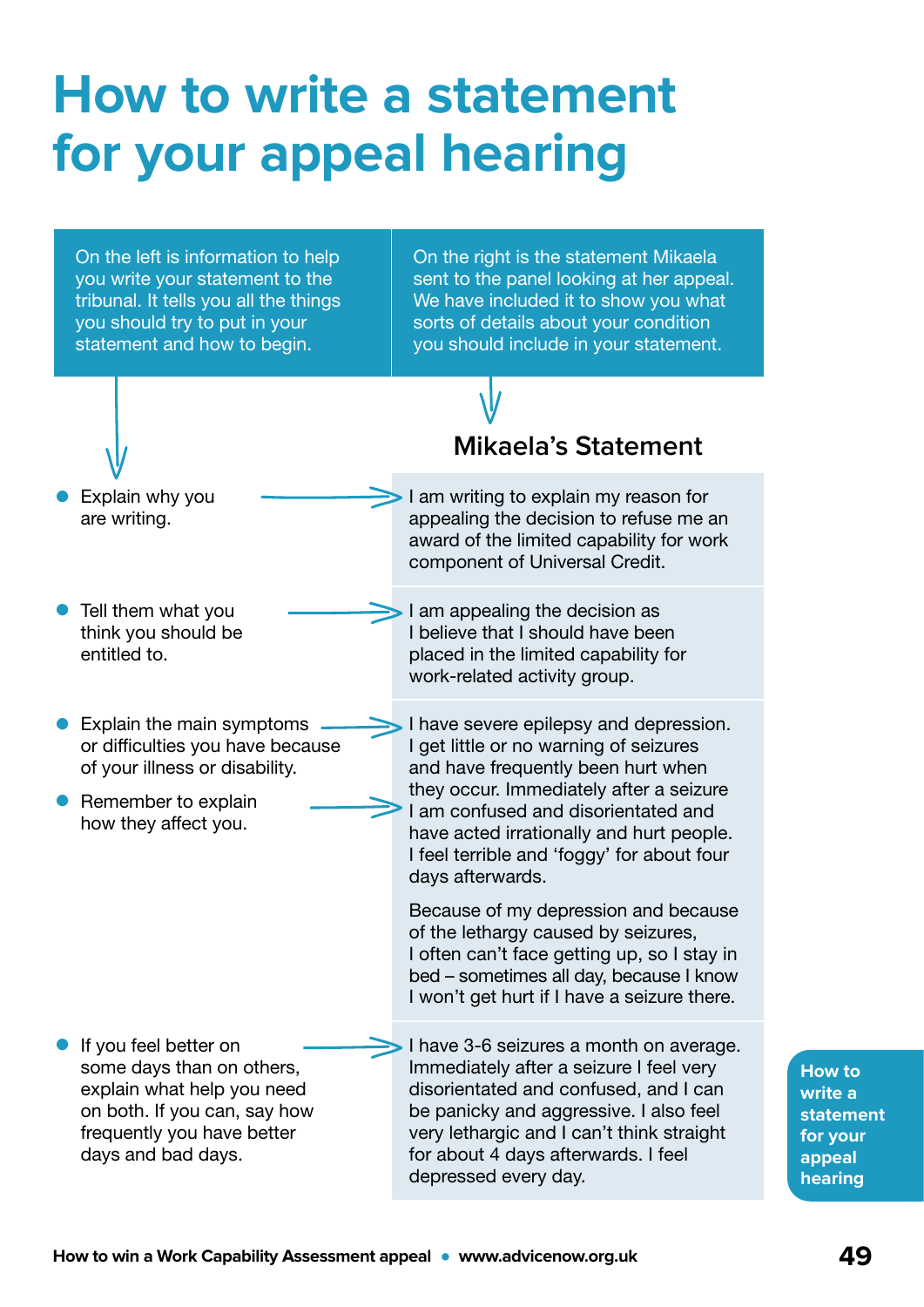• Explain what descriptors you meet and why you should get those points. Try to be as clear as you can on how your difficulties meet the descriptors, and that this is despite any medication you take.

- Remember to say everything – even things that you find embarrassing. It will be a lot easier to write it down than to say it in the hearing. Going into a lot of detail may seem unnecessary, but it will help the panel understand your condition.
- If you think you might meet the 'substantial risk' rule (see  $page\ 6$ ), it is always best to mention it, even if you don't have any evidence that specifically backs it up.

I meet descriptor 10a (At least once a week, has an involuntary episode of lost or altered consciousness that causes significant reduction in awareness or concentration). This is because, on average, I have more than one involuntary episode of lost consciousness (a seizure) a week, in spite of the medication I take. During a seizure I fall to the floor, and when I come to, I'm very confused and foggy and have very significantly reduced awareness or concentration.

I also meet the requirements for 12a (Reduced awareness of everyday hazards so that there is a significant risk that they will hurt themselves or others, or damage property or possessions, so that they need supervision most of the time to stay safe). Following a seizure, I have reduced awareness of everyday hazards so that there is a significant risk that I will hurt myself or others, so that I need supervision most of the time to stay safe. I have done unsafe things in the past as I come to – I have panicked and ran into the road, and I sometimes act aggressively and violently towards others. I once punched a woman who came to try to help me. I believe I meet the requirements for descriptor 17c (Occasionally has uncontrollable episodes of aggressive or disinhibited behaviour that would be unreasonable in any workplace) for the same reason.

Working, looking for work, and doing work-related activity poses a substantial risk that either myself or someone else would be put in danger. If I were to travel to either work or work-related activity unsupervised and I had a seizure then not only might I get badly hurt, I might hurt others in my confusion afterwards.

**How to write a statement for your appeal hearing**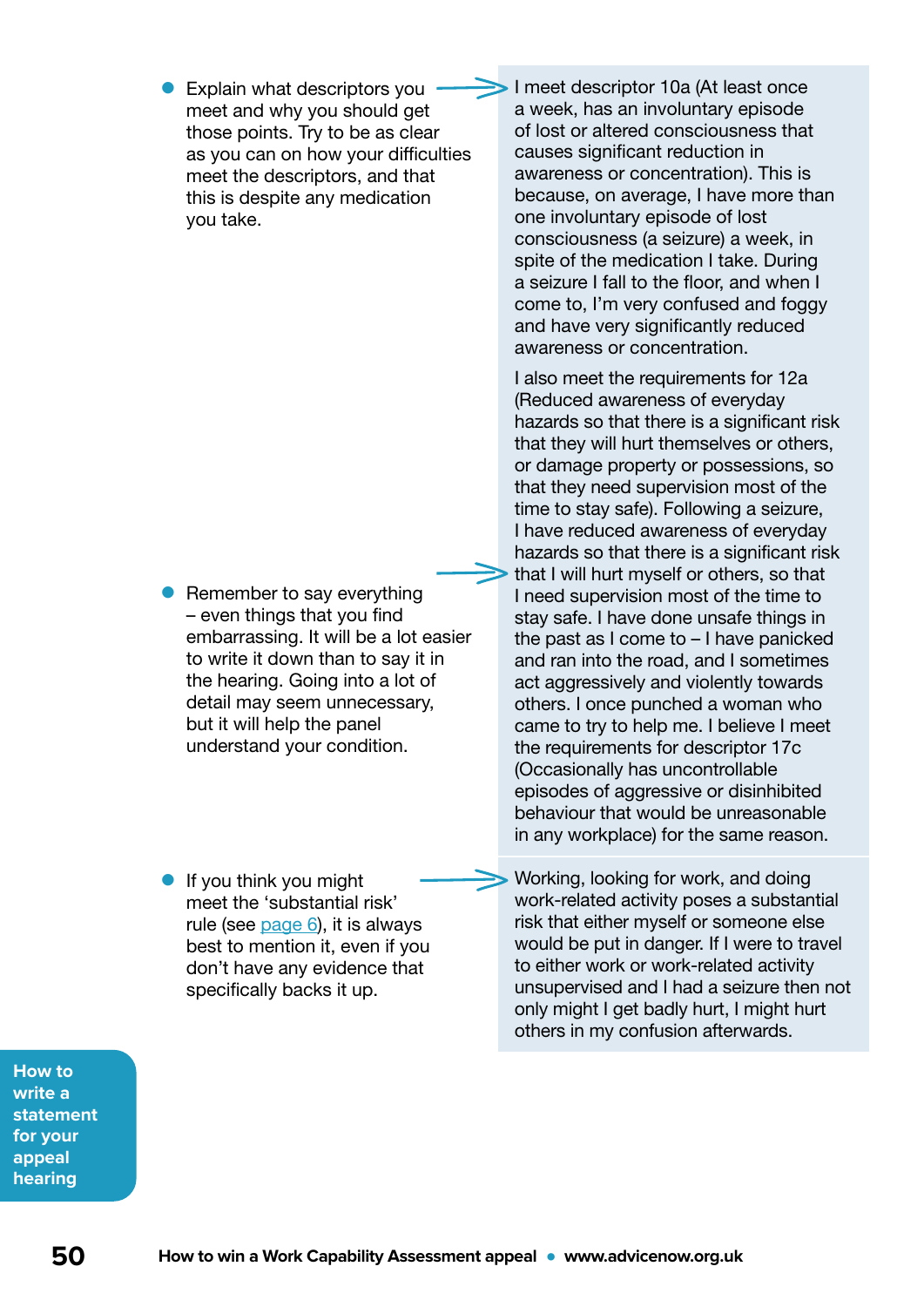My ability to go to meetings, interviews and training on time and without fail is severely compromised by the frequency of my seizures. It is highly unlikely that I would manage it every time and I would then be left without benefit and unable to feed or care for myself.

The stress that this would cause is also likely to make my epilepsy and depression worse.

The letter from my social worker,

- **•** If there is any other evidence that backs up what you are saying, refer to it.
- If you weren't able to get evidence from your GP or other doctor because you couldn't afford the charge or because they don't provide evidence, explain this.
- If you disagree with anything in the papers from the DWP, you need to tell them what was wrong and why this isn't right. Did the doctor ask you the right questions and listen to your answers?
- It is fine to say that the assessor didn't listen to you, didn't understand, or failed to write something in the report. But it is probably best to avoid the temptation to vent your frustration about the assessment or the assessor here.
- **•** If there was something in the report that isn't true, just say it is not correct – rather than call the assessor a liar.
- **•** If you have made a complaint about the report, you can say so. Don't worry if you haven't – it isn't necessary.

Steve Scott, confirms the frequency of my seizures and that the confusion and sometimes aggression and fear I experience afterwards.

I was unable to afford the fee for specific evidence from my GP, but you can see that the frequency of seizures is confirmed in my patient summary record.

The report from the assessor said I had seizures every 3 to 6 months, rather than 3 to 6 times every month. She didn't ask me many questions and didn't listen when I explained that I get no warning of my seizures or how out of it I am when they happen and how I need help  $\triangleright$  to stay safe and keep others unharmed. She also doesn't seem to have recorded anything about the fact that I have hurt people without understanding what is going on because I am so confused, although we did discuss it.

In the report, the assessor wrote that I am OK again the next day. This isn't correct. I feel confused and foggy for the next 3 or 4 days usually.

I made a complaint about the report soon after I received a copy.

**How to write a statement for your appeal hearing**

When you have finished writing the statement, read it back through more than once. Does it say everything it would be helpful to say?